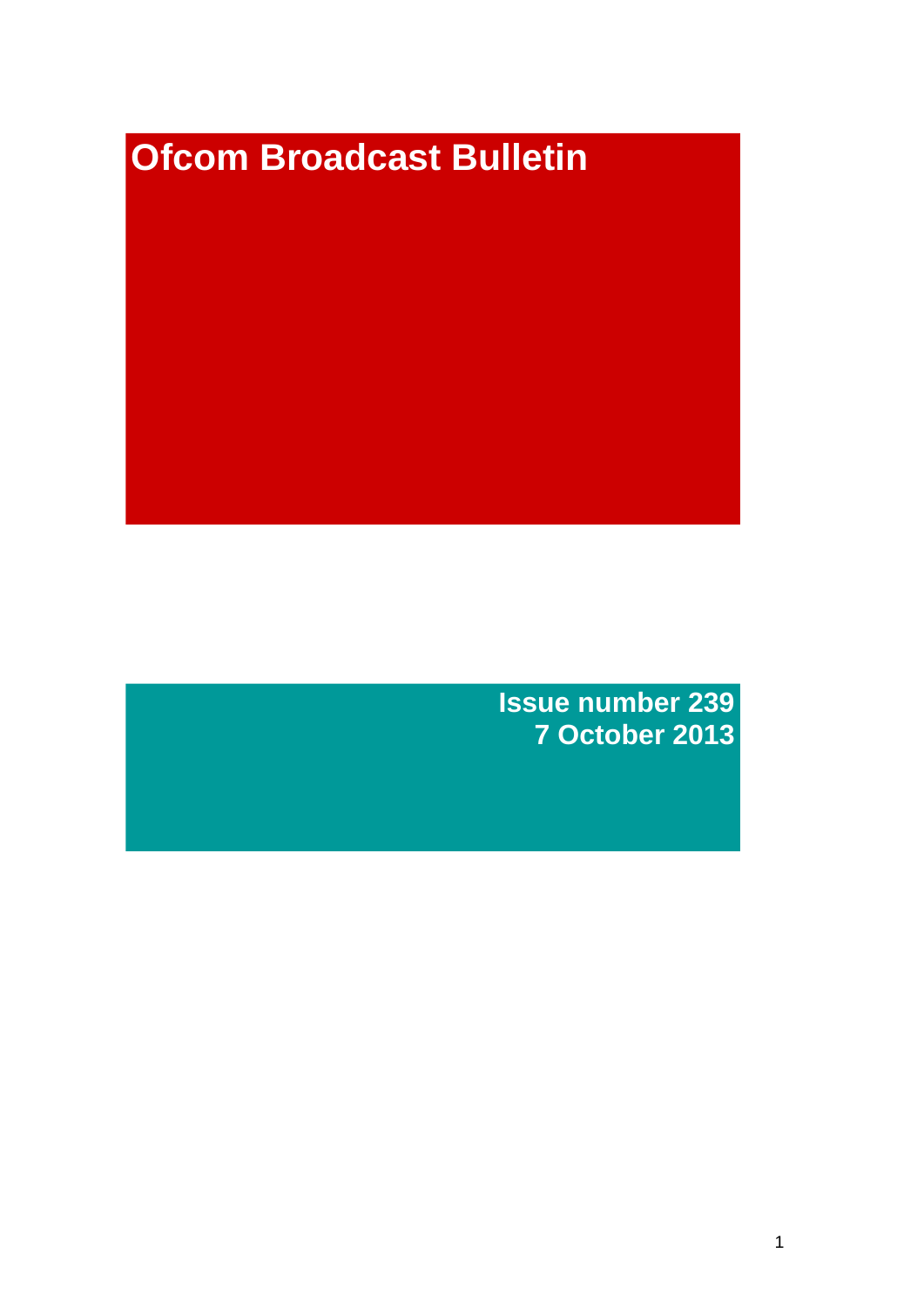# **Contents**

| Introduction                                                                                               | 4  |
|------------------------------------------------------------------------------------------------------------|----|
| <b>Statement</b>                                                                                           |    |
| Ofcom's decisions on the broadcast coverage<br>related to the killing of Fusilier Lee Rigby on 22 May 2013 | 6  |
| <b>Standards cases</b>                                                                                     |    |
| In Breach                                                                                                  |    |
| <b>Encrypted Material Broadcast Free To Air</b><br>ExGirlfriends, 4 June 2013, 22:00                       | 7  |
| <b>Caught on Camera</b><br>CBS Reality, 22 Jun 13, 00:00                                                   | 9  |
| <b>News</b><br>IBC Tamil, 3 Dec 12, 15:00 and 8 Dec 12, 20:00                                              | 15 |
| <b>Sky Poker.com bonus promotion</b><br>Sky Poker, 16 Apr 13, 22:45                                        | 21 |
| Resolved                                                                                                   |    |
| <b>Brit Cops: Frontline Crime</b><br>Pick TV, 4 Jun 13, 21:00                                              | 30 |
| <b>Advertising Scheduling cases</b>                                                                        |    |
| Resolved                                                                                                   |    |
| <b>Advertising minutage</b><br>ITV4, 7 July 2013, 21:00                                                    | 32 |
| <b>Advertising minutage</b><br>More4, 6 March 2013, 11:00                                                  | 32 |
| <b>Broadcast Licence Condition cases</b>                                                                   |    |

| <b>Correction Note</b>              |  |
|-------------------------------------|--|
| <b>Shorts International Limited</b> |  |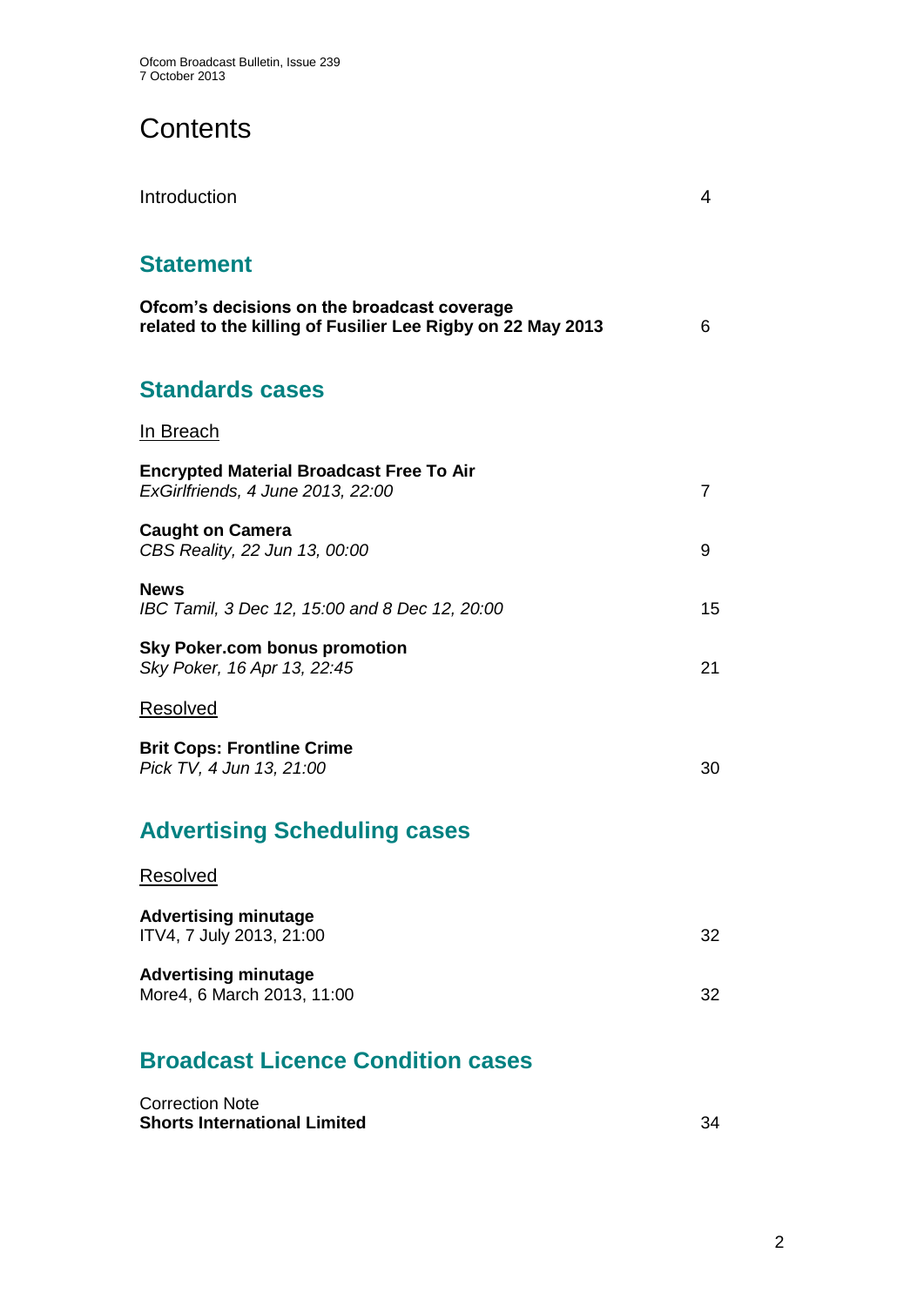# **Fairness and Privacy cases**

Upheld in Part

| <b>Complaint by Bindmans LLP</b><br>on behalf of Mr Rajasingham Jayadevan<br>News Bulletin, IBC Tamil, 3 and 8 December 2012                              | 35 |
|-----------------------------------------------------------------------------------------------------------------------------------------------------------|----|
| <b>Not Upheld</b>                                                                                                                                         |    |
| <b>Complaint by Mrs Jacqueline Graham-Kevan</b><br>on behalf of Ms Bethany Graham-Kevan, her daughter<br>Police Interceptors, Channel 5, 11 February 2013 | 46 |
| <b>Other Programmes Not in Breach</b>                                                                                                                     | 57 |
|                                                                                                                                                           |    |
| <b>Complaints Assessed, Not Investigated</b>                                                                                                              | 58 |
| <b>Investigations List</b>                                                                                                                                | 67 |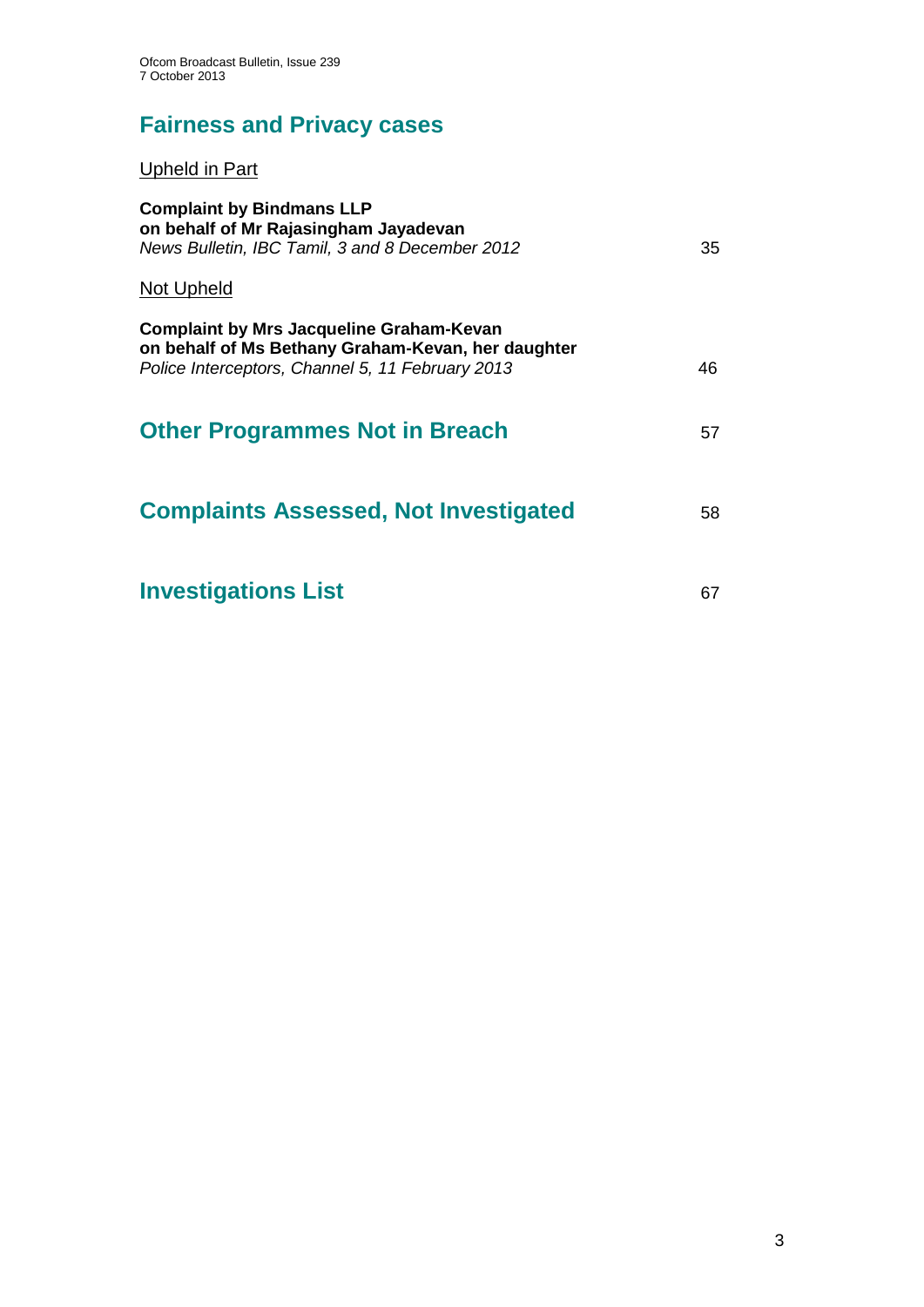# **Introduction**

Under the Communications Act 2003 ("the Act"), Ofcom has a duty to set standards for broadcast content as appear to it best calculated to secure the standards objectives<sup>1</sup>. Ofcom must include these standards in a code or codes. These are listed below. Ofcom also has a duty to secure that every provider of a notifiable On Demand Programme Services ("ODPS") complies with certain standards requirements as set out in the  $Act<sup>2</sup>$ .

The Broadcast Bulletin reports on the outcome of investigations into alleged breaches of those Ofcom codes below, as well as licence conditions with which broadcasters regulated by Ofcom are required to comply. We also report on the outcome of ODPS sanctions referrals made by ATVOD and the ASA on the basis of their rules and guidance for ODPS. These Codes, rules and guidance documents include:

- a) [Ofcom's Broadcasting Code](http://stakeholders.ofcom.org.uk/broadcasting/broadcast-codes/broadcast-code/) ("the Code").
- b) the [Code on the Scheduling of Television Advertising](http://stakeholders.ofcom.org.uk/broadcasting/broadcast-codes/advert-code/) ("COSTA") which contains rules on how much advertising and teleshopping may be scheduled in programmes, how many breaks are allowed and when they may be taken.
- c) certain sections of the [BCAP Code: the UK Code of Broadcast Advertising,](http://www.bcap.org.uk/Advertising-Codes/Broadcast-HTML.aspx) which relate to those areas of the BCAP Code for which Ofcom retains regulatory responsibility. These include:
	- the prohibition on 'political' advertising:
	- sponsorship and product placement on television (see Rules 9.13, 9.16 and 9.17 of the Code) and all commercial communications in radio programming (see Rules 10.6 to 10.8 of the Code);
	- 'participation TV' advertising. This includes long-form advertising predicated on premium rate telephone services – most notably chat (including 'adult' chat), 'psychic' readings and dedicated quiz TV (Call TV quiz services). Ofcom is also responsible for regulating gambling, dating and 'message board' material where these are broadcast as advertising<sup>3</sup>.
- d) other licence conditions which broadcasters must comply with, such as requirements to pay fees and submit information which enables Ofcom to carry out its statutory duties. Further information can be found on Ofcom's website for [television](http://licensing.ofcom.org.uk/tv-broadcast-licences/) and [radio](http://licensing.ofcom.org.uk/radio-broadcast-licensing/) licences.
- e) rules and guidance for both [editorial content and advertising content on ODPS.](http://www.atvod.co.uk/uploads/files/ATVOD_Rules_and_Guidance_Ed_2.0_May_2012.pdf) Ofcom considers sanctions in relation to ODPS on referral by the Authority for Television On-Demand ("ATVOD") or the Advertising Standards Authority ("ASA"), co-regulators of ODPS for editorial content and advertising respectively, or may do so as a concurrent regulator.

[Other codes and requirements](http://stakeholders.ofcom.org.uk/broadcasting/broadcast-codes/) may also apply to broadcasters and ODPS, depending on their circumstances. These include the Code on Television Access Services (which sets out how much subtitling, signing and audio description relevant

<sup>1</sup>  $1$  The relevant legislation is set out in detail in Annex 1 of the Code.

 $2$  The relevant legislation can be found at Part 4A of the Act.

 $3$  BCAP and ASA continue to regulate conventional teleshopping content and spot advertising for these types of services where it is permitted. Ofcom remains responsible for statutory sanctions in all advertising cases.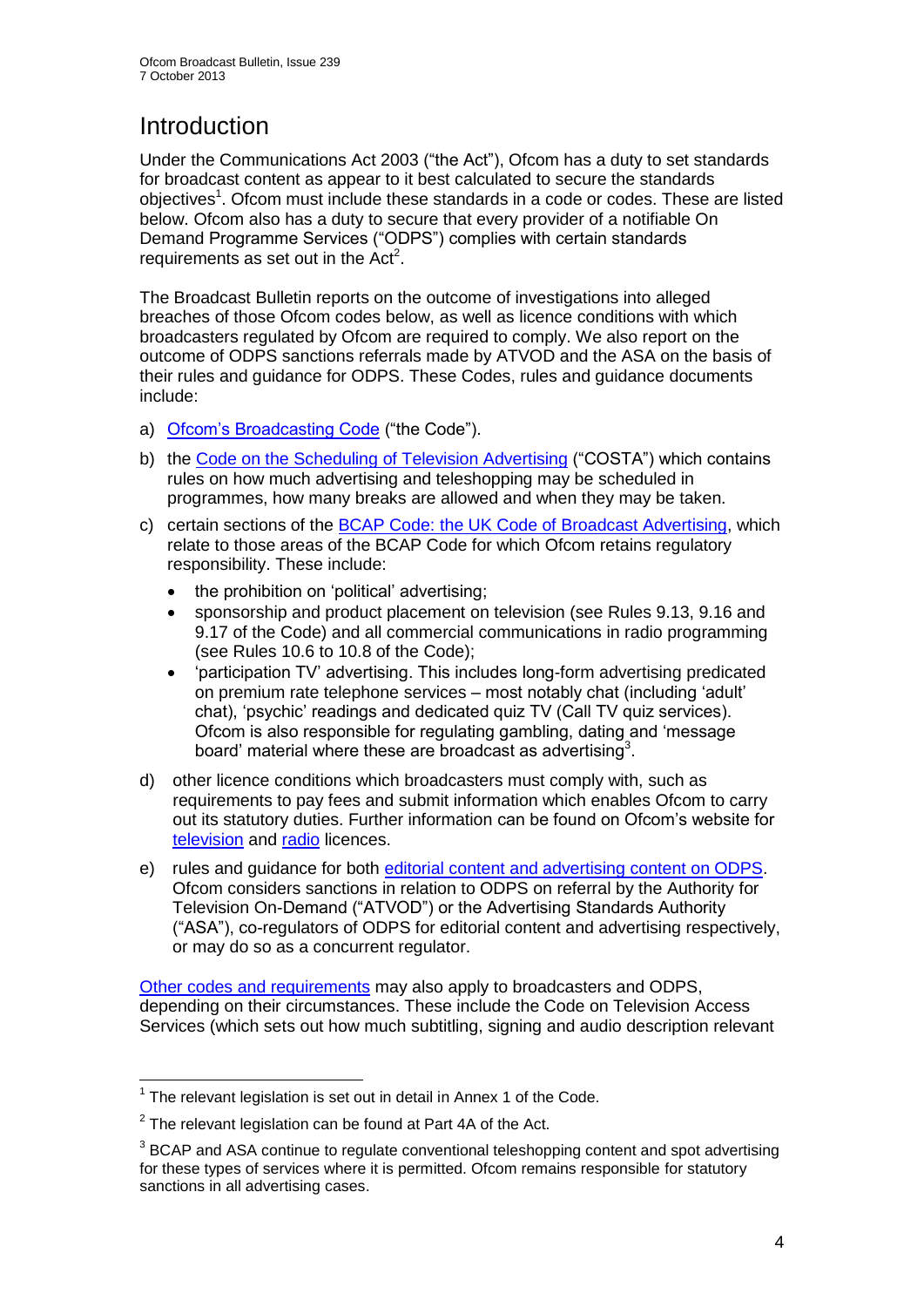licensees must provide), the Code on Electronic Programme Guides, the Code on Listed Events, and the Cross Promotion Code.

**It is Ofcom's policy to describe fully the content in television, radio and on demand content. Some of the language and descriptions used in Ofcom's Broadcast Bulletin may therefore cause offence.**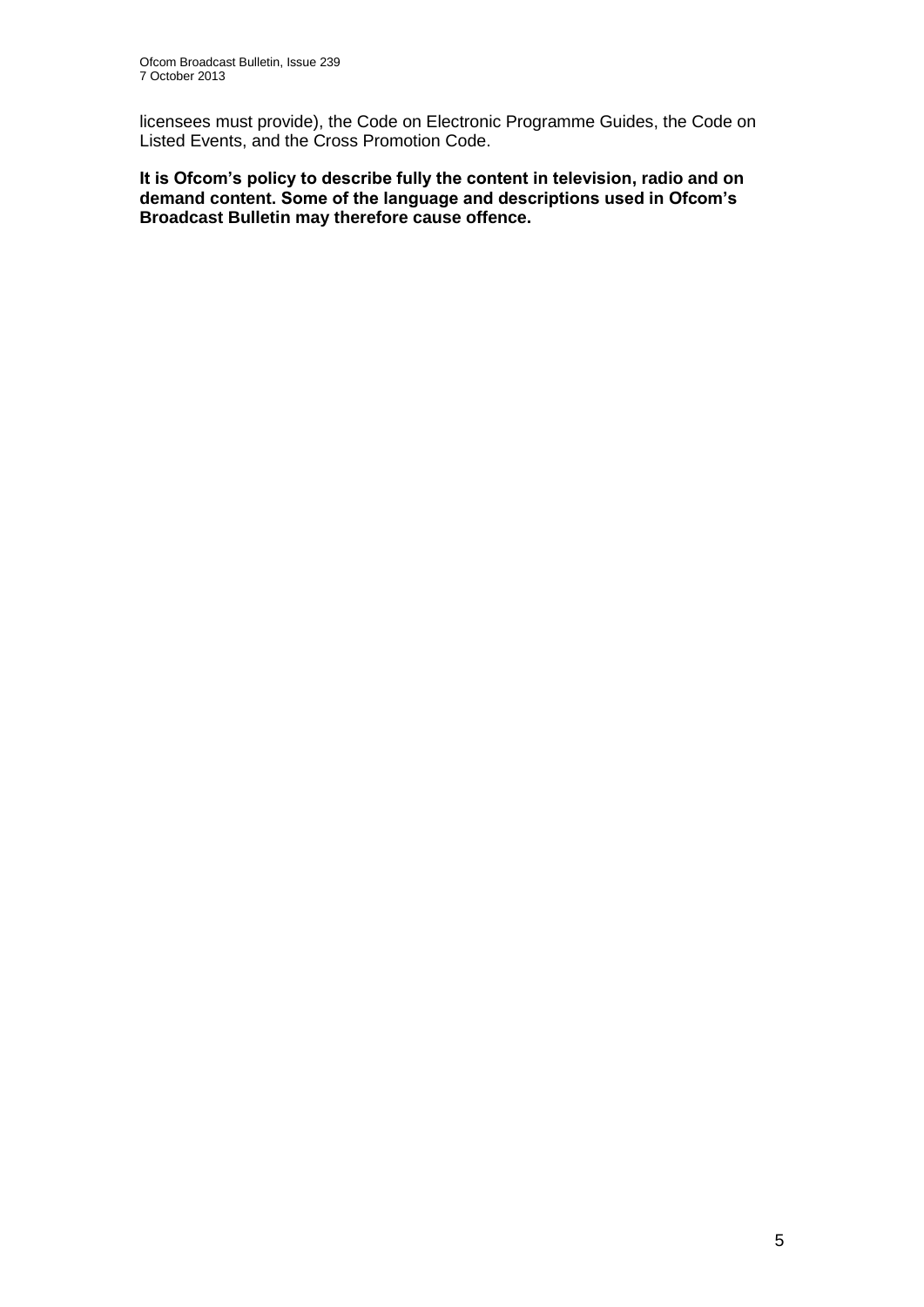# **Statement**

## **Ofcom's decisions on the broadcast coverage related to the killing of Fusilier Lee Rigby on 22 May 2013**

This statement was originally published on 30 September 2013<sup>1</sup>.

Ofcom has completed its investigation into the broadcast coverage of the killing of Fusilier Rigby on 22 May 2013. However, due to ongoing criminal proceedings, Ofcom is delaying the publication of its decisions. Ofcom will publish its decisions on completion of the criminal proceedings.

#### **Background**

On 17 June 2013<sup>2</sup> Ofcom announced that it was investigating a number of news programmes which contained footage relating to the killing of Fusilier Lee Rigby on 22 May 2013.

On 15 July 2013<sup>3</sup> Ofcom also announced that it was investigating a number of broadcasts which contained interviews with the Muslim cleric, Anjem Choudary.

In Ofcom's opinion this content warranted investigation under the following rules of the Code:

- Rule 1.3: "Children must…be protected by appropriate scheduling from material that is unsuitable for them".
- Rule 2.3: "In applying generally accepted standards broadcasters must ensure that material which may cause offence is justified by the context…Appropriate information should also be broadcast where it would assist in avoiding or minimising offence".

<sup>1</sup> 1 See: [http://media.ofcom.org.uk/2013/09/30/ofcom%E2%80%99s-decisions-on-the](http://media.ofcom.org.uk/2013/09/30/ofcom%E2%80%99s-decisions-on-the-broadcast-coverage-related-to-the-killing-of-fusilier-lee-rigby-on-22-may-2013/)[broadcast-coverage-related-to-the-killing-of-fusilier-lee-rigby-on-22-may-2013/](http://media.ofcom.org.uk/2013/09/30/ofcom%E2%80%99s-decisions-on-the-broadcast-coverage-related-to-the-killing-of-fusilier-lee-rigby-on-22-may-2013/)

 $2$  See issue 232 of Ofcom's Broadcast Bulletin, available at: <http://stakeholders.ofcom.org.uk/enforcement/broadcast-bulletins/obb232/>

 $3$  See issue 234 of Ofcom's Broadcast Bulletin, available at: <http://stakeholders.ofcom.org.uk/enforcement/broadcast-bulletins/obb234/>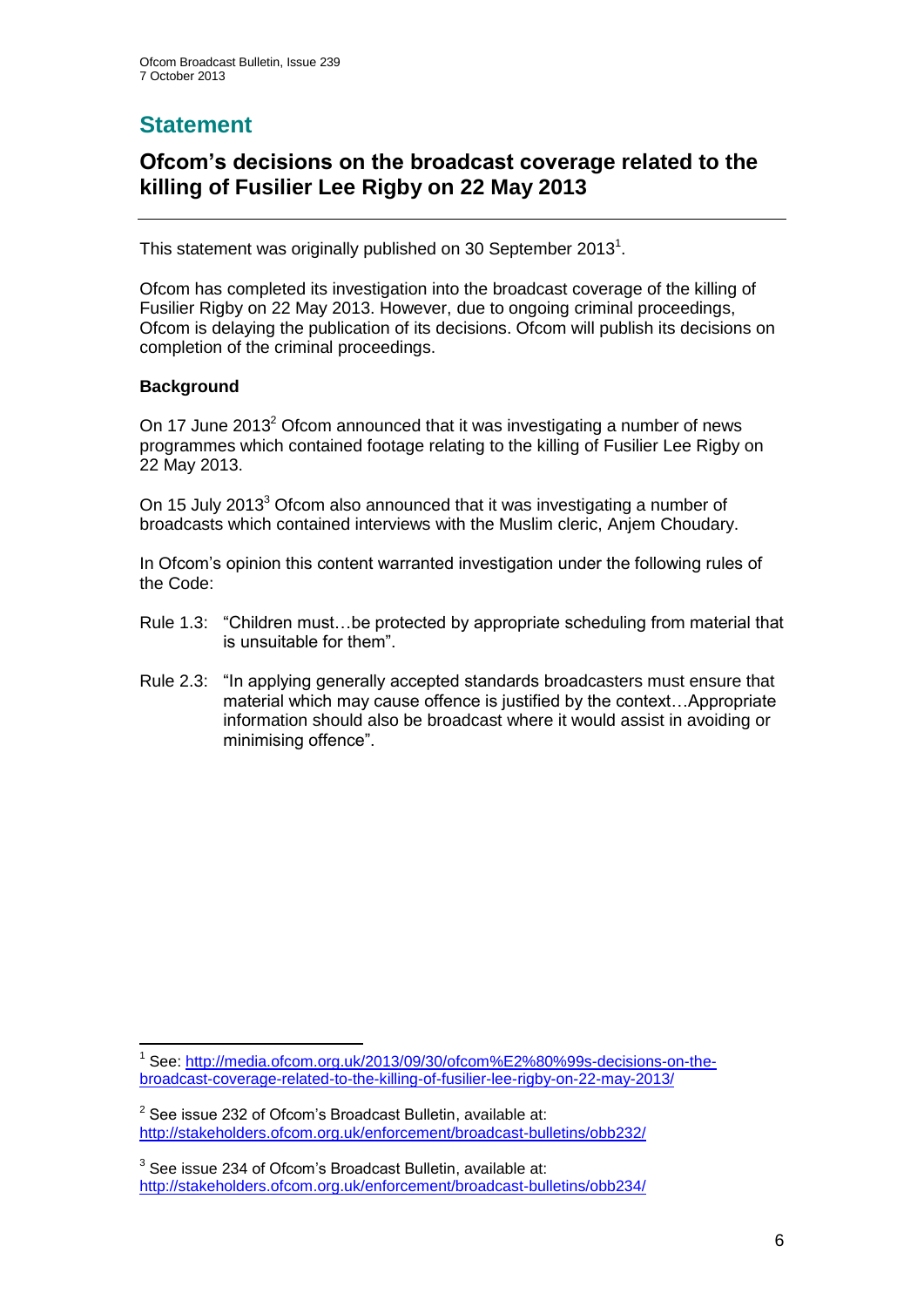# **Standards cases**

## **In Breach**

## **Encrypted Material Broadcast Free To Air**

*ExGirlfriends, 4 June 2013, 22:00*

#### **Introduction**

1

ExGirlfriends is a channel broadcasting on the digital satellite platform which transmits 'adult sex material' content from 22:00 until 05:30 with mandatory restricted access<sup>1</sup>. For the remainder of the time pre-recorded advertising content is shown without mandatory restricted access. The licence for this channel is owned by Playboy TV UK/Benelux Limited ("Playboy TV" or "the Licensee").

Ofcom received a complaint that 'adult sex material' was broadcast without the required mandatory restricted access on the channel from 22:00 on 4 June 2013.

Following some general advertising content, at about 22:00 a credit was shown which read *"Unseen Talent"*. The service then played a clip without mandatory restricted access which lasted around five minutes. This featured a woman on a bed. At the beginning of the clip, she was wearing a skirt and a top. During the sequence, she:

- pulled up her skirt, presenting her buttocks towards the camera and also showed her genitals. She then moved her body as though to mime she was having sex;
- rubbed her genital area through her knickers:
- pulled up her top to reveal her breasts and stroked her nipples while looking towards the camera;
- removed her skirt, again positioning her buttocks towards the camera, and pulled aside her knickers to show her genitals and anus;
- removed her underwear, with the camera zooming in on her genitals and anus; and
- removed her top, fully exposing her breasts, as she lay on her back, spread her legs, and rubbed her genital area.

Ofcom considered that the programme raised issues warranting investigation under Rule 1.18 of the Code, which states:

"Adult sex material – material that contains images and/or language of a strong sexual nature which is broadcast for the primary purpose of sexual arousal or stimulation – must not be broadcast at any time other than between 2200 and 0530 on premium subscription services and pay per view/night services with mandatory restricted access..."

We asked the Licensee for its comments on how this material complied with Rule 1.18 of the Code.

 $1$  The Code states that: "Mandatory restricted access means there is a PIN protected system (or other equivalent protection) which cannot be removed by the user, that restricts access solely to those authorised to view."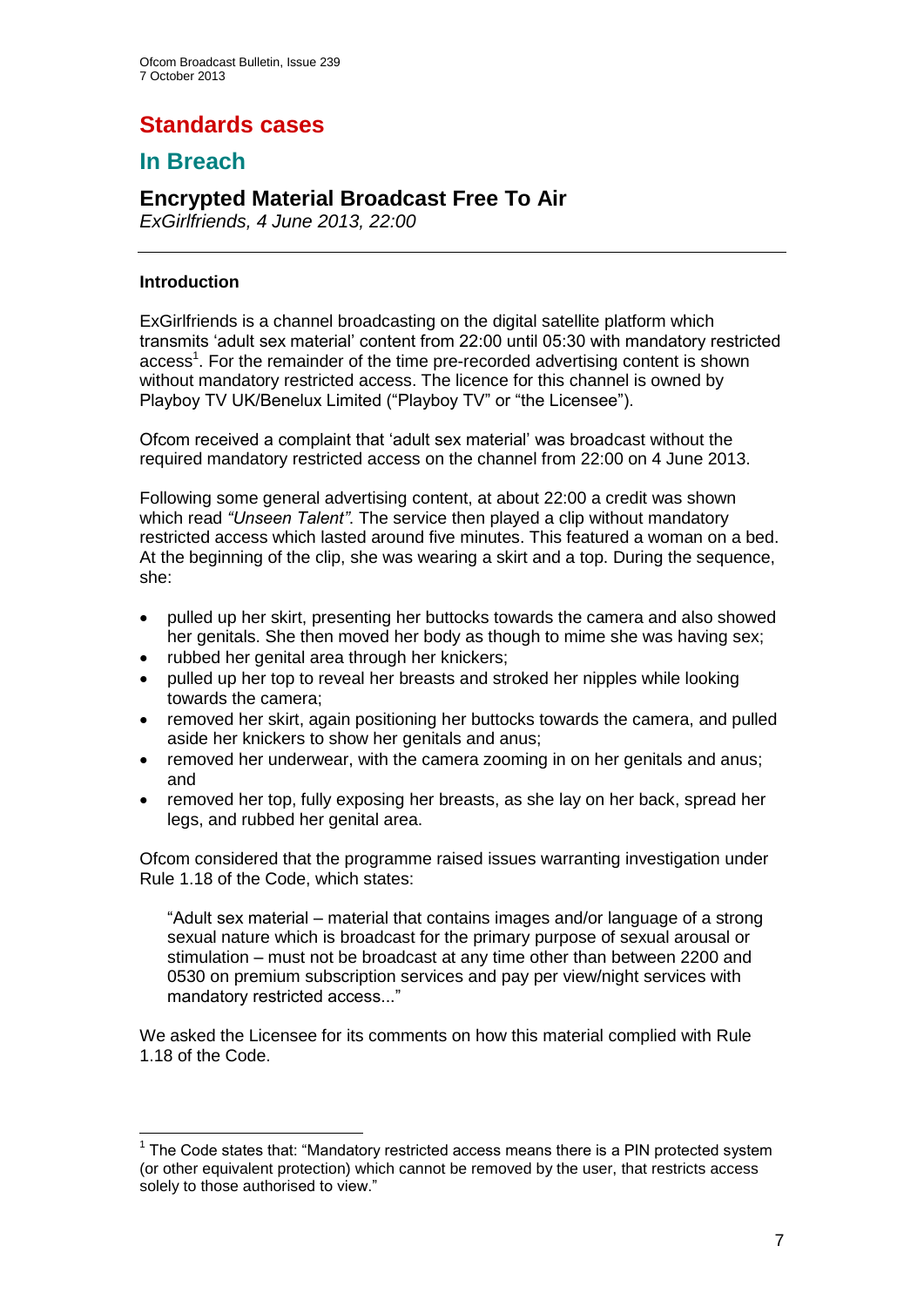#### **Response**

The Licensee explained that the compliance failure resulted from an unfortunate error over the time when encryption should have started.

Playboy TV said that a member of staff provided incorrect scheduling data to the platform provider, which manages mandatory restricted access on the digital satellite platform. As a result of this error by the Licensee the 'adult sex material' was played at 22:00 on 4 June 2013 without mandatory restricted access because the schedule submitted by Playboy mistakenly labelled the content as 'adult chat'.

Playboy TV said that this was an unfortunate and rare incident, resulting from a number of unprecedented changes at the company, such as a reduction in the number of its channels, restructuring, the relocation of staff overseas, and the outsourcing of technical departments. The Licensee explained that new checks have been introduced to ensure listings are now correctly married to schedules prior to broadcast.

#### **Decision**

Under the Communications Act 2003, Ofcom has a duty to set standards for broadcast content as appear to it best calculated to secure the standards objectives, one of which is that "generally accepted standards are applied to the contents of television and radio services so as to provide adequate protection for members of the public from the intrusion in such services of offensive and harmful material".

When setting and applying standards to provide adequate protection to members of the public from serious or widespread offence, Ofcom must have regard to the need for standards to be applied in a manner that best guarantees an appropriate level of freedom of expression in accordance with Article 10 of the European Convention of Human Rights, as incorporated in the Human Rights Act 1998.

Rule 1.18 requires that 'adult sex material' is only permitted to be broadcast between the hours of 22:00 and 05:30. Additionally, Rule 1.18 requires that such material must be broadcast on premium subscription services and pay per view/night services with mandatory restricted access and the Licensee should have adequate measures in place to ensure subscribers are adults.

Graphic images of a woman taking off her clothes and masturbating, and close-up shots of her genital and anal areas were broadcast at 22:00. Ofcom considered this was clearly 'adult sex material', i.e. it contained images of a strong sexual nature which were broadcast for the primary purpose of sexual arousal or stimulation. We noted the representations of the Licensee that this material was broadcast unencrypted as a result of human error, and that it has taken action to prevent such errors from happening again. The content was however in breach of Rule 1.18.

#### **Breach of Rule 1.18**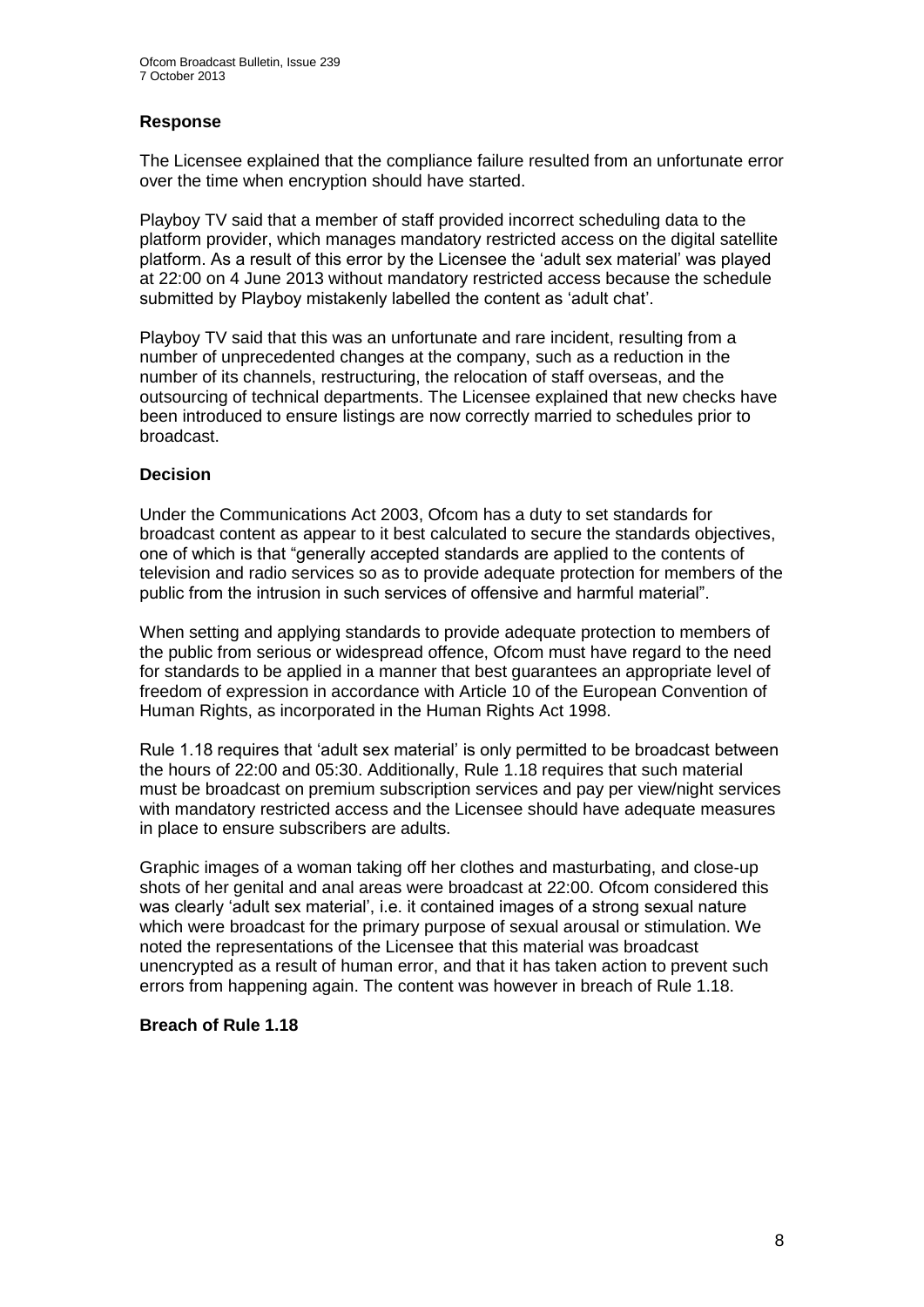# **In Breach**

## **Caught on Camera**

*CBS Reality, 22 June 2013, 00:00*

#### **Introduction**

CBS Reality is a channel which broadcasts reality programmes. The licence for CBS Reality is held by CBS Chellozone UK Channels Partnership ("CBS Chellozone" or "the Licensee").

A complainant alerted Ofcom to the above programme, objecting to it showing footage of the physical abuse of a very young child without due sensitivity.

The programme was preceded by this warning: *"The following programme contains scenes of a violent nature".* The programme was an hour in duration and was made up of a number of items based on closed-circuit television footage of people committing various crimes, intercut with interviews with the victims and eye witnesses. The programme started with a preview section which showed brief clips of the incidents featured in the programme. In this case the clips featured were of: people rioting in a street, with a man jumping on top of parked taxi; a fight between two men in a bridal shop; an altercation between a police offer and a man who had received a parking ticket; a man being abusive on a bus; a woman caught stealing; a nanny physically abusing an infant; and, a woman using her car to push another car out of its parking space.

The video footage of a nanny, Janine Campbell, physically abusing an eleven month old boy was about five minutes in duration. Commentary explained that the child's mother, Amanda Hammock, had had suspicions that her nanny was not treating her son appropriately, and so arranged for the nanny to be filmed surreptitiously while looking after him at Amanda Hammock's home. A number of extracts of this closedcircuit television footage were included in the item.

The programme's narrator introduced the item:

*"In our next video, a parent's worst nightmare – disturbing and graphic footage of a child being severely mistreated".*

As the narrator spoke three incidents of the infant being violently abused were shown (incident one, incident two and incident four, as described below). Menacing music was played and the black and white CCTV footage was shown changing colour as it was suffused with red.

The narrator then gave a running commentary, speaking in a dramatic tone, on the following six incidents of abuse inflicted on the infant. Menacing music continued to be played over the commentary.

#### Incident One

Janine Campbell picked up the infant by both arms, swung him around by his arms and threw him into a playpen. The narrator described the incident: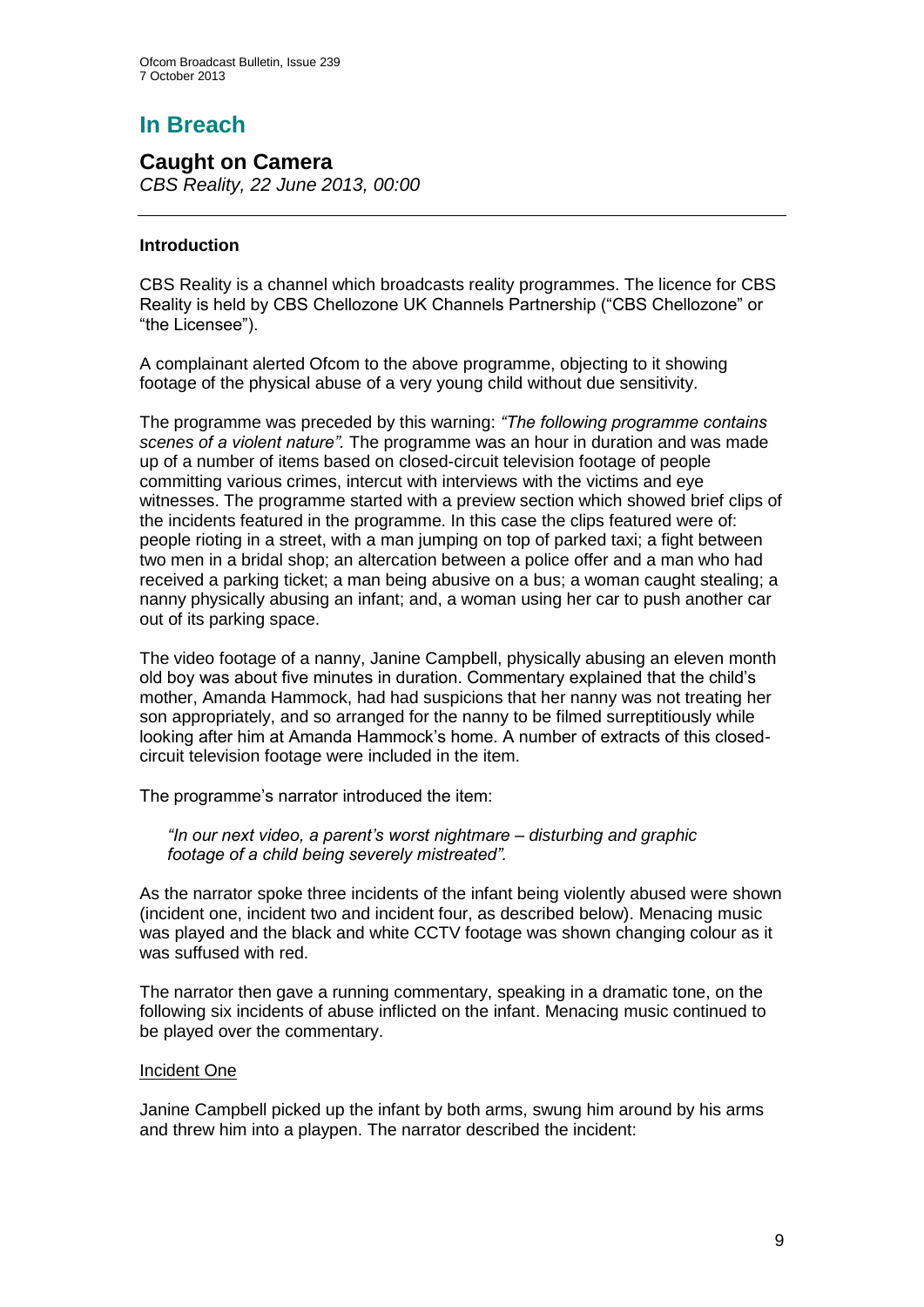*"First, Janine Campbell can be seen forcefully grabbing the 11 month old by the arms, spinning the child and tossing him into his playpen".*

#### Incident Two

The nanny lifted up the infant, this time by one arm only, and then threw him with some force to the floor. The commentary said:

*"Later, as the infant plays alone in the corner, Campbell returns to the living room, lifts the baby into the air by one arm and slams him onto the floor".*

#### Incident Three

The nanny was shown carrying the infant into the living room, throwing him down onto the floor, and then smacking him on his bottom with the palm of her right hand. The narrator described the incident:

*"Moments later Campbell drops the boy on the floor and again slaps him on the bottom".*

#### Incident Four

Janine Campbell kicked a football sized ball at the infant's head while he sat on the floor. It missed him so she then picked the ball and, with arms raised above her head, threw the ball at the infant's head while he sat on the floor, resulting in him being knocked over. The commentary stated:

*"Then, with the baby's back to her, Campbell kicks the ball at him, picks it up and with arms raised over her head hurls the ball at the baby's head. The force is so strong the 11 month old is knocked over".*

#### Incident Five

The nanny threw a cloth at the infant, while again he was seated on the floor, and then slapped him around the head with the palm of her hand, knocking him to the floor. The narrator said:

*"Campbell emerges from the kitchen, throws a rag at the infant and slaps him on the head. Again the boy falls over".* 

#### **Incident Six**

Janine Campbell bent over the baby boy and hit him 11 times either with the palm of her hand or the infant's sock. The infant was blocked from view in this scene by a sofa. The narrator stated:

*"Campbell grabs the child and smacks him with either her hand or his sock 11 times".*

The narrator then summarised:

*"In just under two hours the 11 month old is thrown, hit with his toys and slapped. Immediately the Hammocks turn the video over to police. Campbell is arrested and charged with abuse".*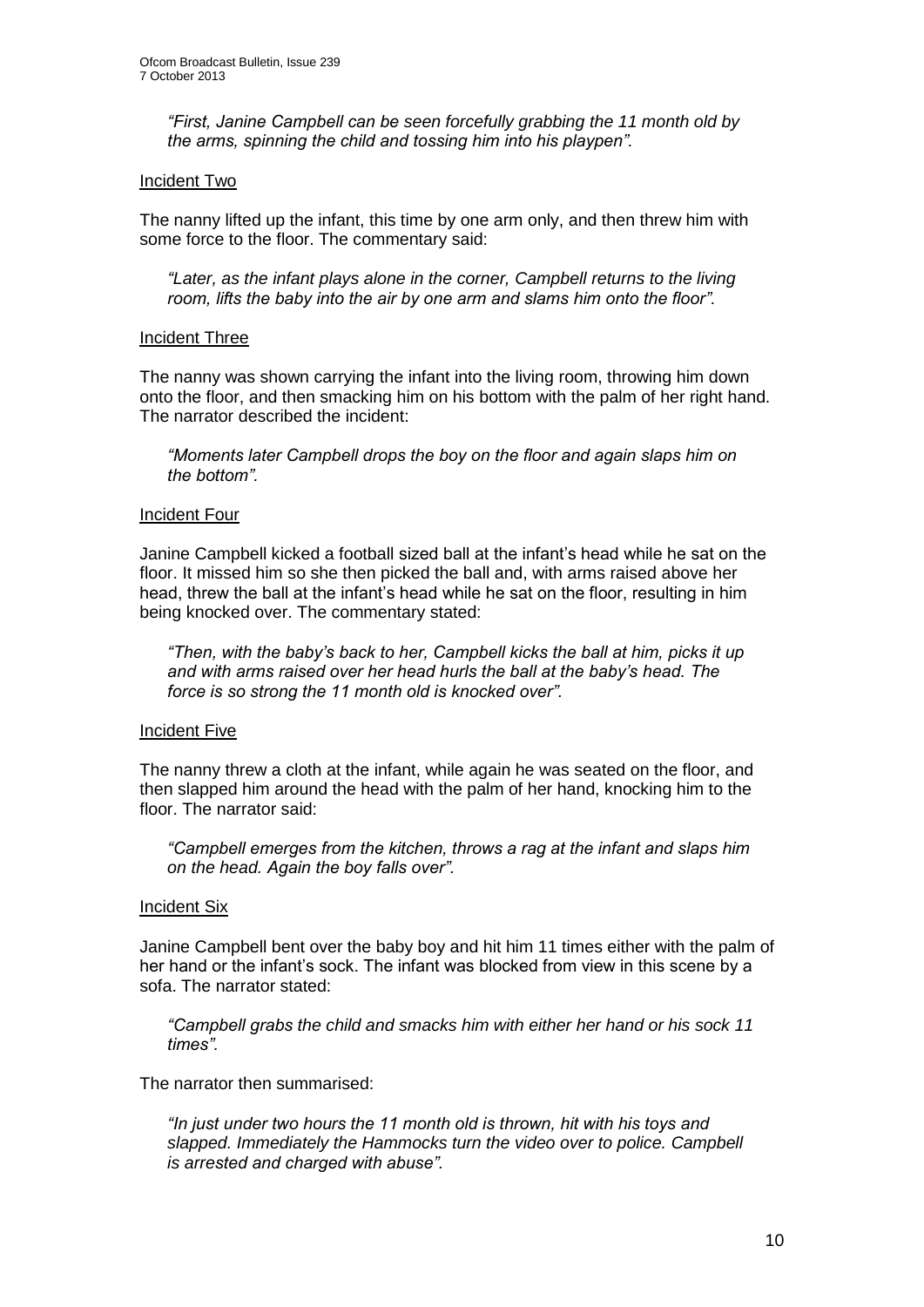While the narrator was speaking some of the instances of abuse (incidents one, four and five, as described above) were shown again, this time in slow motion and in red. The images were shown as three separate box clips of footage which appeared on screen simultaneously. The images of abuse then remained on screen for approximately ten seconds as still images.

The item then cut to footage of the court hearing and showed the judge, Janine Campbell and Amanda Hammock speaking. Footage of the abuse of the infant was shown again several times during this sequence (including incidents one, four and five being shown again, as above, in slow motion, in red and as still images on the screen). The narrator concluded the item:

*"Remarkably the child did not suffer any obvious injuries. For her abuse of the infant Campbell is convicted and sentenced to eight years in prison, followed by seven years probation".* 

Ofcom considered that the material showing abuse of the child raised issues warranting investigation under Rule 2.3 of the Code, which states:

"In applying generally accepted standards broadcasters must ensure that material which may cause offence is justified by the context...".

We therefore requested comments from the Licensee on how the material complied with this rule.

#### **Response**

CBS Chellozone defended its showing of this material, pointing out that the programme was broadcast at midnight, three hours after the watershed. It also explained that there were crime focused programmes broadcast on either side of *Caught on Camera*, and that the footage included in the programme of the nanny abusing the infant was available, unrestricted, online on YouTube.

The Licensee said that CBS Reality had an adult audience and the size of the audience for this particular programme was 50 percent lower than it had expected. It added that its audience:

"...expect to be shocked on occasion and when justified, by real life, hardhitting editorial which is reflective of contemporary society".

CBS Chellozone also referred to the warning broadcast before the programme began, pointers throughout the programme which indicated that violent scenes were included (for example the commentary *"In our next video, a parent's worst nightmare – disturbing and graphic footage of a child being severely mistreated"*), and the fact that the narrator ended the segment by saying:

*"Remarkably, the child did not suffer any obvious injuries. For her abuse of the infant, Campbell* [the nanny] *is convicted and sentenced to eight years in prison, followed by seven years' probation".* 

With regards to the style of commentary (a detailed, blow by blow description of each assault on the infant), and the repetition of the footage of the six incidents of abuse, as detailed above, the Licensee said the production style and format of the programme was reflected in the other sections of the programme and in the many other episodes of the programme previously broadcast over several years: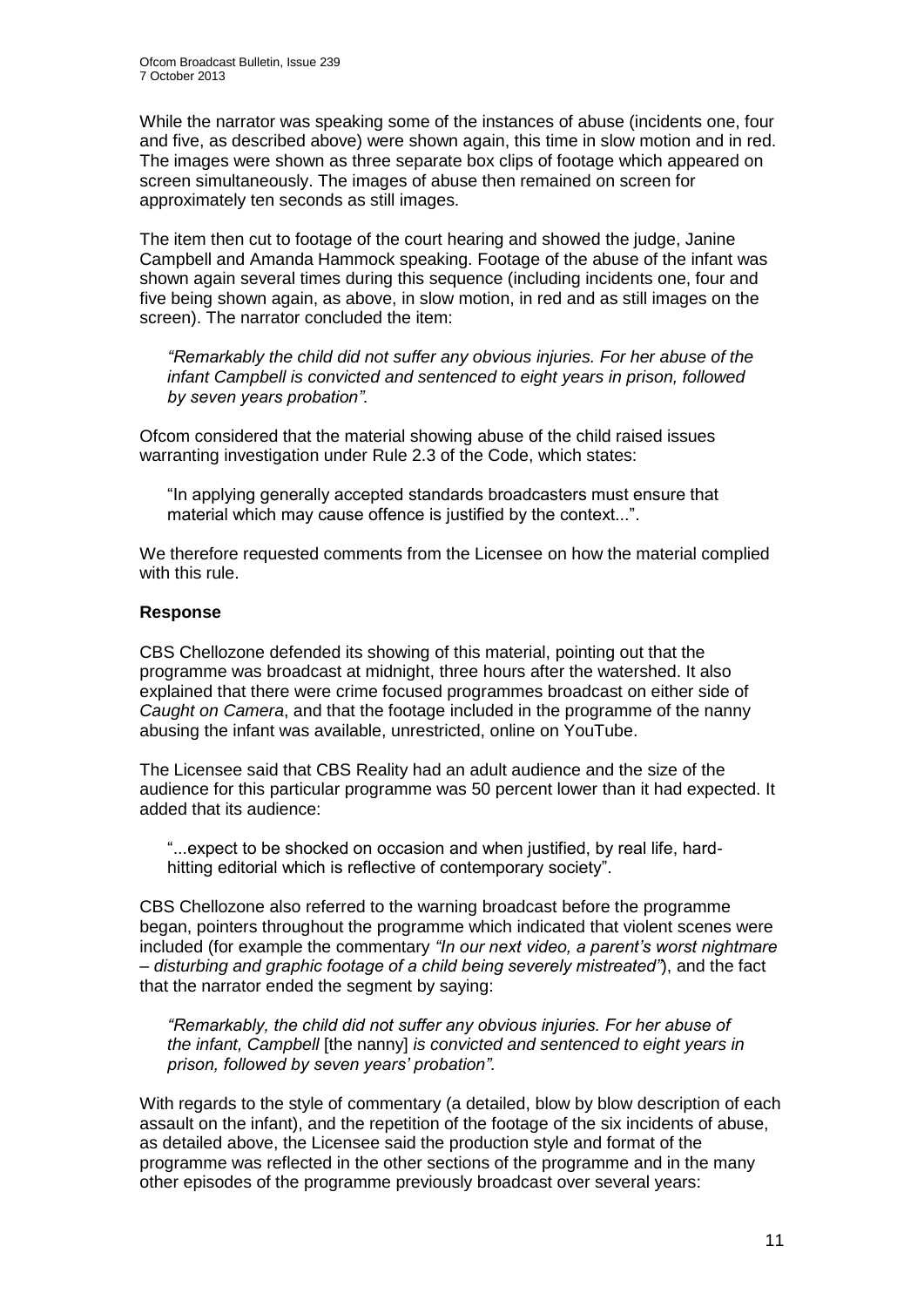"Repeating sequences of CCTV footage is inherent in this series and is a television grammar with which CBS Reality viewers are familiar". CBS Chellozone said that it would be unreasonable for it to have been expected to present this one section of the programme in a different fashion to the rest of the programme and other episodes.

The Licensee added that, due to the nature of the section of the programme in question, a decision was made to identify this episode of the programme as a postwatershed programme which required a pre-programme announcement warning the audience about the violent content.

#### **Decision**

Under the Communications Act 2003, Ofcom has a duty to set standards for broadcast content as appear to it best calculated to secure the standards objectives, including that "generally accepted standards are applied...so as to provide adequate protection for members of the public from the inclusion...of harmful and/or offensive material". This objective is reflected in Section Two of the Code.

Rule 2.3 requires broadcasters to ensure that the broadcast of material that may cause offence is justified by the context. Context is assessed by reference to a range of factors including but not limited to: the editorial content of the programme; the service on which the material is broadcast; the time of broadcast; what other programmes are scheduled before and after the programme; the degree of harm or offence likely to be caused by the inclusion of any particular sort of material in programmes generally or programmes of a particular description; audience expectations; and, the extent to which the nature of the content can be brought to the attention of the potential audience.

In reaching its decision in this case, Ofcom has taken careful account of the broadcaster's and audience's right to freedom of expression. This is set out in Article 10 of the European Convention on Human Rights. Article 10 provides for the right of freedom of expression, which encompasses the right to hold opinions and to receive and impart information and ideas without interference by public authority. Ofcom must therefore seek an appropriate balance between ensuring members of the public are protected from material which may be considered harmful on the one hand, and the broadcaster's and audience's right to freedom of expression on the other.

Ofcom first considered whether the broadcast material had the potential to cause offence.

In Ofcom's opinion, a programme featuring footage of the malicious and violent physical abuse of an 11 month old child was clearly capable of causing offence. We considered in this case that the level of potential offence was increased by the fact that the various incidents of abuse were repeated numerous times (sometimes in slow motion) throughout the duration of this five minute item.

Ofcom next went on to consider whether the offence was justified by the context.

*Caught on Camera* was a real-life crime entertainment programme broadcast on CBS Reality, a channel devoted to showing reality television. It presented clips of amateur footage of real life situations of people behaving in a criminal manner, unaware that they were being filmed. This particular edition of the programme included various crimes caught on camera, such as people rioting in the street, with a man jumping on top of parked taxi, and a fight between two men in a bridal shop (see Introduction for the other items). In Ofcom's view the inclusion of the segment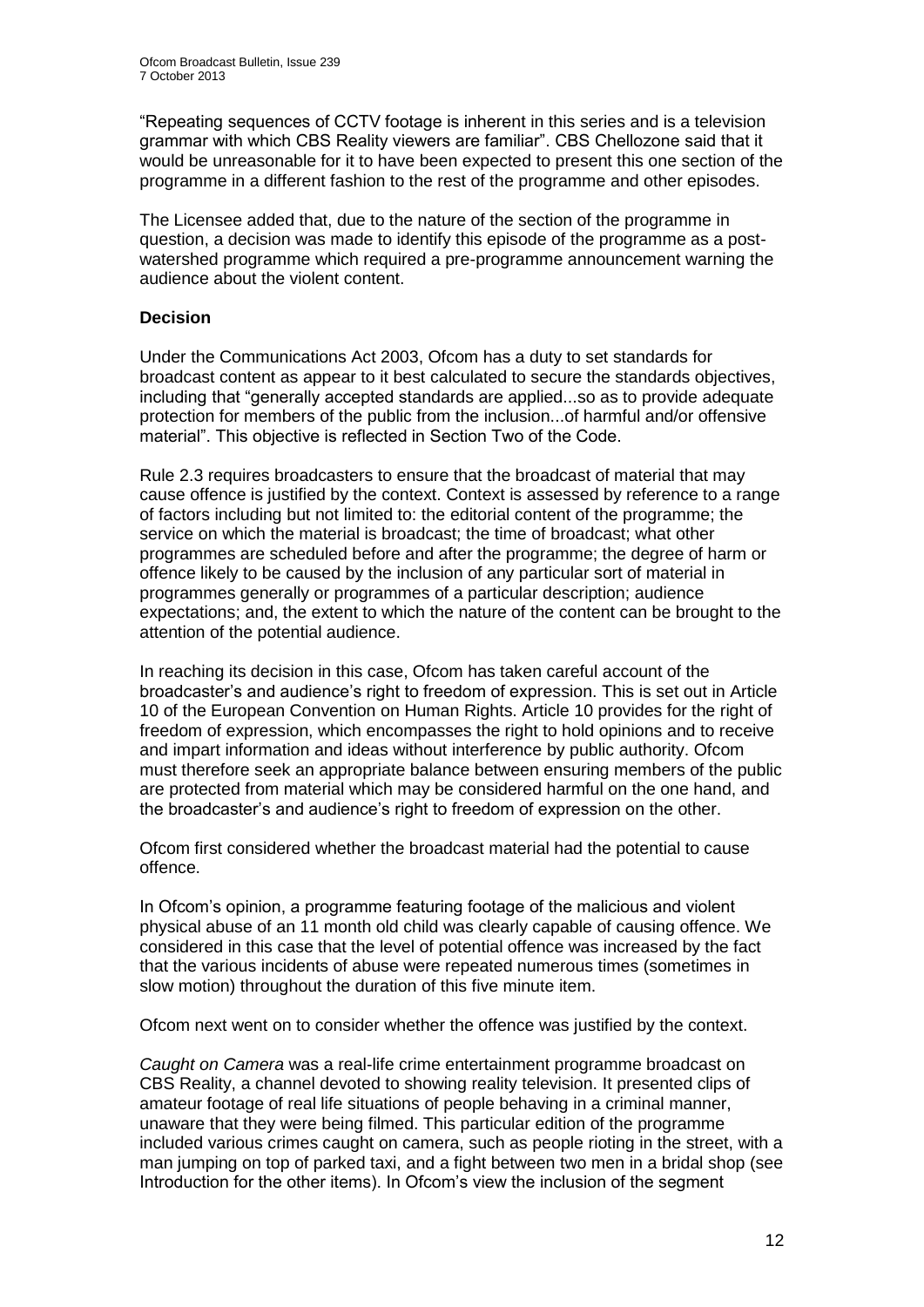featuring six incidents of physical child abuse, was not consistent with the programme's regular range and type of crimes featured. Viewers of *Caught on Camera* would be accustomed to viewing footage featuring a diverse range of criminal behaviour. However, in Ofcom's opinion viewers would be unlikely to expect a segment on physical child abuse to be included in the programme.

Ofcom also took into account that *Caught on Camera* as a series is not, and this particular episode was not, a serious observational documentary. One of its primary purposes was not in Ofcom's opinion to present footage of people committing crimes with the aim of providing information to the public about the work of the police or how to prevent crime, but to provide entertainment. We noted that the item featuring the abuse of the infant presented the footage using music, editing, and descriptive commentary to create a heightened sense of drama, and repeated each of the incidents of abuse several times (sometimes in slow motion).

Ofcom considered that this footage, and the way it was presented in the programme, were capable of creating a considerable degree of offence. This was because any material showing the physical abuse of a child has the potential to be distressing, and the potential for offence was heightened in the current case as the child was only 11 months old, was shown being repeatedly violently abused and the footage of the abuse itself was repeated several times, sometimes in slow motion. For example, Incident One (footage of the nanny picking up the infant by both arms, swinging him around, and throwing him into a playpen) was shown eight times throughout the whole item (three times in slow motion), which was approximately five minutes in duration. The other incidents of violence were repeated as follows:

| Incident Two:   | shown five times (once in slow motion)       |
|-----------------|----------------------------------------------|
| Incident Three: | shown twice                                  |
| Incident Four:  | shown six times (three times in slow motion) |
| Incident Five:  | shown four times (twice in slow motion)      |
| Incident Six:   | shown four times                             |

The potential for offence was increased in Ofcom's view by the detailed descriptions of each of the separate incidents of violence, the use of dramatic music and the use of visual devices (such as colouring some of the black and white footage and still images red).

The programme was broadcast after the watershed at midnight and between two other crime related programmes. Clearly it is better for broadcasters to show material more appropriate for adults later in the schedule. The broadcast of content showing the physical abuse of a very young child has the potential to cause considerable offence, and so to comply with the Code requires a correspondingly strong justification by context. As already pointed out, this type of crime (child abuse) did not appear consistent with the usual sort of content of real life crime programmes like *Caught on Camera,* or the broadcasts which immediately preceded and followed this episode. Even though broadcast after midnight, the strength of this material and the way it was treated, in Ofcom's view, would have exceeded audience expectations.

Ofcom noted the pre-programme warning and that the narrator introduced the item by referring to: *"a parent's worst nightmare – disturbing and graphic footage of a child being severely mistreated".* In Ofcom's opinion audience expectations would only have been adjusted to a very limited extent by these warnings. They did not provide in any way sufficient justification to feature the repeated and graphic footage of the abuse as it was presented in the item in the programme, bearing in mind the strong emotions and distress such images can generate.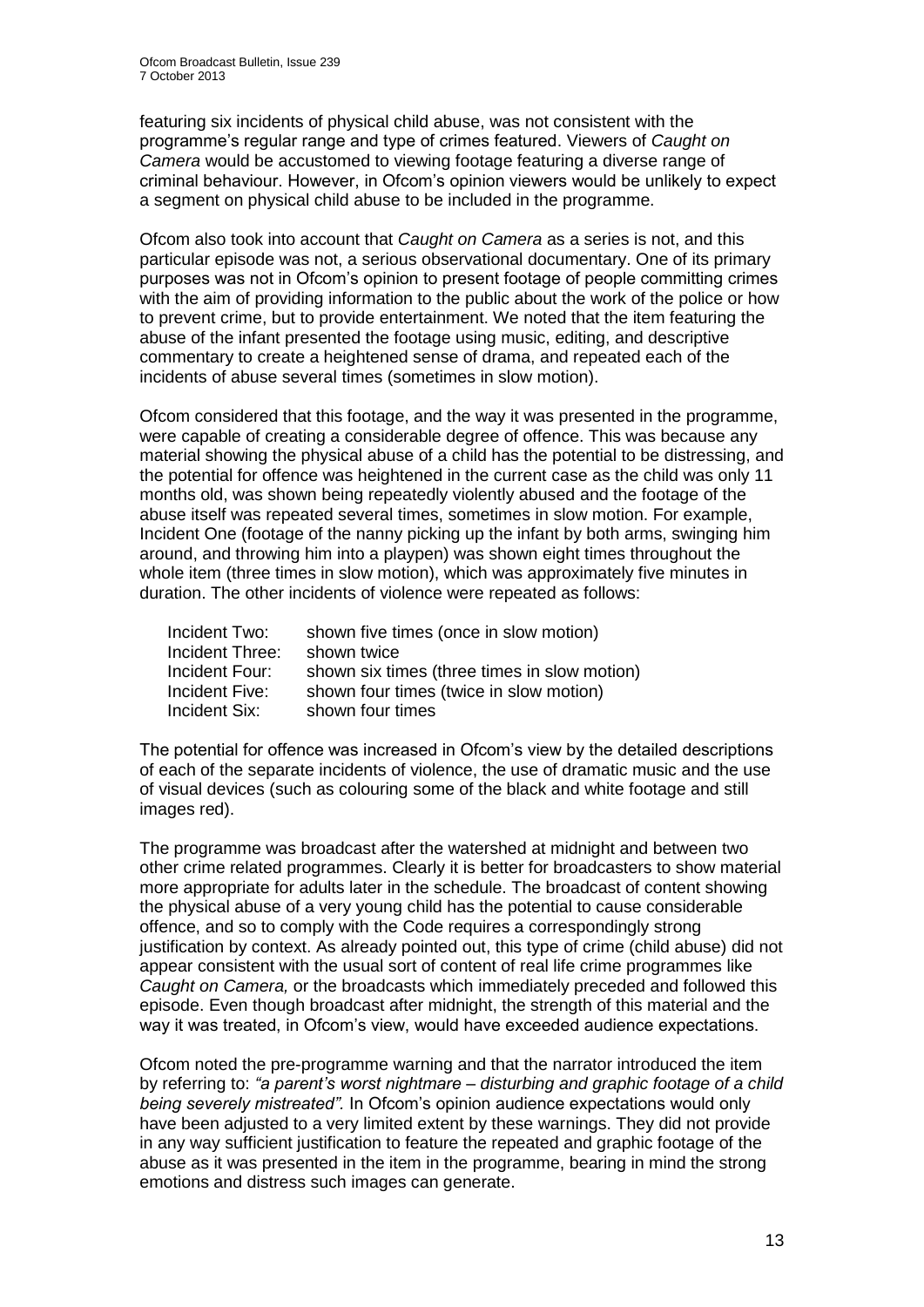In reaching its decision, Ofcom took account of the Licensee's representations that the style of commentary and the repetition of the footage of the six incidents of abuse reflected the style of the programme previously broadcast over several years, and that it would be unreasonable for it to have been expected to present this one section of the programme in a different fashion to the rest of the programme and other episodes. Ofcom was concerned by this response of the Licensee. In accordance with the right to freedom of expression it is essential that broadcasters can make programmes about, and include footage of, challenging and distressing subjects like child abuse. In doing so however programme makers must comply with the Code. This means in particular that as necessary the material must be appropriately limited and scheduled, and justified by the context. In this case Ofcom considered that the inclusion of repeated and graphic footage of the physical abuse of a very young child in a programme primarily designed to present footage of real life crime in a dramatic and entertaining way was insensitive and inappropriate.

Given all the above factors, Ofcom concluded that the offence was not justified by the context and that the broadcaster did not apply generally accepted standards. Rule 2.3 was therefore breached.

#### **Breach of Rule 2.3**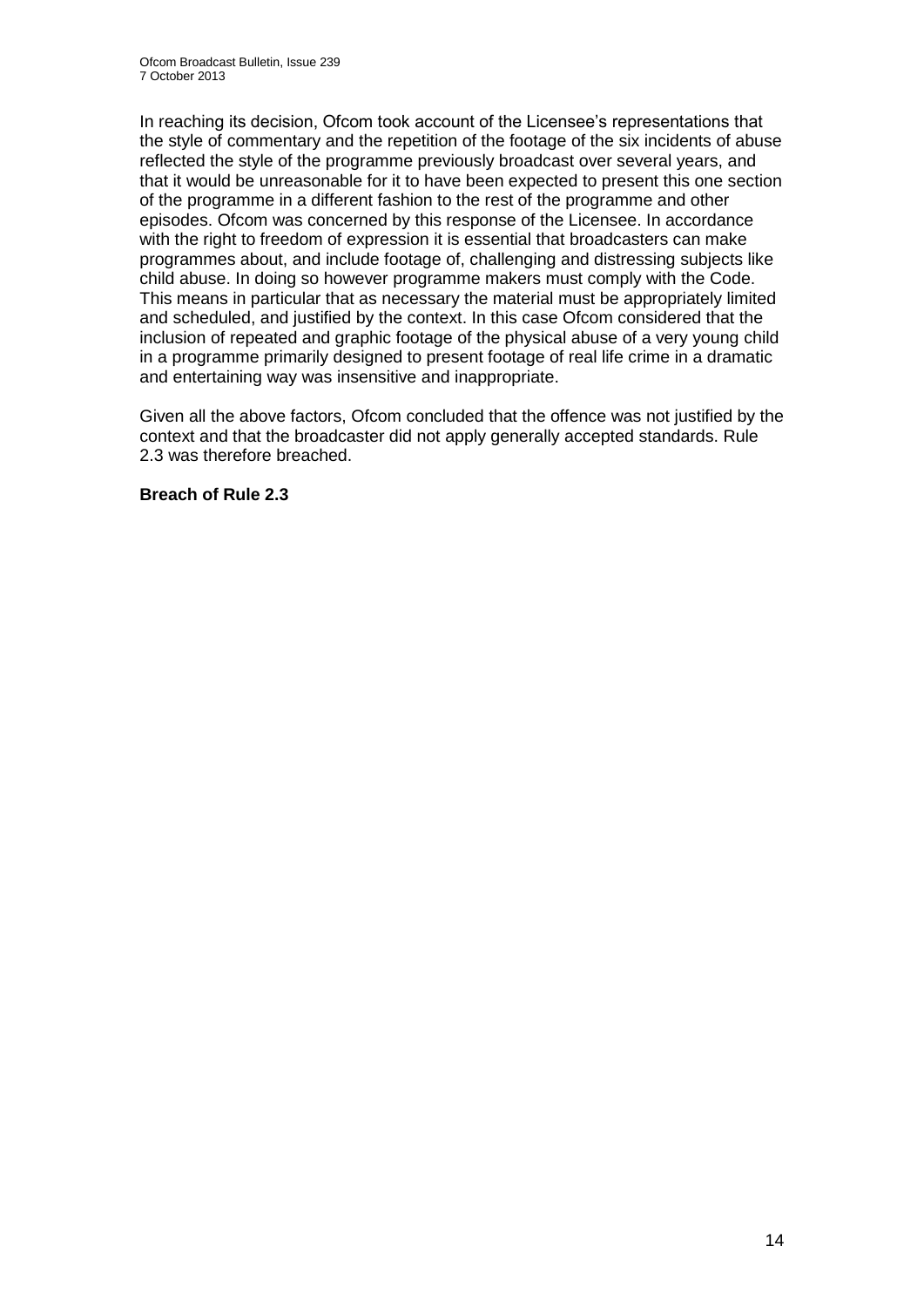## **In Breach**

#### **News**

*IBC Tamil, 3 December 2012, 15:00 and 8 December 2012, 20:00* 

#### **Introduction**

IBC Tamil is a digital radio service broadcast on terrestrial and satellite platforms and aimed at the Tamil community in the UK. The licence for IBC Tamil is held by Sathy Media Limited ("Sathy Media" or "the Licensee").

Ofcom received a complaint about news items in the above programmes from Mr Rajasingham Jayadevan. The news items referred to the complainant and he considered that they were "highly" partial. In addition, Rajasingham Jayadevan said that the news reports were inaccurate in that he stated that he had not – as stated in the programmes – been "arrested", nor had he in the past handled money in a "fraudulent manner".

The news bulletins in question were broadcast in Tamil. Ofcom commissioned an independent translation and transcript of the output. In summary, Ofcom noted that the news bulletins included reports about the alleged actions of Mr Jayadevan at the Wembley Eelapatheeswara Hindu Temple. In particular, it was reported that he had been arrested by the police after allegedly carrying an act of violence, and of having carried out other acts of fraud and violence in the past.

#### 3 December 2013 programme

We noted that the leading news headline read out by the presenter said that:

*"Jayadevan who had been working against the Liberation Tigers of Tamil Eelam*<sup>1</sup> *has been arrested by the British police this morning when he was engaged in violence in the Wembley Eelapatheeswara Temple"*.

Having read out the other news headlines, the presenter then read out the following news report about Mr Jayadevan:

*"Jayadevan of Wembley Eelapatheeswara Temple who engaged in working against Tamil nationalism and speaking over the radio criticising the Tamil national leader was arrested this morning by the British police when he was involved in violence. This person who went into the Temple this morning engaged in violence by grabbing the neck of the Temple's Management Trust Chairman, T. Sri Moorthy, and pushed him out of the Temple. Following this, the police came to this place. The police that rushed to this place made inquiries on the basis of the information provided by those who were in there, handcuffed and arrested Jayadevan and then took him away to the police station. In relation to this, the secretary of the Temple management trust, Wijayarajah, advised IBC Tamil, saying that Jayadevan had been involving himself in the past in enormous landrelated frauds and in fraudulently handling collections of Temple funds, as well as in violence. Further, he* [Wijayarajah] *informed* [IBC Tamil] *that following the* 

<sup>1</sup> <sup>1</sup> The Liberation Tigers of Tamil Eelam ("LTTE") are the separatist militant organisation formerly based in northern Sri Lanka. The LTTE was defeated by Sri Lankan Government armed forces in 2009.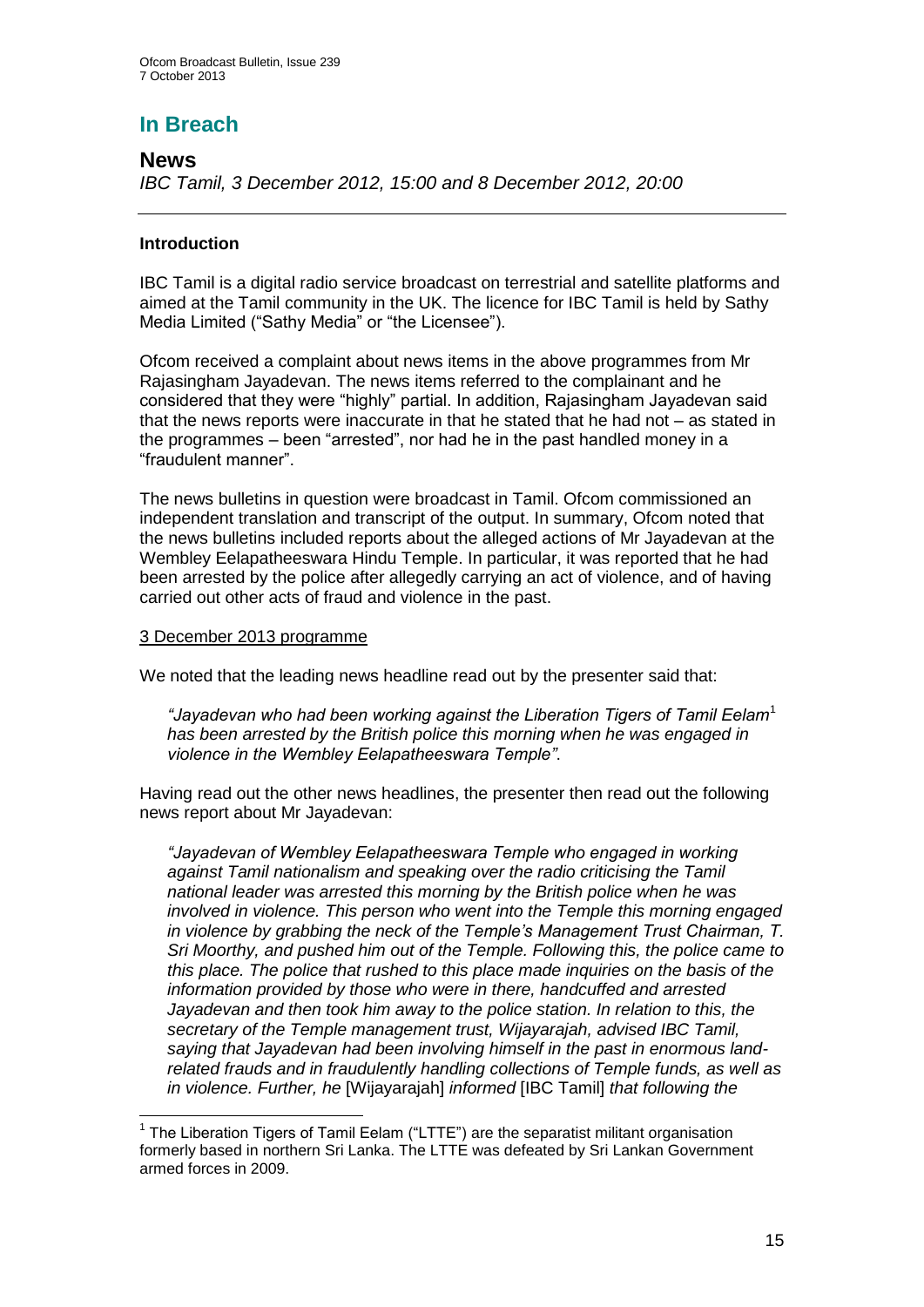*assault on the chairperson of the management trust, a complaint was made to the police and that they came and arrested* [Jayadevan] *on the basis of appropriate evidence. It is to be noted that this Jayadevan has criticised the national leader, Tamil nationalism and the Liberation Tigers of Tamil Eelam in certain media on many occasions".* 

At the end of the programme, while reading out the closing headlines, the presenter said the following:

*"Jayadevan who had been working against the Liberation Tigers of Tamil Eelam has been arrested by the British police this morning when he was engaged in violence in the Wembley Eelapatheeswara Temple".*

#### 8 December 2013 programme

The presenter read out the following leading news headline:

*"It is alleged that Mr Jayadevan was warned that he should not engage in an activity of this sort in the future and released on the basis of the instruction that he would be subjected to a severe punishment if he does engage in such activity"*.

Having read out the other news headlines, the presenter then said the following:

*"We did broadcast in the news of the IBC Tamil that Mr Jayadevan of Wembley Eelapatheeswara Temple was arrested by the British police when he was engaged in violence in the Temple on last Monday and was released later after a few hours. It is alleged that he was warned that he should not engage in an activity of this sort in the future and released on the instruction that if he does engage in similar activity, then he would be subjected to a severe punishment. But, he had returned to the Temple and asked the manager in there in a loud voice to give him the key for the safe where the money was kept. Following this, the manager had informed* [Mr] *Wijayarajah* [a work colleague of Mr Jayadevan from the Temple]*. They advised that Jaya*[devan] *was again showing an interest in the money box and that these activities furnish proof that he had handled money in the past in a fraudulent manner".*

At the end of the programme, while reading out the closing headlines, the presenter said:

*"It is alleged that Mr Jayadevan was warned that he should not engage in an activity of this sort in the future and released on the basis of the instruction that he would be subjected to a severe punishment if he does engage in such activity"*.

Ofcom considered the material raised issues warranting investigation under Rule 5.1 of the Code, which states:

"News, in whatever form, must be reported with due accuracy and presented with due impartiality".

We therefore sought the Licensee's comments as to how this material complied with this rule.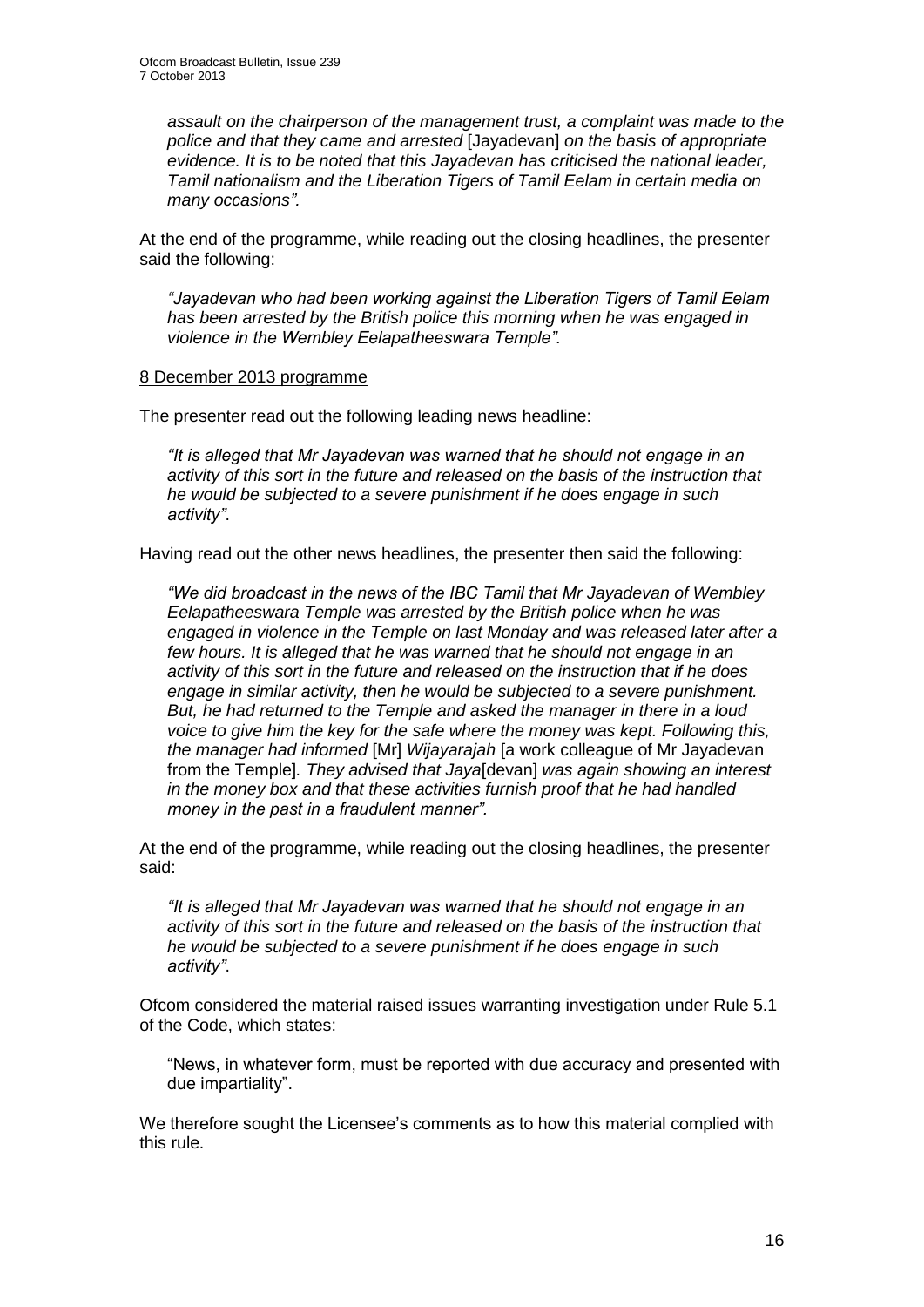#### **Response**

Sathy Media said that it never intended to "cause damage of any sort to Mr Jayadevan and if the broadcast has been perceived in such a way then IBC Tamil Radio offers to Mr Jayadevan to put right anything that he feels was wrong in coming on to the radio station or on the phone". In addition, and by way of mitigation for including Mr Jayadevan in its programming, the Licensee said that "we would like to point out immediately that the broadcast[s] were not the words of any individual working for IBC Tamil Radio". It also stated its view that: "due to presenters and researchers being overzealous in...their attempt to broadcast a story, [they] neglected to present both sides of the story". It said that, as a result: "impartiality was not upheld strictly".

Sathy Media said that "Factual inaccuracies [were] not present" in this case. The Licensee explained the background to the broadcast on 3 December 2013, saying that it had telephoned a work colleague of Rajasingham Jayadevan, "a Mr Wijayarajah who is a well known and reliable person working at the Wembley Eelapatheeswara Temple". It added that in that conversation "it was reported that Mr Jayadevan had been involved in violence and that he had been arrested and taken to the police station". The Licensee also said that: "Based on the accepted reliability of Mr Wijayarajah, not only by IBC Tamil radio but of the Tamil community as a whole and some other media, and on common known information pertaining to Mr Jayadevan, there were mentions of other aspects of Mr Jayadevan's history, including his involvement with [the] LTTE when he was with them and against them".

Sathy Media also said that in addition to the above steps: "Mr Jayadevan was approached to provide his account of the events and to refute Mr Wijayarajah's account and accusations...[O]ur Presenters did not broadcast that Mr Jayadevan was asked for comment but neglected to offer any" and therefore "we breached the impartiality aspect of rule 5.1". However, Sathy Media stated its belief that it had been "fair in our attempts to gain comment from" Rajasingham Jayadevan.

The Licensee stated its belief that the information concerning Mr Jayadevan was "from a reliable source and of common knowledge [and] therefore considered to be accurate" and that the issue of any factual inaccuracies in the programmes was due to: "problems of translation between 2 languages".

Sathy Media said that Mr Jayadevan had "objected to the broadcast" and therefore the Licensee had "offered him the opportunity to clear up anything that he objected to and to put right any aspect of the broadcast that he believed to be false". According to Sathy Media, however, Mr Jayadevan "refused this offer, which still remains".

The Licensee concluded: "Following an internal review of the presenter and researchers' broadcast [s] for the last quarter of 2012, the two have been let go. All our broadcast staff have been refreshed of our procedures and guidelines". The Licensee said that these guidelines require that: "a story would need 2 people to confirm it. And if an allegation has been levelled at any individual, that individual should have the opportunity to contend those allegations on air or provide comment. When this is not possible, either another view that would contest the initial claims should be aired or the listeners should be told of the individual's refusal to make a comment".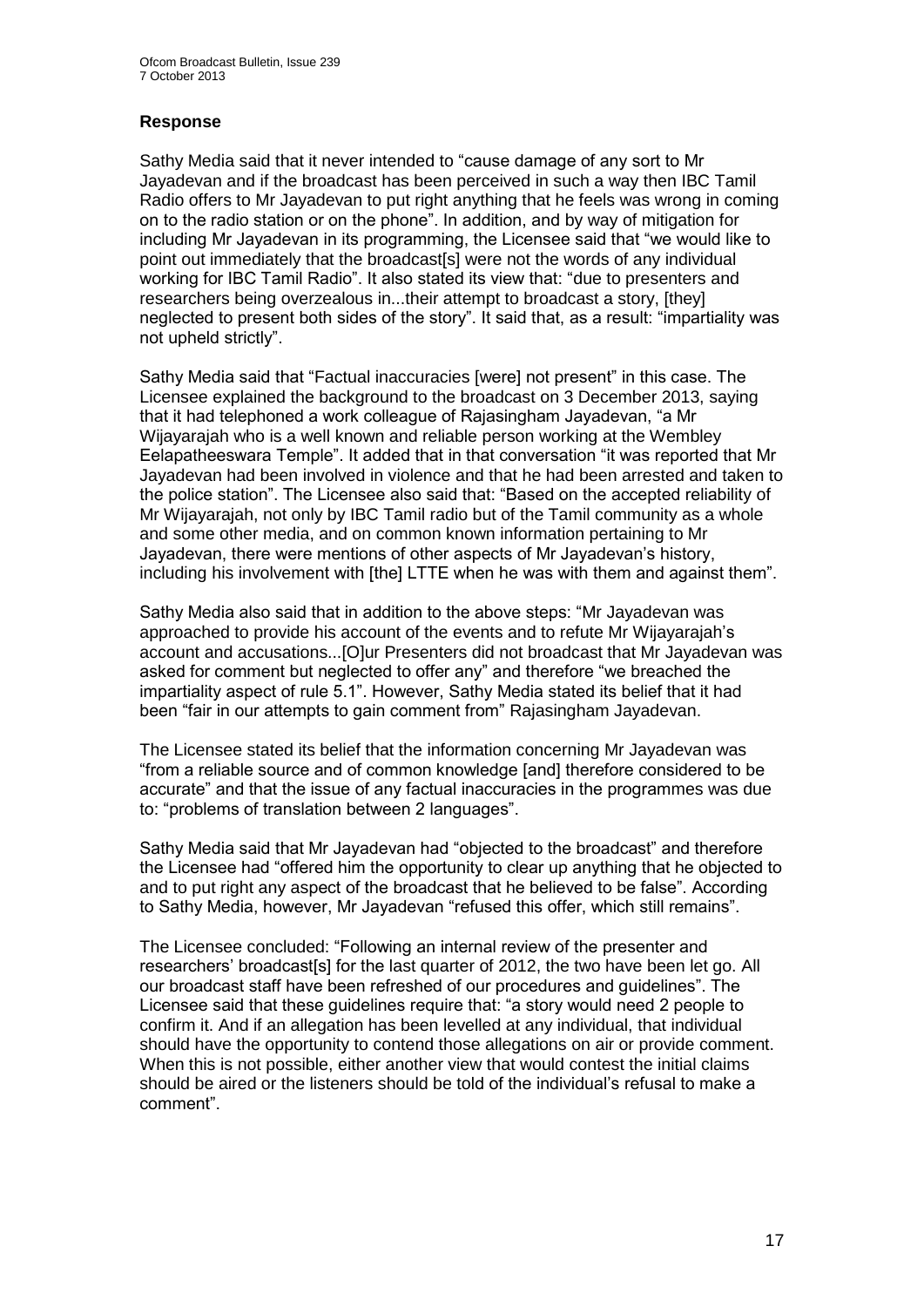#### **Decision**

Under the Communications Act 2003, Ofcom has a statutory duty to set standards for broadcast content of programmes as appear to it best calculated to secure the standards objectives, including that news included in television and radio services is reported with due accuracy and presented with due impartiality. These objectives are reflected in Rule 5.1 of the Code which states that: "News, in whatever form, must be reported with due accuracy and presented with due impartiality".

When applying the requirement to report news with due accuracy and preserve due impartiality in news, Ofcom must take into account the broadcaster's and audience's right to freedom of expression. This is set out in Article 10 of the European Convention on Human Rights. Article 10 provides for the right of freedom of expression, which encompasses the right to hold opinions and to receive and impart information and ideas without unnecessary interference by public authority.

Article 10 is also clear, however, that the exercise of these freedoms, since it carries with it duties and responsibilities, may be subject to such formalities, conditions, restrictions or penalties as are prescribed by law and are necessary in a democratic society as well as for the protection of the reputation or the rights of others. The requirement for news to be reported with due accuracy and presented with due impartiality reflects these considerations and necessarily obliges broadcasters to ensure appropriate balance in presenting news so that, for example, neither side of a controversy is unduly favoured.

The requirement in Rule 5.1 that news is reported with due accuracy and presented with due impartiality applies potentially to any issue covered in a news programme where there is more than one viewpoint, and not just matters of political or industrial controversy and matters relating to current public policy. In judging whether due accuracy and due impartiality have been preserved in any particular case, the Code makes clear that the term "due" means adequate or appropriate to the subject matter. In the context of "due impartiality" in particular, "due impartiality" does not mean an equal division of time has to be given to every view, or that every argument and every facet of the argument has to be represented. Due impartiality may be preserved in a number of ways and it is an editorial decision for the broadcaster as to how it ensures due impartiality is maintained.

Therefore, in considering the issues raised under Rule 5.1 by this case Ofcom has had regard to how the matter was presented, including whether – and if so, to what extent – differing viewpoints were reflected.

We recognise that this case dealt with a news item relating to allegations about a particular member of the Tamil community, Mr Jayadevan. The Code does not prohibit news from including views critical of individuals or institutions provided that any views that are included are reported with due accuracy and presented with due impartiality. The central issue for Ofcom in this case therefore is an assessment of the manner in which the criticisms of Mr Jayadevan made in the news item were presented.

In this case, Ofcom noted that there were news reports in two separate bulletins about the alleged activities and views of Mr Jayadevan. In each programme, there was a short reference to the news report about Mr Jayadevan in both the opening and closing headlines. Furthermore, the length of the main news report in each programme was over a minute and a half in the case of the programme broadcast on 3 December 2013, and approximately a minute in the case of the programme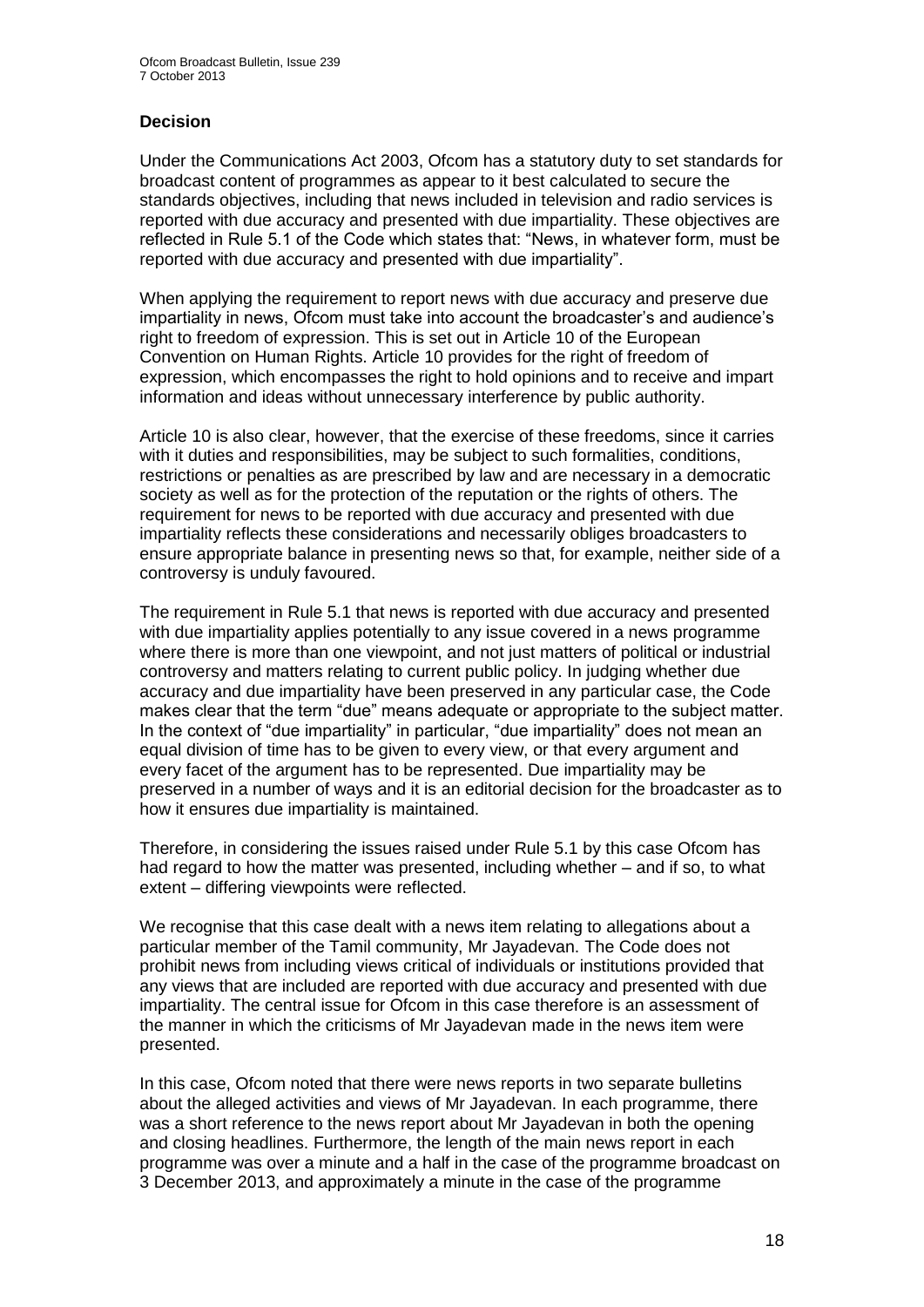broadcast on 8 December 2013. The news items variously described Mr Jayadevan as having been *"arrested by the British police this morning when he was engaged in violence"*, and *"grabbing the neck of the* [Wembley Eelapatheeswara] *Temple's Management Trust Chairman...and pushed him out of the Temple".* In addition, Mr Jayadevan was accused as, in the past, having been involved *"in enormous landrelated frauds and in fraudulently handling collections of Temple funds, as well as in violence".* 

We noted that the complainant had disputed the accuracy of the reporting of facts included in these two broadcasts, such as the allegation that he had been arrested, and that he had handled money in a "fraudulent manner". We therefore considered that these critical statements about Mr Jayadevan were clearly controversial, and on the accuracy of these statements there would be more than one viewpoint – not least that of Mr Jayadevan.

In assessing whether any particular news item has been reported with due accuracy and presented with due impartiality, we take into account all relevant facts in the case, including: the nature of the coverage, and whether there are varying viewpoints on a news story and – if so – how a particular viewpoint, or viewpoints, on a news item could be or are reflected within news programming. At no point, as corroborated by the Licensee, did the reports reflect Mr Jayadevan's viewpoint on the significant allegations being made against him, nor did the reports even suggest that he had at any point been asked to comment.

In reaching a decision in this case, we have taken into account the various representations made by Sathy Media. Firstly, we had regard to the Licensee's representations that: "Factual inaccuracies [were] not present" in this case; and that the issue of any factual inaccuracies in the programmes was due to "problems of translation between 2 languages". However, we noted that Sathy Media did not identify any inaccuracies in the independent translation obtained by Ofcom.

Second, we noted the Licensee's statement, by way of mitigation, that the "broadcast[s] were not the words of any individual working for IBC Tamil Radio". However, the fact that viewpoints expressed in the programmes were not those of the Licensee did not lessen Sathy Media's duty to preserve due impartiality in this case.

Third, we noted that in this case, the Licensee had based its reports about Mr Jayadevan on the viewpoint of one of the latter's work colleagues, a Mr Wijayarajah. It put particular weight on this viewpoint because of the "accepted reliability" of Mr Wijayarajah amongst, for example, the "Tamil community as a whole and some other media". However, just because an individual is reported to have a particular standing within a community, does not mean a broadcaster should not, depending on the facts of a particular news story, seek to reflect alternative viewpoints, especially as in this case, where the news reports centred on serious and critical allegations against a named individual.

Finally, Sathy Media said that Mr Jayadevan had "objected to the broadcast" and had refused the offer to respond to the allegations being made against him. As mentioned above, we noted that the programmes in this case did not refer to the fact that the Licensee had attempted to obtain Mr Jayadevan's response to the allegations being made against him. In particular, we noted Sathy Media's statement that "our Presenters did not broadcast that Mr Jayadevan was asked for comment but neglected to offer any" and therefore "we breached the impartiality aspect of rule 5.1". However, as Ofcom's published Guidance to Rule 5.1 of the Code states: "...if a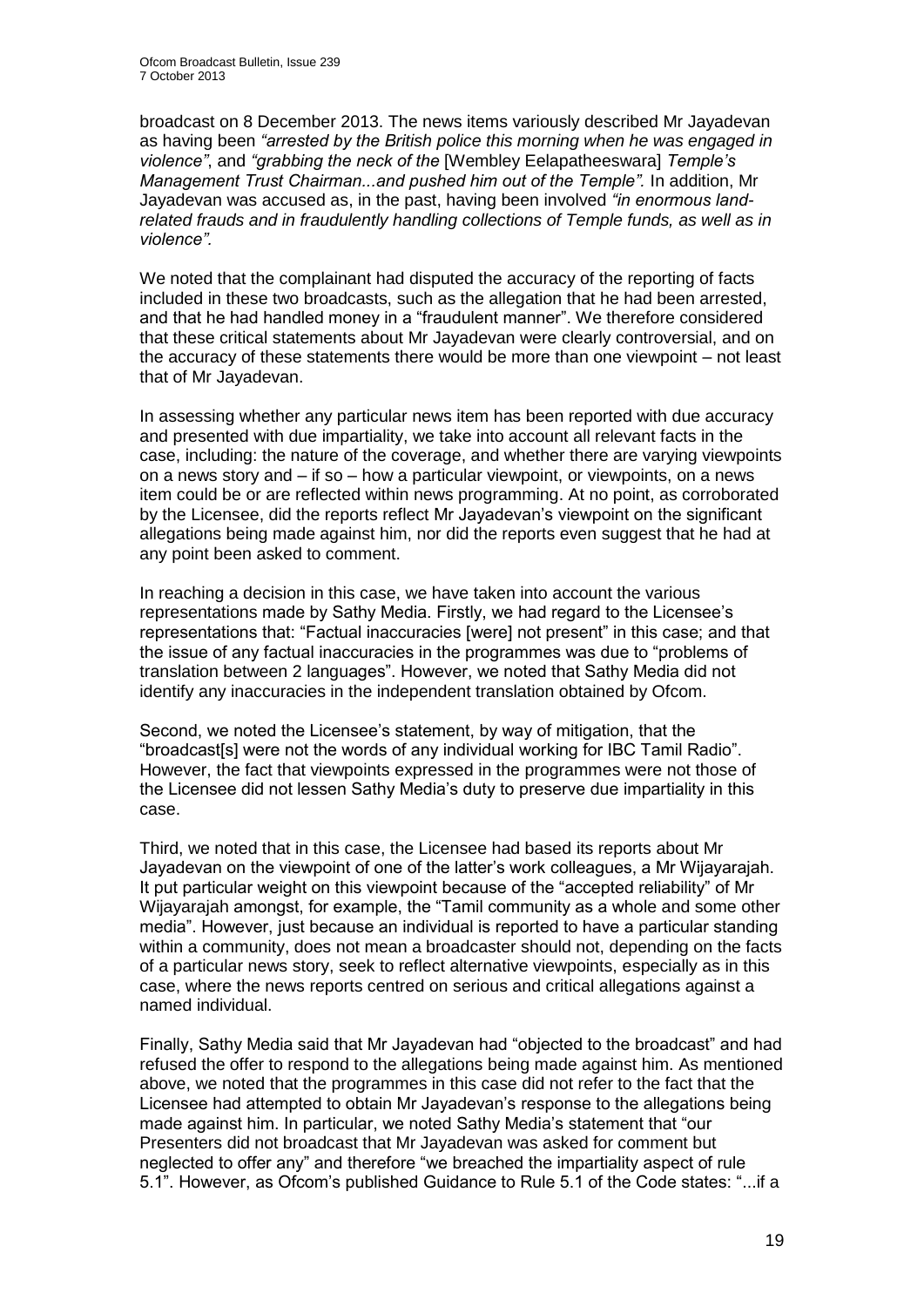news item includes criticism of individuals or organisations, then broadcasters should consider whether they need to...reflect any refusal to comment of that individual or organisation<sup>"2</sup>. The Guidance further states that: "Where a broadcaster attempts to seek alternative views, but these are not readily available (for example, an individual or organisation declines to give an interview or give comments), there are a range of editorial techniques for maintaining due impartiality. For example, broadcasters could: seek alternative viewpoints from a range of sources; summarise with due objectivity and in context the alternative viewpoints, for example, through interviewees expressing alternative views; make clear with appropriate frequency and prominence that a broadcaster has sought alternative views from particular individuals or organisations; and/or ensure that the views expressed in a news item are challenged critically by presenters and reporters within the programmes"<sup>3</sup>.

We noted Sathy Media's statement that it never intended to "cause damage of any sort to Mr Jayadevan". In addition, we noted that the Licensee had "let go" the presenter and researcher involved in the programmes in this case, and reminded all broadcast staff of its various internal guidelines to help ensure the preservation of due impartiality. However, on the facts of this case, we concluded that the Licensee did not take appropriate steps to ensure the story concerning Mr Jayadevan was, in both bulletins, reported with due accuracy and presented with due impartiality. Ofcom has therefore found the material to be in breach of Rule 5.1 of the Code.

In this Broadcast Bulletin, we are also recording a breach of Section Seven (Fairness) of the Code for the same broadcasts.

Ofcom notes that this breach of Rule 5.1 follows a very similar breach of that rule, recorded against the Licensee in issue 206 of Ofcom's Broadcast Bulletin<sup>4</sup>. We are therefore concerned that Sathy Media's compliance in this area appears to remain inadequate. We are therefore requiring the Licensee to attend a meeting to explain its compliance procedures in relation to its news output.

#### **Breaches of Rule 5.1**

<sup>1</sup>  $2$  See paragraph 1.12, <http://stakeholders.ofcom.org.uk/binaries/broadcast/guidance/831193/section5.pdf>

 $3$  lbid. paragraph 1.17.

<sup>&</sup>lt;sup>4</sup> See [http://stakeholders.ofcom.org.uk/binaries/enforcement/broadcast](http://stakeholders.ofcom.org.uk/binaries/enforcement/broadcast-bulletins/obb206/obb206.pdf)[bulletins/obb206/obb206.pdf](http://stakeholders.ofcom.org.uk/binaries/enforcement/broadcast-bulletins/obb206/obb206.pdf)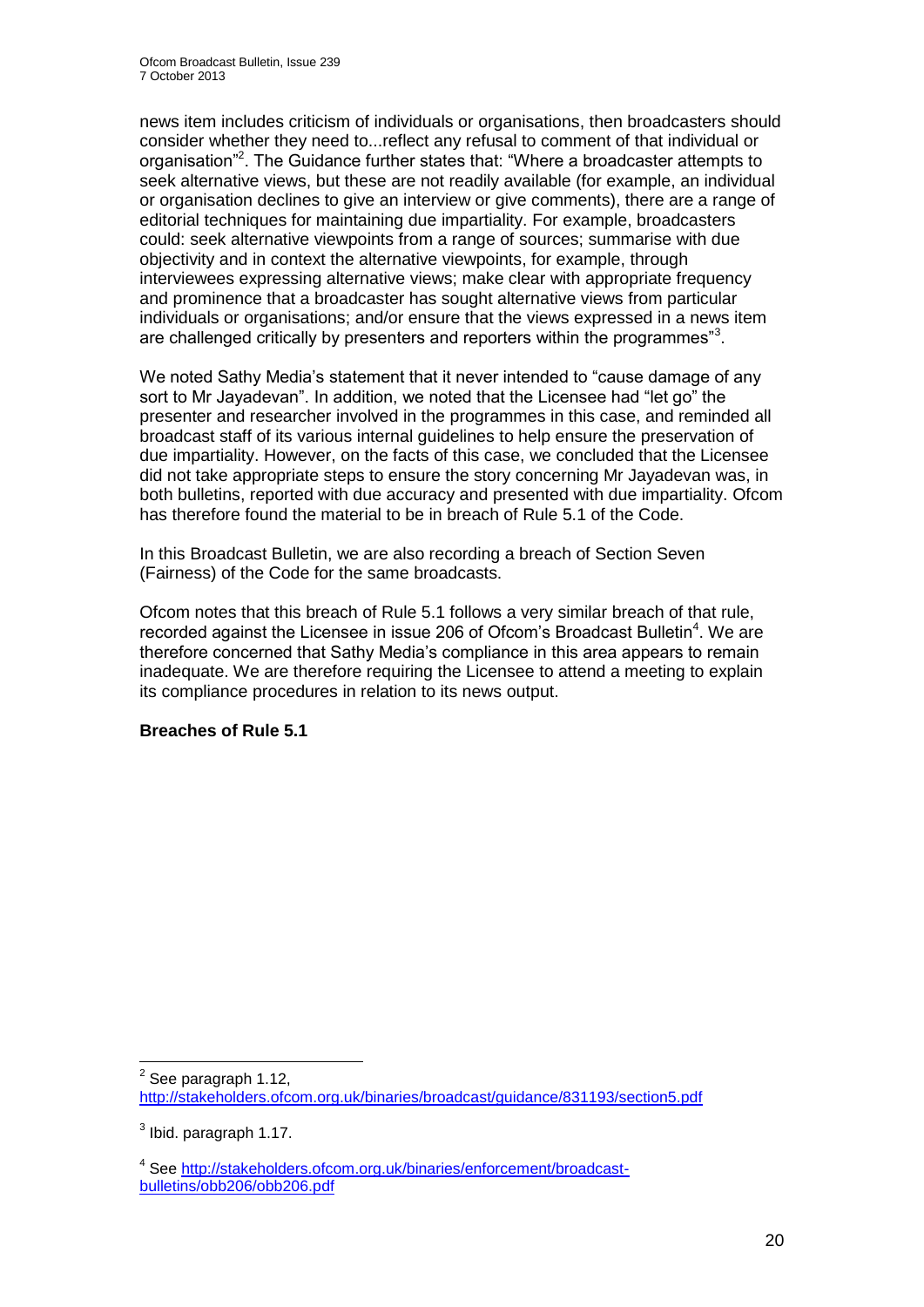# **In Breach**

## **Sky Poker.com bonus promotion**

*Sky Poker, 16 April 2013, 22:45*

#### **Introduction**

Sky Poker is a teleshopping channel transmitted on the Sky digital satellite platform. Because the material broadcast on the channel includes a direct offer to viewers in return for payment – in this case for transactional gambling – it is classified by Ofcom as teleshopping, in other words long-form advertising.

The licence for Sky Poker is held by British Sky Broadcasting Ltd ("Sky" or "the Licensee"). Sky Poker is also the name of an associated website.

Because it is a form of advertising, the Sky Poker channel is subject to the UK Code of Broadcast Advertising ("the BCAP Code") that governs broadcast advertising. For most matters the BCAP Code is enforced by the Advertising Standards Authority ("the ASA"). Ofcom, however, remains responsible for enforcing the rules in respect of certain types of advertising, including teleshopping transactional gambling.

We received a complaint that a bonus offer on Sky Poker was misleading. The bonus offer was presented on a 'ticker' shown on the screen with scrolling text which read:

*"Join Sky Poker today and get a 200% first deposit bonus up to £500 plus £10 completely free. See www.skypoker.com for further details."*

Other than the text *"See www.skypoker.com for further details"* no other reference to terms and conditions was included.

Ofcom examined the terms and conditions on the Sky Poker.com website. Conditions applied to both components of this specific offer and to offers more generally.

#### Free 200% bonus conditions

These conditions included the following:

- "Your bonus will be released £10 at a time. Each time you earn 500 poker points, £10 will be credited to your account within 72 hours of reaching the 500 point threshold."
- "The maximum bonus amount that can be earned as part of this offer is £500 for a 1st deposit of £250 or more and earning 25,000 poker points in the promotional period."
- "Your bonus will be added to your cash balance but will be non-withdrawable. You must play through the bonus amount once before it can be withdrawn."
- "New customers will have 30 days from the date of registration to claim all of their bonus entitlement."
- "The 500 poker points awarded on registration do not count towards the earning requirements of this promotion."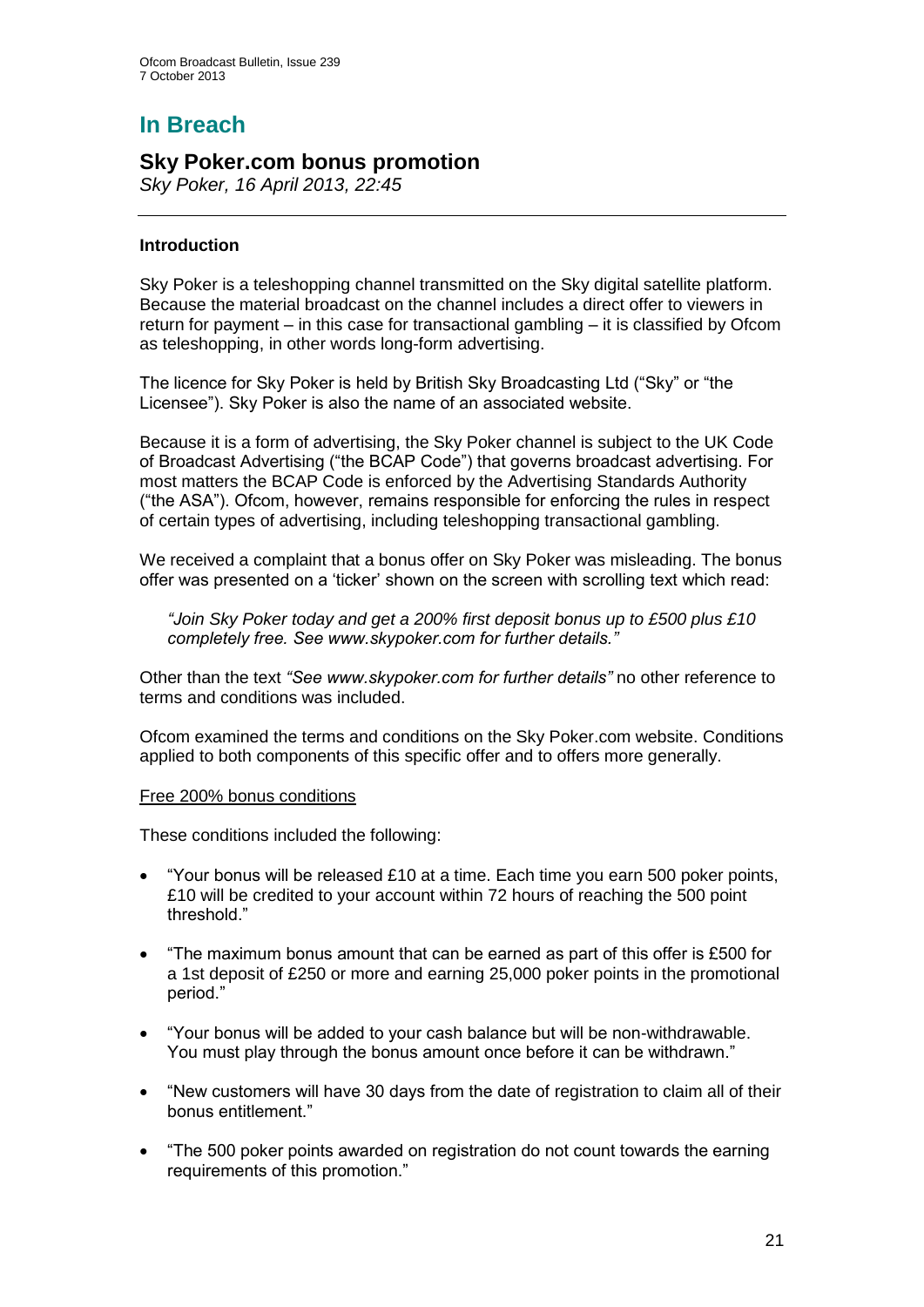"Poker points" were explained on the website as a method of 'Weighted Contribution' whereby points are earned by players who "put money into the pot and create action for all the players at the table." Only players who contribute to the pot earn Poker Points.

#### Free £10 conditions

The conditions that attached to the "free" £10 were these:

- "You can use your £10 on scheduled tournaments and Sit n Go's only."<sup>1</sup>
- "Your free bonus will be credited as  $2 \times 52.20$  tokens and  $2 \times 53.30$  tokens."
- "You may combine these tokens to enter a tournament of higher value. For example, you could enter a tournament with a £5.50 buy in by combining the £2.20 and £3.30 tokens."
- "Tournament tokens are non-withdrawable."

#### General Conditions

The following appeared among the general conditions:

- "Customers who wish to be part of any of the mentioned Sky Poker promotions must ensure that they play at Sky Poker before playing any other Sky Betting and Gaming product i.e. Sky Vegas, Sky Bet or Sky Bingo."
- "Only customers registering through internet or mobile devices are eligible for the promotion. Customers registering through TV are not eligible."
- "Customers using Moneybookers or Neteller are not eligible for this promotion."

Given the description of the offers made on screen, the nature and wording of the qualification and the actual conditions that applied to the offers, we considered the offer to warrant investigation under the following rules of the BCAP Code:

| BCAP Code Rule 3.1: | "Advertisements must not materially mislead or be likely to<br>do so."                                                                                                                                                                                                                                                                                          |
|---------------------|-----------------------------------------------------------------------------------------------------------------------------------------------------------------------------------------------------------------------------------------------------------------------------------------------------------------------------------------------------------------|
| BCAP Code Rule 3.2: | "Advertisements must not mislead consumers by omitting<br>material information. They must not mislead by hiding<br>material information or presenting it in an unclear,<br>unintelligible, ambiguous or untimely manner.                                                                                                                                        |
|                     | Material information is information that consumers need in<br>context to make informed decisions about whether or how<br>to buy a product or service. Whether the omission or<br>presentation of material information is likely to mislead<br>consumers depends on the context, the medium and, if the<br>medium of the advertisement is constrained by time or |

 $1$  A 'Sit n Go' tournament is an online poker tournament without a scheduled starting time that begins whenever a pre-defined number of players have put up a specified sum of money in return for an equal number of chips.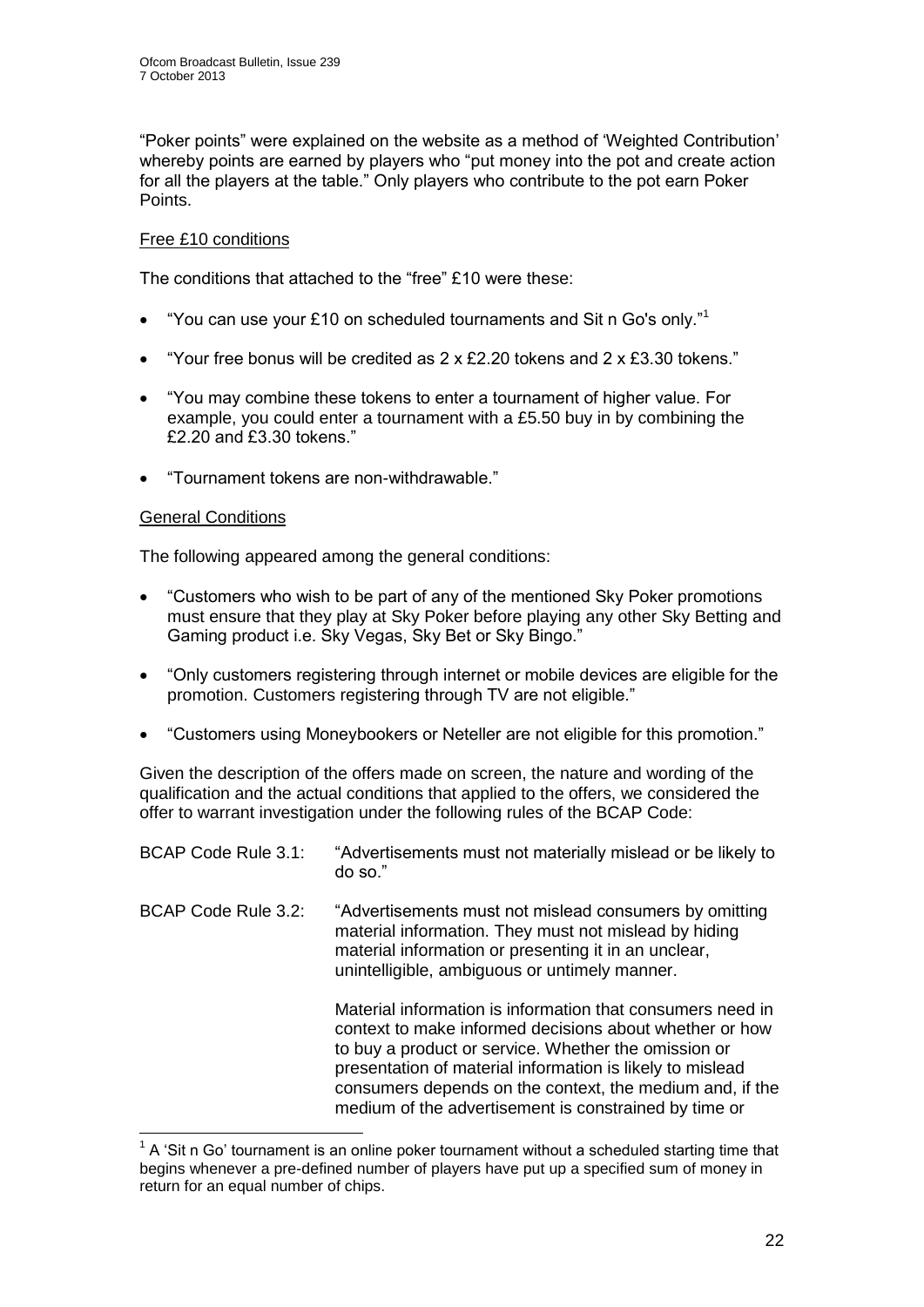| BCAP Code Rule 3.10: | space, the measures that the advertiser takes to make that<br>information available to consumers by other means."<br>"Advertisements must state significant limitations and<br>qualifications. Qualifications may clarify but must not<br>contradict the claims that they qualify." |
|----------------------|-------------------------------------------------------------------------------------------------------------------------------------------------------------------------------------------------------------------------------------------------------------------------------------|
| BCAP Code Rule 3.25: | "Advertisements must make clear the extent of the<br>commitment consumers must make to take advantage of a<br>"free" offer."                                                                                                                                                        |

We therefore sought Sky's comments on how the offer complied with the above rules.

#### **Response**

Sky explained that the offer had run on both the Sky Poker.com website and on the Sky Poker television channel. The offer run on the website had already been investigated by the ASA under the UK Code of Non-broadcast Advertising, Sales Promotion and Direct Marketing (the "CAP Code") which applies to non-broadcast advertising. The ASA had upheld the complaint made against the website<sup>2</sup>.

Because the ASA had investigated the website offer and recorded a breach of the CAP Code, Sky considered issues of 'double jeopardy' would arise if Ofcom were to investigate the offer as it appeared on the TV channel Sky Poker under the BCAP Code that applies to all broadcast advertising.

Sky told us that it had taken all steps necessary to rectify its breach of the CAP Code.

However, Sky said that, despite its view that Ofcom should not investigate the matter after the ASA had done so, it wished to make full submissions on the case.

#### Free 200% bonus conditions

In respect of the wagering requirements, the Licensee said that the poker points system works in a similar way to loyalty card schemes operated by supermarkets, with players rewarded with a portion of the "rake"<sup>3</sup>. Sky explained that there were a variety of ways that players could earn poker points, making the cash equivalent difficult to determine. However, at a basic conversion rate 6 poker points would be earned for every £1 of rake, meaning that a player would need to contribute a maximum of £4,166 in rake to reach the 25,000 poker points required to receive the full bonus amount. Sky stated that a player could achieve the points with a lower spend, depending on his or her specific pattern of play, but would not need to contribute more than £4,166 to reach 25,000 points.

Sky stressed that, although 25,000 poker points were required to achieve the maximum bonus, customers received £10 bonus increments for every 500 points they earned. Sky told us that 500 point increments were widely achieved, and that therefore players would benefit from bonuses in relation to that level of play.

 2 The ASA's published adjudication is available at: [http://www.asa.org.uk/Rulings/Adjudications/2013/6/Bonne-Terre-Ltd/SHP\\_ADJ\\_226017.aspx](http://www.asa.org.uk/Rulings/Adjudications/2013/6/Bonne-Terre-Ltd/SHP_ADJ_226017.aspx)

 $3$  The rake is the commission charged by the game operator on the amount wagered by players during each hand.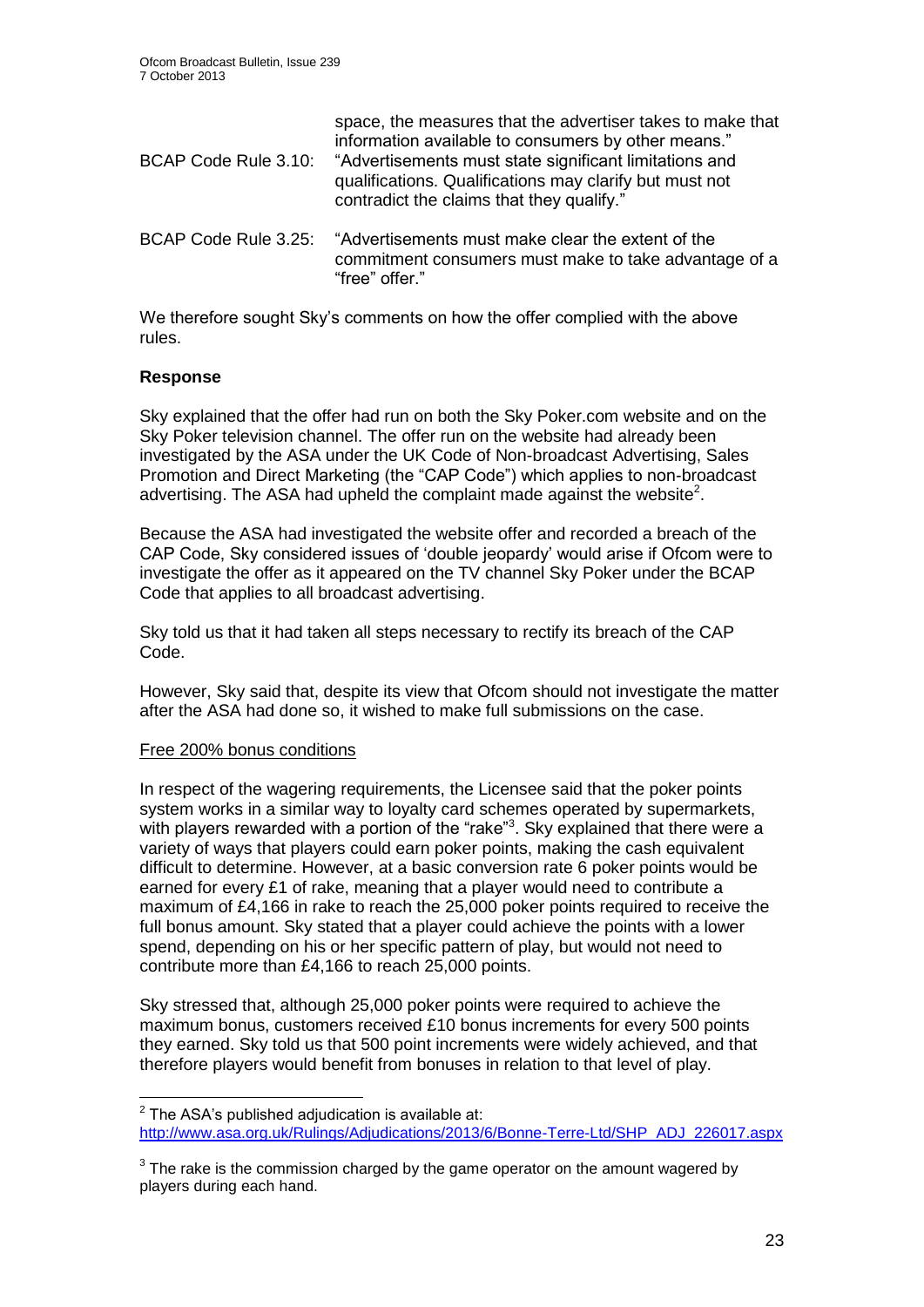Sky told us that in April 2013, when the programme in question was broadcast, 11 customers achieved 25,000 poker points within a 30 day period.

#### Free £10 conditions

In relation to the requirement that the £10 bonus was used in scheduled tournaments or Sit n Go games only, although Sky accepted that this was a limitation on the use of the bonus, it did not consider it to be a significant one. It said that both Sit n Go and scheduled tournaments were available 24 hours a day on the Sky Poker website and made up the majority of players' play on site. The Licensee said that on an average day, more than double the number of those playing on cash tables participated in tournaments, representing a clear majority of all participants. Finally, Sky argued that the restriction was in line with industry practice. Given these points, Sky did not feel that restricting the bonus to scheduled tournaments and Sit n Go games greatly limited its use.

As to the condition that the £10 bonus was 'non-withdrawable', Sky said that the £10 was given to eligible customers in the form of tournament tokens which could be used for play on Sky Poker. Sky considered that the terms and conditions of the offer made clear to consumers that the token was not immediately withdrawable (i.e. is not cash), and had first to be used to play on Sky Poker.

Sky said that the requirement that the credit must be used before withdrawal was the only restriction it imposed in that respect. Sky did not consider this restriction was either unusual or onerous; on the contrary, Sky believed it was "much less onerous than most competitor offers which require a number of plays before amounts can be withdrawn." The Licensee told us that it had noted that this type of free promotion had not been judged by the ASA to be unfair or in breach of the CAP Code in the past, and that Sky had relied upon its understanding of the ASA view reached in relation to non-broadcast advertisements in continuing to make available these introductory offers.

Sky said that this offer did not breach the principle or specifics of BCAP Rule 3.25 as explained in published CAP and BCAP guidance on the use of "free". Sky told us that the customer received the £10 credit in their account without any charge or cost whatsoever. It said that the credit could be used on Sky Poker in the same way as any deposit in a customer account with the sole restriction that it must be used once before it can be withdrawn. Sky maintained that this commitment was made clear to customers through the promotion's terms and conditions.

Given these points, Sky considered that this offer and its conditions did not breach Rule 3.25 of the BCAP Code. The Licensee considered the offer was consistent and compliant with past rulings by the ASA and established industry practice.

#### General Terms

On the matter of the requirement that players play Sky Poker before other casino games, Sky told us the offer explicitly applied to the first deposit of customers who joined Sky Poker (i.e. new customers). Further, Sky said that immediately preceding the 'must play Poker first' condition was a term which clarified that a customer who already held a Sky Betting & Gaming account was not considered a "new customer" for the purposes of these promotions.

The Licensee said that this stipulation arose because all Sky Betting & Gaming products (Sky Poker, Sky Bet, Sky Vegas and Sky Bingo) were accessed by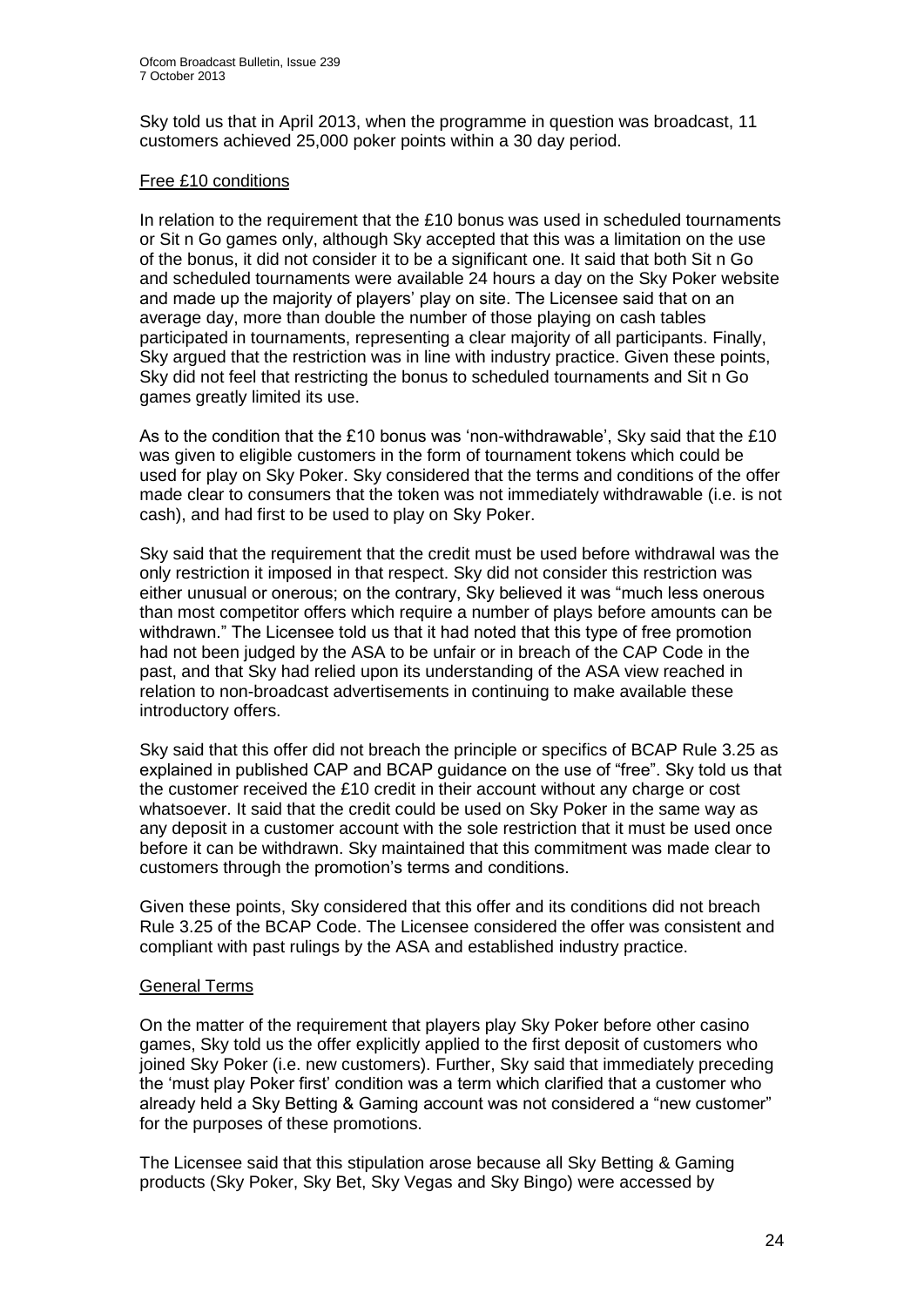customers through one registered linked account across all products. Given that this offer related to the Sky Poker product only, Sky considered this term clarified that the first deposit and play using the customer's Sky Betting & Gaming account must be on Sky Poker, as both bonus amounts relate to and are contingent on Sky Poker play only.

The Licensee also explained that the exclusion of registration via television was a legacy term that had been withdrawn over a year previously.

As to the exclusion of certain forms of money transfer, Sky said that this term restricted the use of two very minor forms of electronic payment, used by only a very small percentage of Sky Poker players. Sky pointed out that other more popular and verifiable electronic payment methods were allowed, including PayPal.

It was Sky's view that the offers and their conditions were reasonable in breadth and scope, and were in line with industry practice and compliant with the requirements of the advertising codes.

Although the Licensee felt that the offer itself was compliant, in light of Ofcom's investigation and the findings reached by the ASA on the same material facts, Sky did accept that errors were made in how the material qualifications and terms of the offer were presented to viewers.

Sky accepted that these errors resulted in breaches of Rules 3.1, 3.2, 3.10 and 3.25 of the BCAP Code. The Licensee told us that this was clearly a major issue, for which it sincerely apologised.

The Licensee said that this mistake and breaches were certainly unintended and purely down to human error and a breakdown in compliance process resulting from the following factors:

- that many similar offers with comparable conditions are made across the industry. Because the offer appeared in the live ticker on a service viewed by online poker enthusiasts, Sky considered that its viewers would be familiar with offers of this kind and the industry standard qualifications associated with them;
- given the very limited space available on the ticker, the offer specifically referred to the Sky Poker website at www.skypoker.com where full terms and conditions of the offer could be found and reviewed before new customers registered for the offer. Sky acknowledged, however, that, upon review, material terms were not adequately displayed or easily found on site by viewers; and
- Sky Poker had historically operated separately from the rest of BSkyB. As a result the offer had been rolled out across all Sky Poker media channels and presented on air without passing BSkyB's standard compliance review process. The Licensee explained this had been a critical error which it had addressed.

The complaint had highlighted gaps in its overall compliance procedure, Sky said, and the need for better co-ordination between compliance across product areas when it was promoting offers across different media.

In light of this, since having received Ofcom's letter, Sky had removed reference to the offers on the Sky Poker Channel pending its own compliance investigation. After review and further consideration of this process, it had reduced the poker points requirement per £10 disbursement to 250 points (from 500 points), thereby halving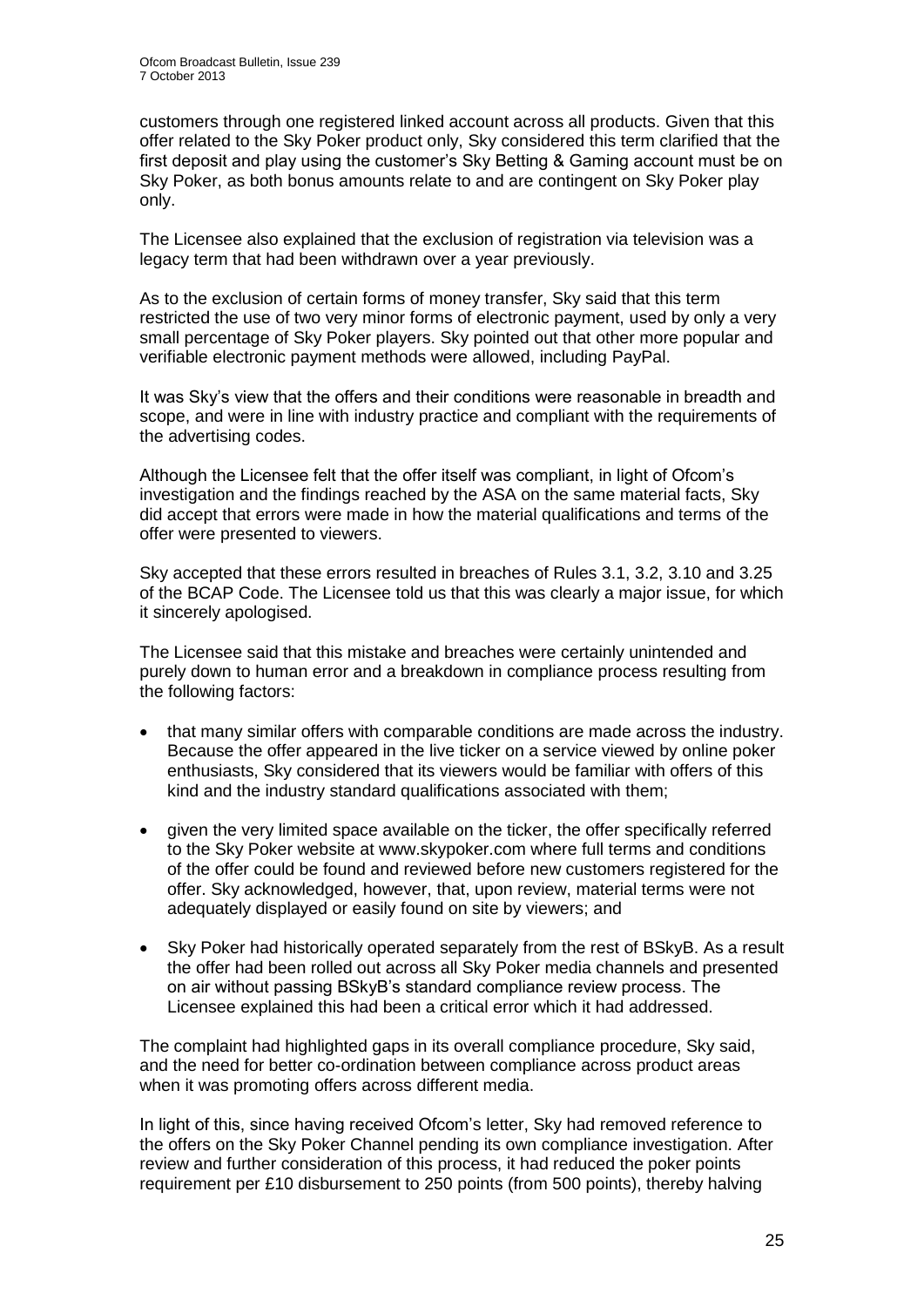the maximum bonus fulfilment amount to 12,500 points within 30 days of first deposit. The Licensee said this change would increase the marketing costs associated with the offer but would make bonus payment awards much easier for more of its new customers to achieve.

Sky told us that it had also revised all offer materials to state clearly that terms and conditions apply to the bonus offers. It said it had made the terms much more visible and clear on site prior to registration.

In relation to a more effective compliance process, Sky told us:

"[it] had a number of internal decisions involving the necessary stakeholders and experts in this area to discuss the errors that were made, better educate the necessary product owners and establish key personnel responsible for the compliance of all future offers on the Sky Poker Channel. As a part of this a formal compliance process has been established where written sign-off must be obtained from the necessary compliance and legal advisors by the marketing teams/product owners before any offers can be aired. This process has been agreed and communicated to all necessary personnel and will be effective with immediate effect."

Finally, Sky sincerely apologised for the lapse of process and errors in display of terms in this case. Sky stressed to us that it takes its compliance responsibilities very seriously and was disappointed that this error had occurred. The Licensee said it would appreciate Ofcom's understanding of the specifics of what it said was an isolated case and wished to reassure Ofcom that the error would not be repeated because of the "connected and robust compliance processes" it had put into place.

#### **Decision**

Under the Communications Act 2003, Ofcom has a duty to set standards for broadcast content as appear to it best calculated to secure the standards objectives, including that "the inclusion of advertising which may be misleading, harmful or offensive in television and radio services is prevented". This objective is reflected in the rules set out in the BCAP Code.

Section 3 of the BCAP Code is concerned with misleading advertising. Among other rules it contains the following:

| BCAP Code Rule 3.1: | "Advertisements must not materially mislead or be likely to<br>do so."                                                                                                                                                                                                                                                                                                                                                        |
|---------------------|-------------------------------------------------------------------------------------------------------------------------------------------------------------------------------------------------------------------------------------------------------------------------------------------------------------------------------------------------------------------------------------------------------------------------------|
| BCAP Code Rule 3.2: | "Advertisements must not mislead consumers by omitting<br>material information. They must not mislead by hiding<br>material information or presenting it in an unclear,<br>unintelligible, ambiguous or untimely manner.                                                                                                                                                                                                      |
|                     | Material information is information that consumers need in<br>context to make informed decisions about whether or how<br>to buy a product or service. Whether the omission or<br>presentation of material information is likely to mislead<br>consumers depends on the context, the medium and, if the<br>medium of the advertisement is constrained by time or<br>space, the measures that the advertiser takes to make that |

information available to consumers by other means."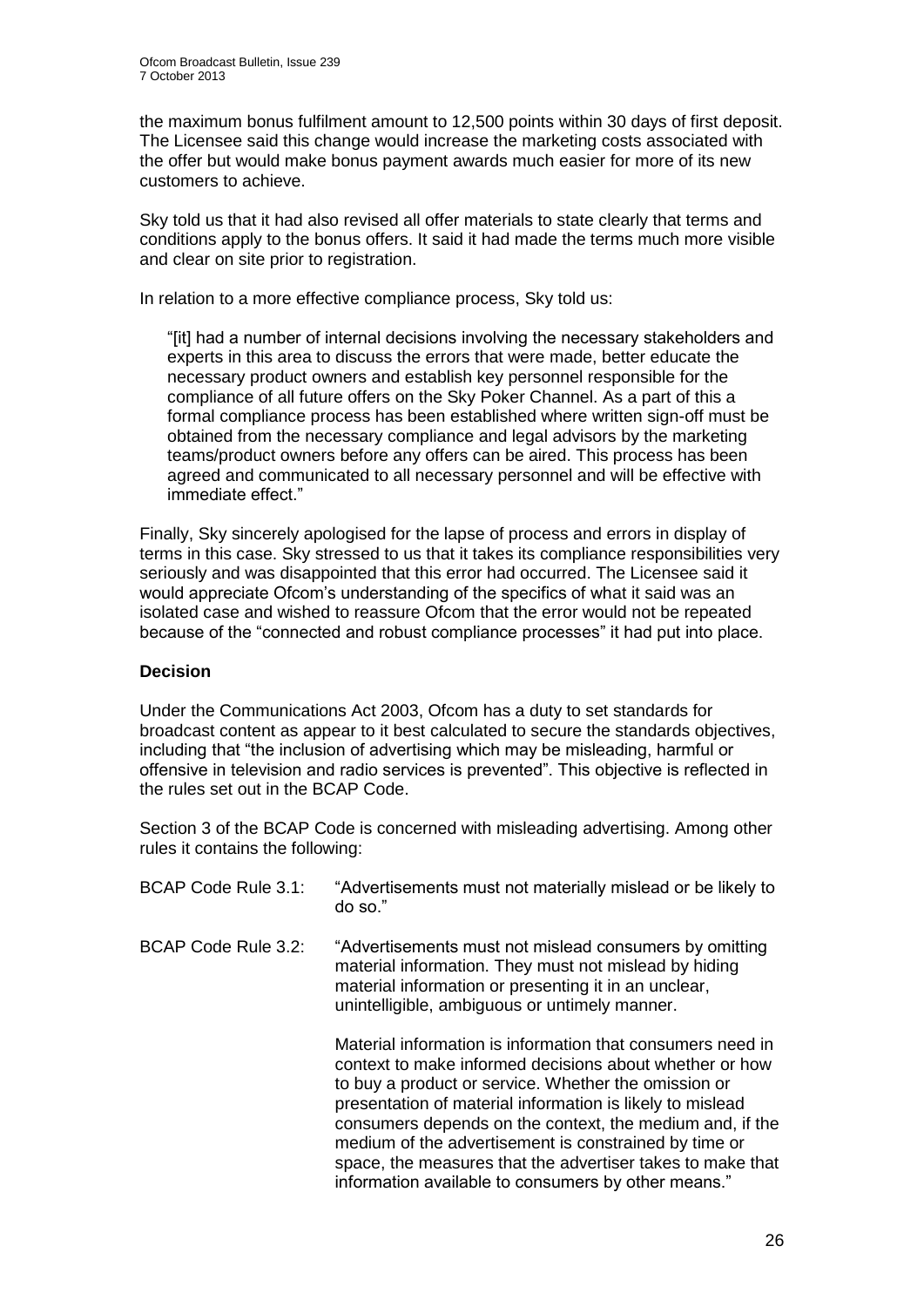| BCAP Code Rule 3.10:               | "Advertisements must state significant limitations and<br>qualifications. Qualifications may clarify but must not<br>contradict the claims that they qualify." |  |  |  |
|------------------------------------|----------------------------------------------------------------------------------------------------------------------------------------------------------------|--|--|--|
| $\sim$ $\sim$ $\sim$ $\sim$ $\sim$ |                                                                                                                                                                |  |  |  |

BCAP Code Rule 3.25: "Advertisements must make clear the extent of the commitment consumers must make to take advantage of a "free" offer."

In Ofcom's view, the facts of this case divide into two core areas: that area covered by BCAP Code Rules 3.1, 3.2 and 3.10, i.e. general misleadingness by virtue of the omission or lack of clarity of attached conditions; and the further consideration of the use of "free" under BCAP Code Rule 3.25.

First, however, we wish to make clear Ofcom's position in respect of circumstances in which broadcast and non-broadcast advertising raise essentially similar issues, and in particular where there has been a prior or related investigation by the ASA into non-broadcast material. Such a situation does not affect Ofcom's duty to investigate the very limited categories of broadcast advertising that fall within its remit. The CAP Code that applies to non-broadcast advertising is quite separate to the BCAP Code for broadcast advertising. The two codes' respective self-regulatory and statutory footings mean that neither the CAP Code's provisions nor any decision reached under it can be considered by Ofcom as an authority in its decision making.

In cases such as this one where complaints are lodged with the ASA and Ofcom, the regulators must reach independent decisions. That this should be so is not only a consequence of the quite separate bases on which the ASA and Ofcom operate but, more practically, because the characteristics and expectations of the different media in which the advertisements appear will vary widely.

#### Misleadingness and the need to make clear significant conditions

Ofcom noted that the material complained about appeared in a ticker shown on the screen with scrolling text which read:

*"Join Sky Poker today and get a 200% first deposit bonus up to £500 plus £10 completely free. See www.skypoker.com for further details."*

We noted the Licensee's acceptance of the breaches of BCAP Rules 3.1, 3.2 and 3.10.

The terms of the 200% bonus were such that, in summary:

- The bonus would be released incrementally on each occasion that a player earned 500 points;
- The full bonus had to be earned within 30 days; and
- Up to £4,166 had to be played through the 'rake' for the full 25,000 bonus points to be earned.

The terms of the £10 bonus, in summary:

 meant that the value was notional, i.e. the bonus was for £10 in gameplay tokens with no transferable cash value in themselves: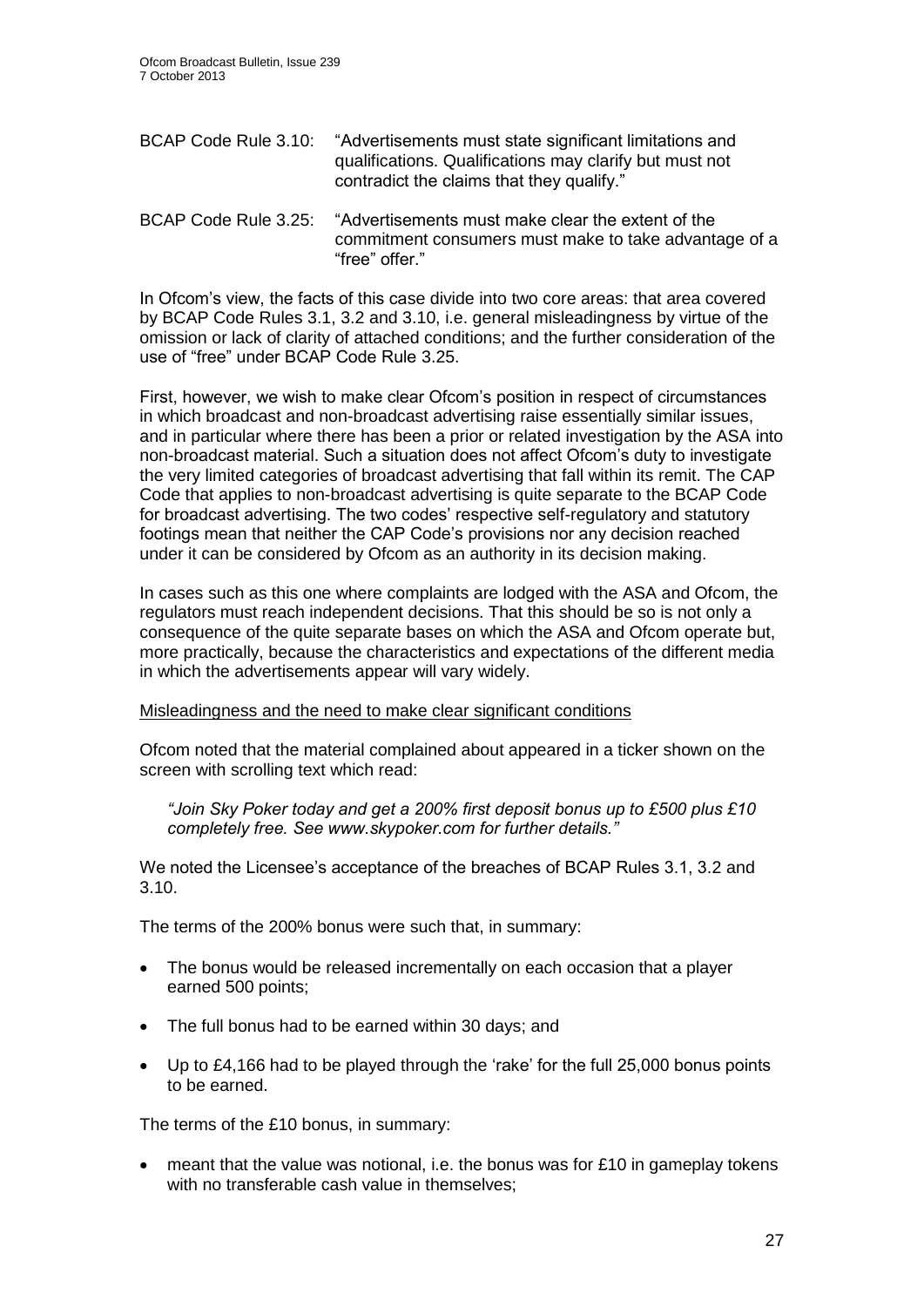- restricted the types of games that the tokens could be used in to scheduled and Sit n Go tournaments; and
- meant the sum could only be withdrawn if it had been 'converted' to cash as part of a player's winnings following its use in a tournament,

The terms of the General Conditions required initial play in Sky Poker games.

Ofcom accepted that the reference to the bonus in the ticker had been qualified. We also noted that Sky Poker.com is a specialist service likely to be of appeal mostly to those with some knowledge of the game and of the terms and conditions which sometimes apply to offers.

Nevertheless, in Ofcom's view the 'play through' requirement was a very significant condition. It meant that a new player would potentially have to wager up to £4,166 within a limited time period before earning the £500 bonus referred to in the broadcast.

Consequently, we concluded that because the Licensee had omitted to provide sufficiently full and clear references to the wagering conditions, the way the offer was advertised breached BCAP Rules 3.1 (misleadingness), 3.2 (omission of material information), and 3.10 (failing to state significant limitations and qualifications).

We wish to be clear that in some cases we believe it will be reasonable for conditions to be left to steps taken after seeing advertising. Whether that is so will depend on all the circumstances, but particularly on the reasonable prior knowledge of those to whom the advertising is addressed, the nature of the conditions and what qualification is given in the advertising and how. In this case we considered the wagering condition so onerous that the reference to the website was insufficient, and the advertising was therefore in breach of the rules given above.

#### Use of "free"

BCAP Code Rule 3.25.requires that commitments a consumer must make to take advantage of a free offer are made clear.

In this case, we concluded that the 'virtual' nature of the  $£10$  bonus  $-$  i.e. that it was in effect a simulated value that could only be used to play games on the advertiser's site – was such a significant qualification that the explanation on the Licensee's site served to contradict the impression given by initial claim "£10 completely free". As a result, we concluded that BCAP Rule 3.25 had also been breached.

We noted the Licensee's commitment in light of the complaints to the ASA and to Ofcom to change the nature of the conditions to make them less onerous. We also took full account of the willingness shown by the Licensee to examine and change its procedures for the compliance of gambling bonus offers.

In particular, we noted that Sky accepted it had made mistakes in its presentation of the offer. Although it believed the offer to be "compliant", the Licensee offered a full apology for the presentational errors.

We considered that breaches of each of the rules cited in this Finding should be recorded. Licensees offering incentives to gamble must ensure that the conditions they attach to those incentives are sufficiently clear to viewers, even where, as here,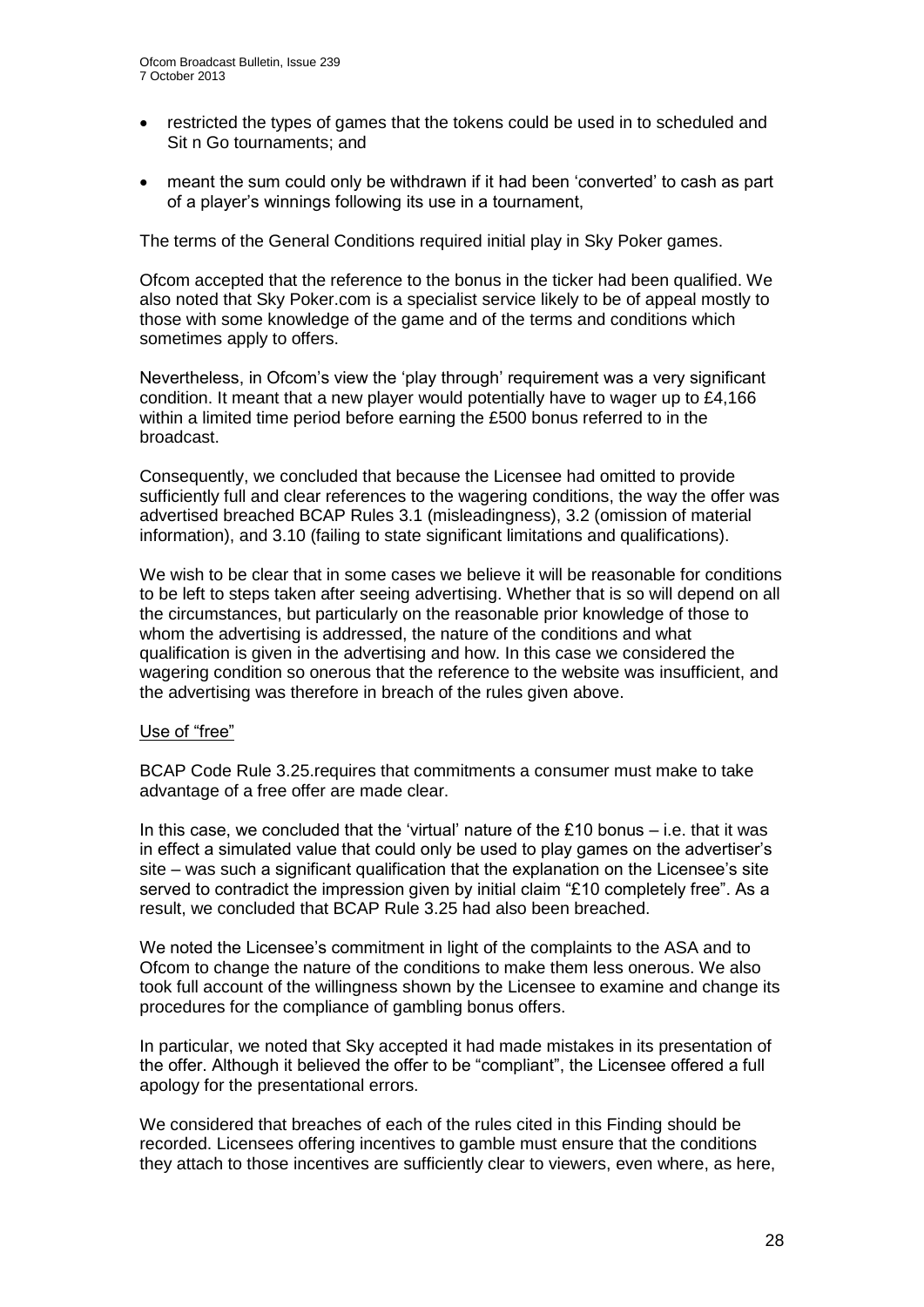some prior knowledge and understanding of industry standards and practice might be assumed.

Because Sky indicated that it was intending to change the nature of the qualifications of offers explained to viewers, we wish to be clear that this Finding does not bind Ofcom as to any decision it may take in the future about the presentation of bonus offers. This Finding should not, therefore, be taken to accept or approve either the generality or any specifics of the changes Sky proposed in light of the decisions reached by Ofcom or by the ASA.

#### **Breaches of BCAP Code Rules 3.1, 3.2, 3.10 and 3.25**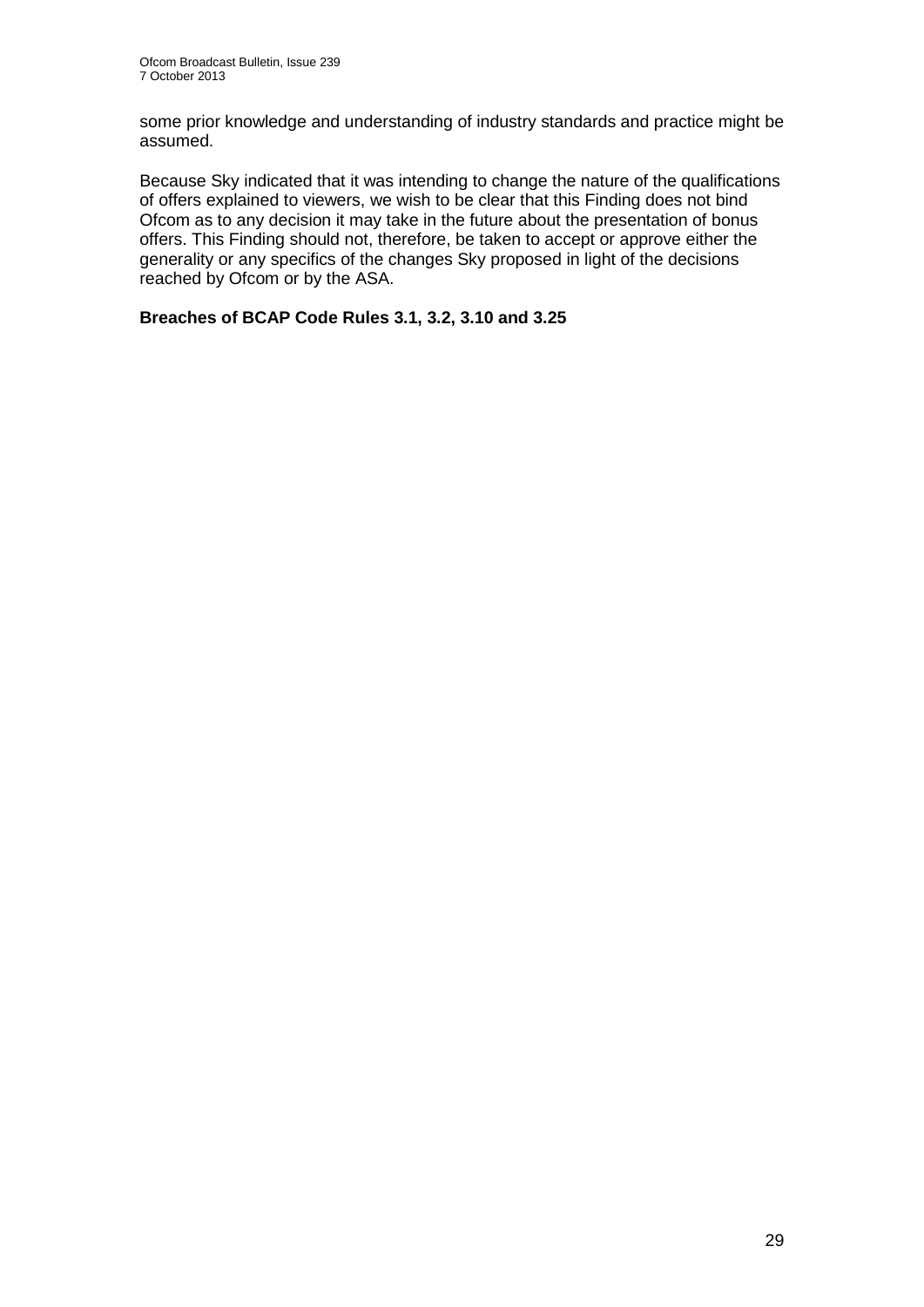# **Resolved**

## **Brit Cops: Frontline Crime**

*Pick TV, 4 June 2013, 21:00*

#### **Introduction**

*Brit Cops: Frontline Crime* is a fly-on-the-wall documentary series following the work of UK police. The licence for Pick TV is held by British Sky Broadcasting Limited ("Sky" or "the Licensee").

A complainant alerted Ofcom to offensive language broadcast frequently at the very beginning of the programme.

Ofcom noted that the opening pre-title sequence featured an altercation between a man and the film crew during which he was heard to say *"get that camera out my fucking face"*. The following segment featured the arrest of a man who used the word "fuck" or a variation of that word ten times when shouting at the officers arresting him. The word "fuck" or a variation of that word was therefore broadcast a total of eleven times in the first three minutes of the programme immediately after the 21:00 watershed.

Ofcom noted there was no pre-transmission warning about the offensive language that followed.

Ofcom considered the material raised issues warranting investigation under Rule 1.6 of the Code, which states:

"The transition to more adult material must not be unduly abrupt at the watershed..."

We therefore asked the Licensee for its comments as to how the material complied with this rule.

#### **Response**

Sky said that although Pick TV is a general entertainment channel, its content does not generally target children and this was underlined by the fact that only 2% of the audience for this particular episode of *Brit Cops* were children*.* The Licensee explained that in its view the fly-on-the wall format of police documentaries like *Brit Cops* is now well established and that viewers should expect to see actual crimes and violent, heated incidents without intervention from the film crew.

However, Sky acknowledged this episode should have carried a warning before the start of the programme to alert Pick TV viewers that it contained strong language from the outset but said that unfortunately on this occasion no warning was made. Sky apologised for what it described as an "unintentional omission" and explained that it has since conducted a check of all five series of *Brit Cops* to ensure that where appropriate, warnings were carried.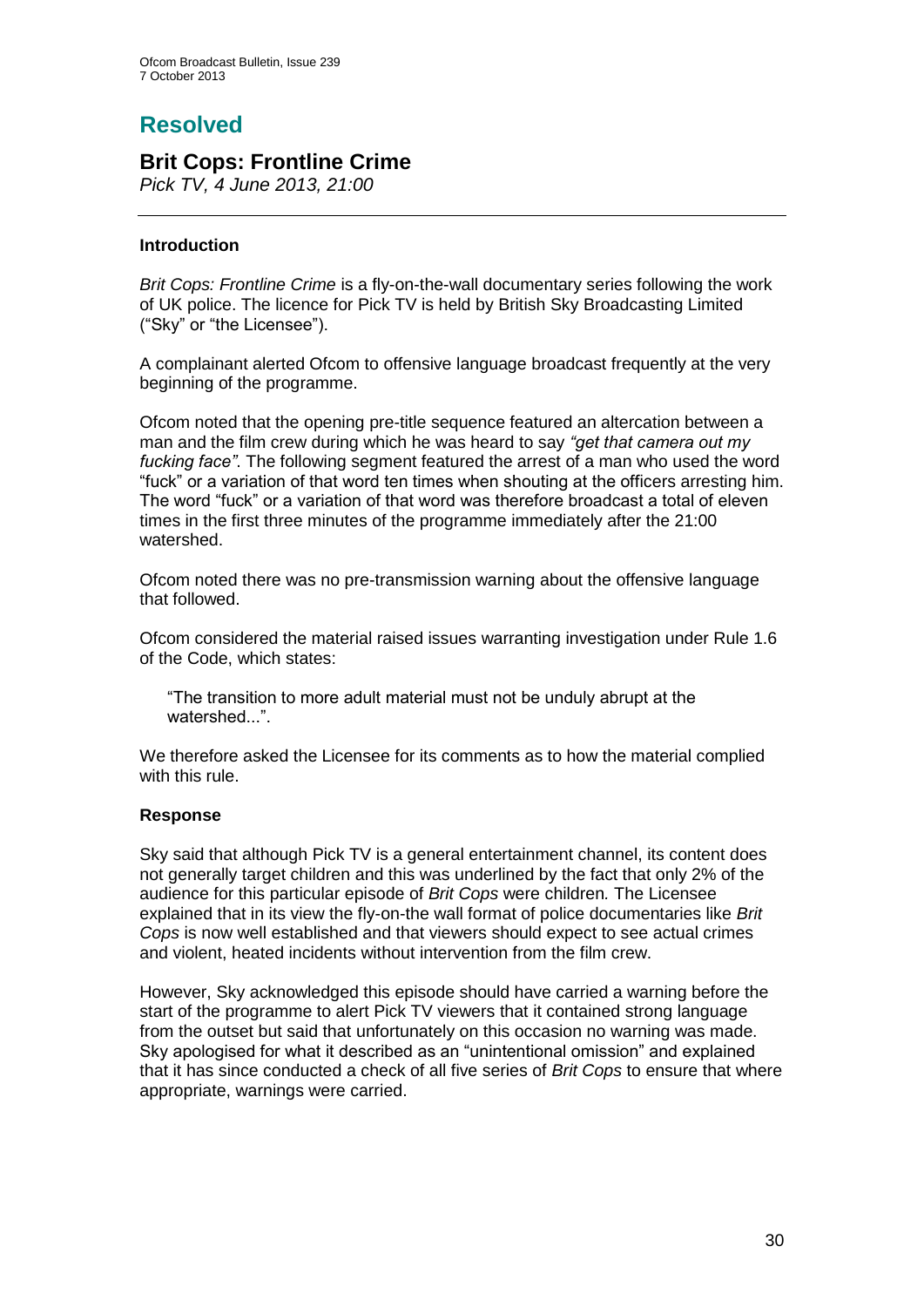#### **Decision**

Under the Communications Act 2003, Ofcom has a statutory duty to set standards for broadcast content as appear to it best calculated to secure the standards objectives, one of which is that "persons under the age of eighteen are protected". This is reflected in the rules set out in Section One of the Code.

Rule 1.6 of the Code states that the transition to more adult material must not be unduly abrupt at the watershed and adds that the strongest material should appear later in the schedule.

As Ofcom noted in its Guidance on observing the watershed on television<sup>1</sup> "Content that commences after the watershed should observe a smooth transition to more adult content. It should not commence with the strongest material." Recognising that children may not have ceased viewing at exactly 21:00, Rule 1.6 is designed to avoid a sudden change to material that would only be deemed suitable for a postwatershed broadcast.

Rule 1.6 is not prescriptive. It does not stipulate a certain set time after the watershed when broadcasters may start to transmit the most offensive language. What constitutes an "unduly abrupt" transition to more adult material depends on the context: for example, factors such as the nature of the offensive or harmful material, the editorial content of the programme, the time it is broadcast and the expectations of the audience.

Broadcasters must take care to ensure that there is a smooth transition from the position immediately before the watershed when the most offensive language, for example the word "fuck" or a variation, should not be broadcast at all, to the position immediately following the watershed when the most offensive language is allowed provided it complies with the Code, and Rule 1.6 in particular.

In this case the word "fuck" or a variation were broadcast eleven times in the first three minutes of this programme, which started at 21:00. Further, no warning was given to viewers about this frequent use of the most offensive language before the broadcast began. We therefore considered that the transition at the watershed was unduly abrupt.

However, Ofcom noted: that Pick TV does not generally show programmes aimed specifically at children; Sky's admission that the absence of a warning in this case was an error on its part; and, the subsequent checks that Sky made to all other series of *Brit Cops* to ensure that if necessary they would be preceded by any necessary warning about offensive language. Taking these factors into account, we considered the matter resolved.

#### **Resolved**

<sup>1</sup> <sup>1</sup> Protecting the Under-Eighteens: Observing the watershed on television and music videos, September 2011

[<sup>\(</sup>http://stakeholders.ofcom.org.uk/binaries/broadcast/guidance/831193/watershed-on-tv.pdf\)](http://stakeholders.ofcom.org.uk/binaries/broadcast/guidance/831193/watershed-on-tv.pdf)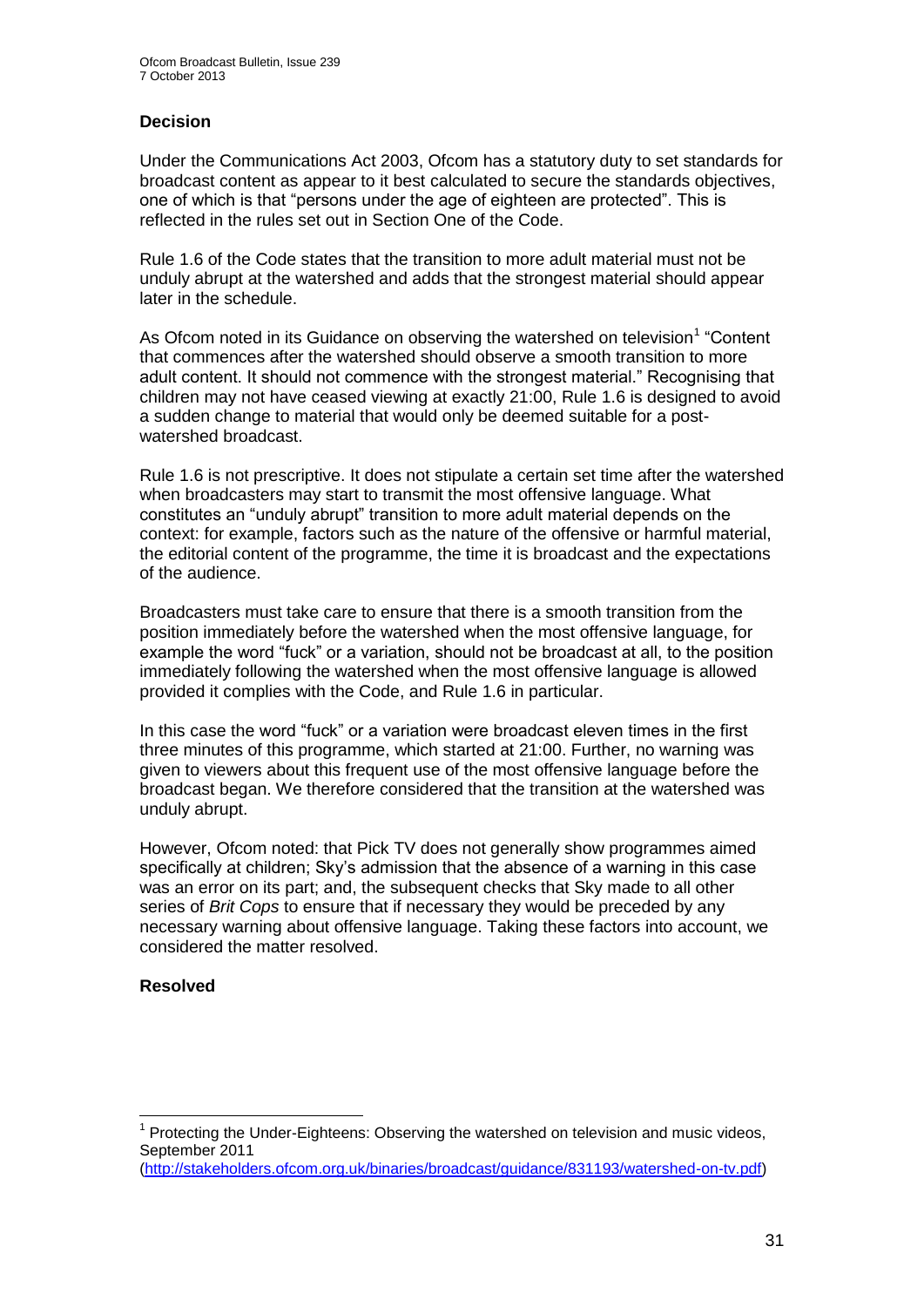# **Advertising Scheduling Findings**

# **Resolved**

# **Resolved findings table**

*Code on the Scheduling of Television Advertising compliance reports*

Rule 4 of the Code on the Scheduling of Television Advertising ("COSTA") states**:**

"... time devoted to television advertising and teleshopping spots on any channel must not exceed 12 minutes."

| <b>Channel</b> | <b>Transmission</b><br>date and time | <b>Code and</b><br>rule $\prime$<br>licence<br>condition | <b>Summary finding</b>                                                                                                                                                                                                                                                                                                                                                                                                                                                                                                                               |
|----------------|--------------------------------------|----------------------------------------------------------|------------------------------------------------------------------------------------------------------------------------------------------------------------------------------------------------------------------------------------------------------------------------------------------------------------------------------------------------------------------------------------------------------------------------------------------------------------------------------------------------------------------------------------------------------|
| ITV4           | 7 July 2013, 21:00                   | <b>COSTA</b><br>Rule 4                                   | Ofcom received notification from<br>ITV Broadcasting Limited ("ITV")<br>that it had exceeded the<br>permitted advertising allowance<br>in the 21:00 hour by a total of two<br>minutes and ten seconds.<br>ITV said the incident during the<br>broadcast of live sport was owing<br>to a miscalculation of the amount<br>of advertising that had been<br>transmitted during this hour.<br>ITV immediately advised those<br>responsible of the impact of their<br>error and said that it would<br>forcefully address this incident.<br><b>Resolved</b> |
| More4          | 6 March 2013,<br>11:00               | <b>COSTA</b><br>Rule 4                                   | Ofcom received notification from<br>the licence holder for More4,<br>(Channel 4) that it had exceeded<br>the permitted advertising<br>allowance in the 11:00 clock hour<br>by a total of four minutes.<br>Channel 4 said it has two<br>versions of the film that was<br>broadcast during the incident.<br>Owing to human error, the film<br>was incorrectly logged as being<br>the longer version. The<br>transmission of the shorter<br>version moved the schedule<br>forward and caused the internal<br>break scheduled for 12:05 to be            |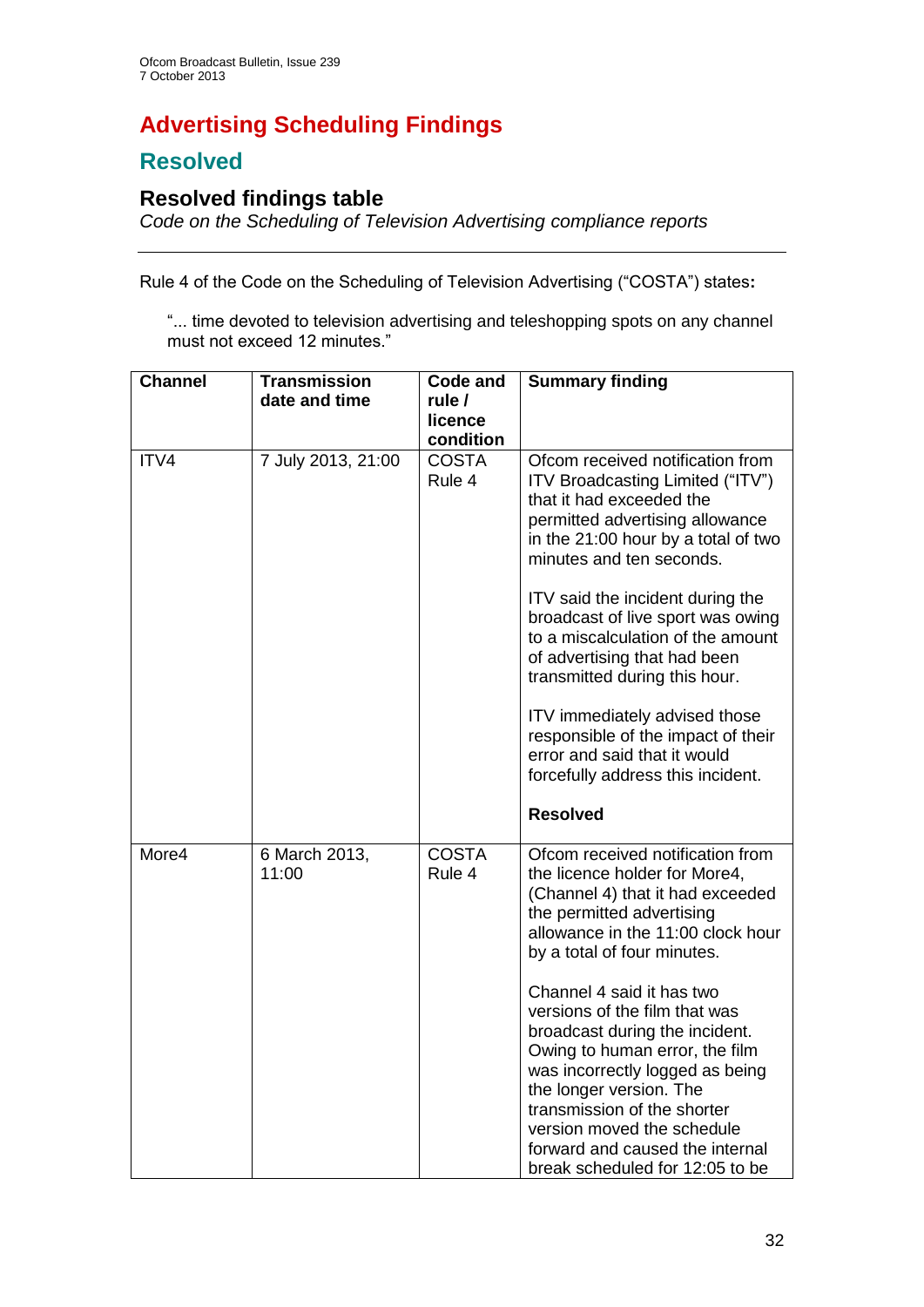|  | broadcast in the 11:00 clock<br>hour.                                                                                                                                                                                                                                                       |
|--|---------------------------------------------------------------------------------------------------------------------------------------------------------------------------------------------------------------------------------------------------------------------------------------------|
|  | Following the incident, Channel 4<br>added more resource to the team<br>responsible for checking that<br>programmes are logged correctly.<br>It added that its technical team<br>has improved the way<br>transmission data is presented so<br>that discrepancies are easier to<br>identify. |
|  | <b>Resolved</b>                                                                                                                                                                                                                                                                             |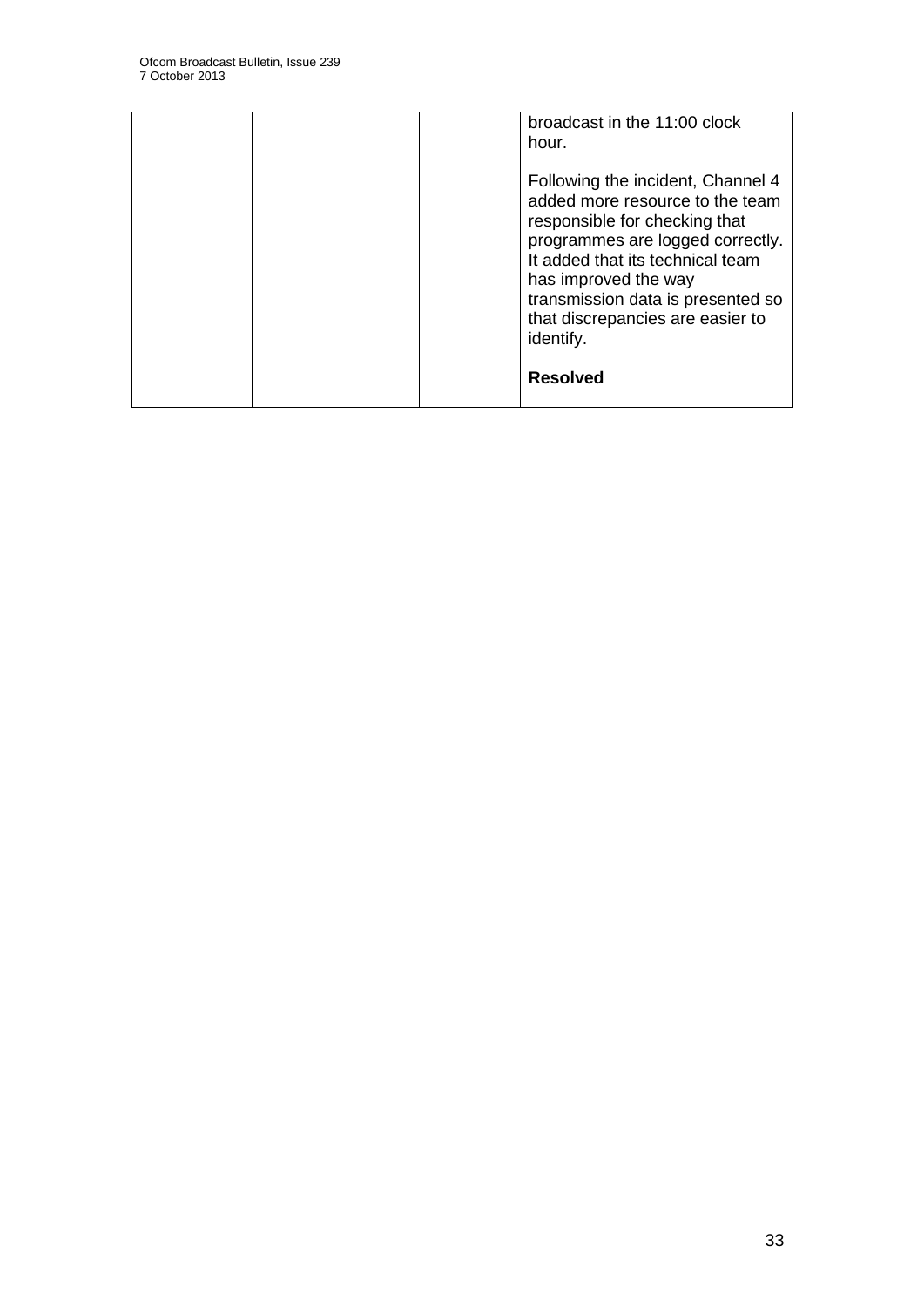## **Broadcast Licence Condition cases**

## **Correction**

## **Shorts International Limited**

#### **Broadcasting licensees' Relevant Turnover returns**

In issue 238 of the Broadcast Bulletin<sup>1</sup>, published on 23 September 2013, Ofcom set out details of licensees who had failed to submit their Relevant Turnover returns, as required.

Shorts International Limited failed to submit its Relevant Turnover return in accordance with the original deadline, but subsequently submitted a late return. Due to an administrative error, it was listed as being in breach of its licence, but should have been recorded as being resolved. An amendment has now been made to that issue of the Broadcast Bulletin to correct this.

<sup>1</sup> 1 [http://stakeholders.ofcom.org.uk/binaries/enforcement/broadcast](http://stakeholders.ofcom.org.uk/binaries/enforcement/broadcast-bulletins/obb238/obb238.pdf)[bulletins/obb238/obb238.pdf](http://stakeholders.ofcom.org.uk/binaries/enforcement/broadcast-bulletins/obb238/obb238.pdf)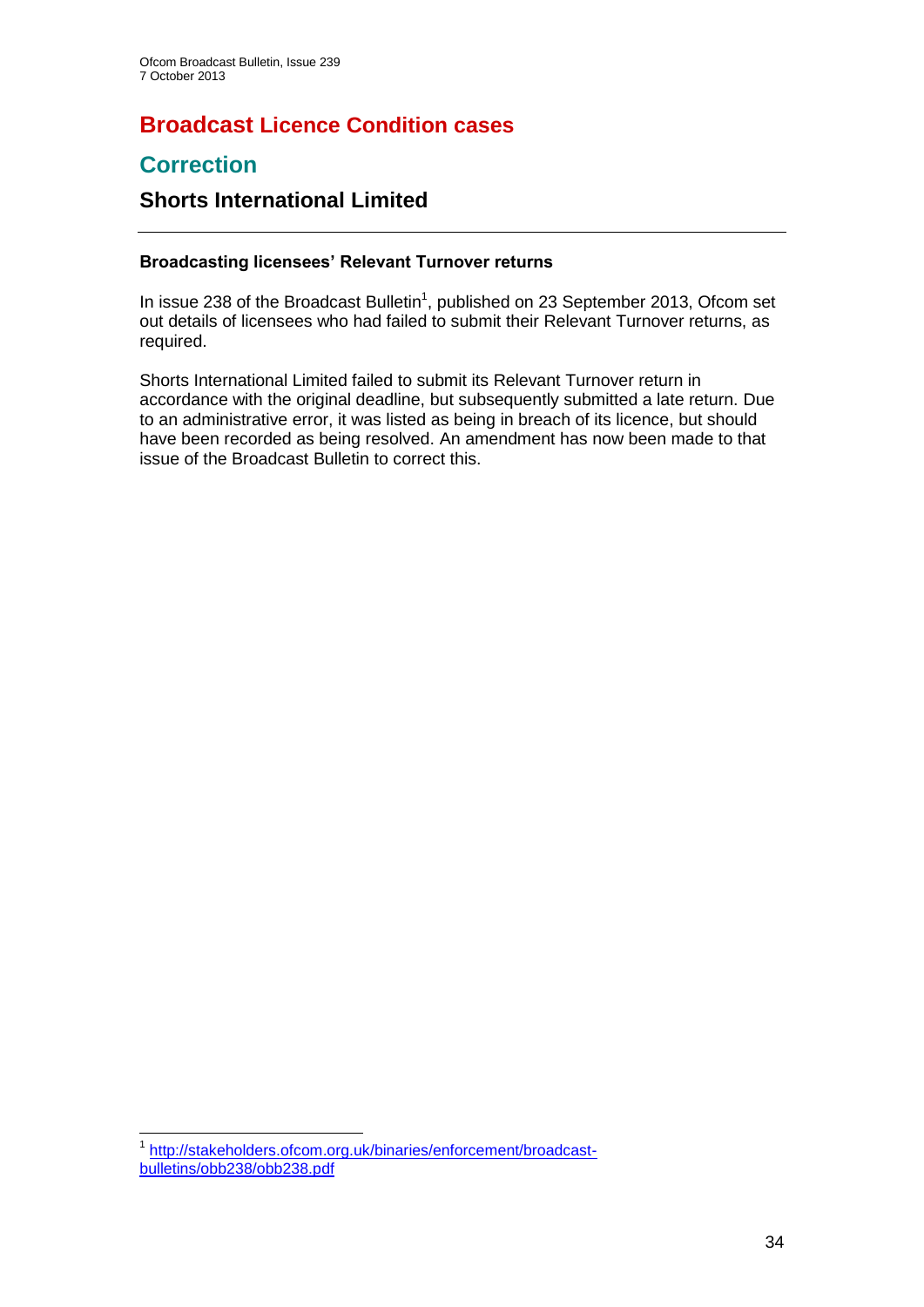## **Fairness and Privacy cases**

## **Upheld in Part**

## **Complaint by Bindmans LLP on behalf of Mr Rajasingham Jayadevan**

*News Bulletin, IBC Tamil, 3 and 8 December 2012*

#### **Summary**

Ofcom has upheld in part this complaint of unjust or unfair treatment made by Bindmans LLP on behalf of Mr Rajasingham Jayadevan.

On 3 December 2012, IBC Tamil broadcast an edition of its news bulletin (in Tamil) which contained a report about an altercation which had occurred at a Hindu Temple in Wembley, north London. The report stated that Mr Jayadevan had been arrested by police following an assault at the Temple and also alleged that Mr Jayadevan had been involved *"in the past in enormous land related frauds and in fraudulently handling collections of Temple fund".* 

On 8 December 2012, IBC Tamil broadcast another edition of its news bulletin which contained a report which again stated that Mr Jayadevan *"had handled money in the past in a fraudulent manner".*

Mr Jayadevan, through his legal representatives, Bindmans LLP ("Bindmans"), complained that he was treated unjustly or unfairly in the programme as broadcast.

Ofcom found that:

- The news bulletins of 3 and 8 December 2012 made significant allegations of fraud relating to Mr Jayadevan which were presented in a way that was likely to materially and adversely affect listeners' perceptions of Mr Jayadevan unfairly. Consequently, Ofcom considered that the broadcaster did not take reasonable care to satisfy itself that material facts in relation to Mr Jayadevan's actions were presented in the programme in a way that was fair to him.
- In relation to the programmes' omission of some additional background information about the dispute at the Temple, Ofcom considered it was unlikely that listeners' perceptions of Mr Jayadevan would have been substantially altered by the omission of this information, given that they would have already been significantly altered by the fact Mr Jayadevan had committed an assault.
- Mr Jayadevan was not given an appropriate or timely opportunity to respond to the significant allegations made about him in the 3 and 8 December 2012 news bulletins.

#### **Introduction and programme summary**

IBC Tamil is a digital radio service broadcast on terrestrial and satellite platforms aimed at the Tamil community in the UK. The licence for IBC Tamil is held by Sathy Media Limited.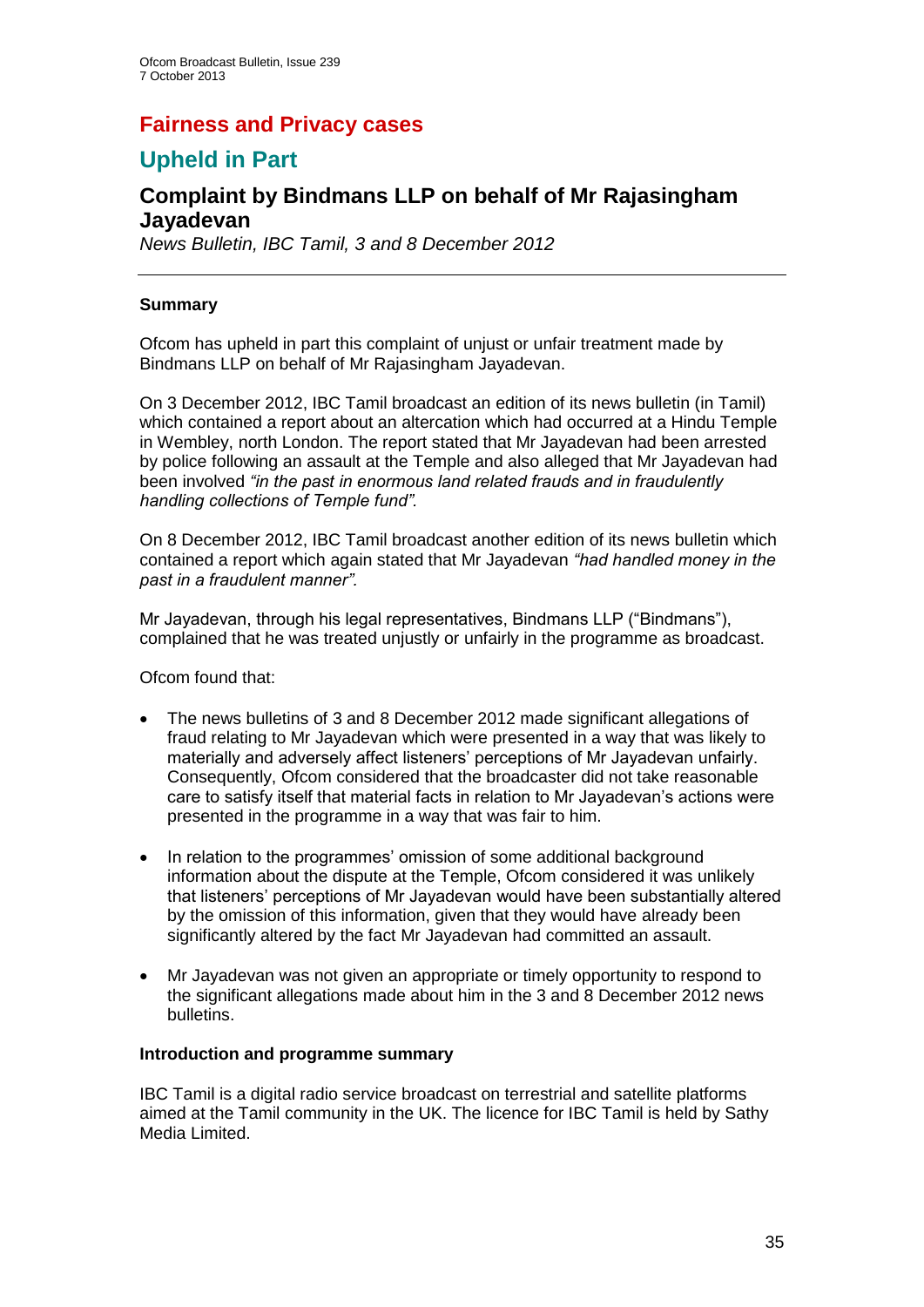1

On 3 December and 8 December 2012, IBC Tamil broadcast editions of its daily news bulletins in Tamil<sup>1</sup>. The news bulletin broadcast on 3 December 2012 contained a report about an altercation at a Hindu Temple. The reporter stated that Mr Jayadevan had been arrested by the police that morning *"when he was engaged in violence"* at a Temple in Wembley, north London and that he had:

*"*...*grabbed the neck of the Temple's management trust chairman, T Sri Moorthy and pushed him out of the Temple."* 

The report stated that Mr Jayadevan was then handcuffed and arrested by police who took him to a police station. The report said that the secretary of the Temple management trust, Mr Wijayarajah, had told IBC Tamil that Mr Jayadevan:

*"...had been involved himself in the past in enormous land related frauds and in fraudulently handling collections of Temple funds, as well as in violence."*

The news bulletin broadcast on 8 December 2012 followed up on the story IBC Tamil had broadcast on 3 December 2012 regarding Mr Jayadevan. The reporter again stated that Mr Jayadevan had been arrested by police after he was *"engaged with violence"* and further stated that Mr Jayadevan had been warned by police that *"he should not engage in an activity of this sort in the future"* and if he did he would *"be subjected to a severe punishment".* The report stated that despite this warning Mr Jayadevan had subsequently returned to the Temple and behaved in such a way so as to *"furnish proof that he had handled money in the past in a fraudulent manner".* 

#### **Summary of the complaint and the broadcaster's response**

Bindmans complained on behalf of Mr Jayadevan that he was treated unjustly or unfairly in the programme as broadcast in that:

- a) The material facts were presented, disregarded or omitted in a way that was unfair to Mr Jayadevan in that:
	- i) The 3 December 2012 news bulletin stated that Mr Jayadevan had in the past been involved in an "enormous" land related fraud and in fraudulently handling the collection of Temple funds. Bindmans said that these unfounded allegations, which were potentially of a serious criminal nature, had been broadcast to a national audience.

By way of background, Bindmans said that these allegations were based on a highly partial and disgruntled source.

In response and before addressing the particular elements of the complaint, IBC Tamil said that it had never been its intention to cause damage or upset to Mr Jayadevan and that the contents of broadcasts were not the words of any individual involved with IBC Tamil. It said that the information in the report on 3 December 2012 that Mr Jayadevan had been arrested was given to the broadcaster by Mr Wijayarajah, who was a work colleague of Mr Jayadevan from the Temple.

<sup>1</sup> Ofcom commissioned English translations of the bulletins from an independent translator. Ofcom gave the broadcaster a reasonable opportunity to comment on whether the translations were fair and accurate but it did not comment. Ofcom therefore concluded that the accuracy of the translations was not disputed in any way by the broadcaster.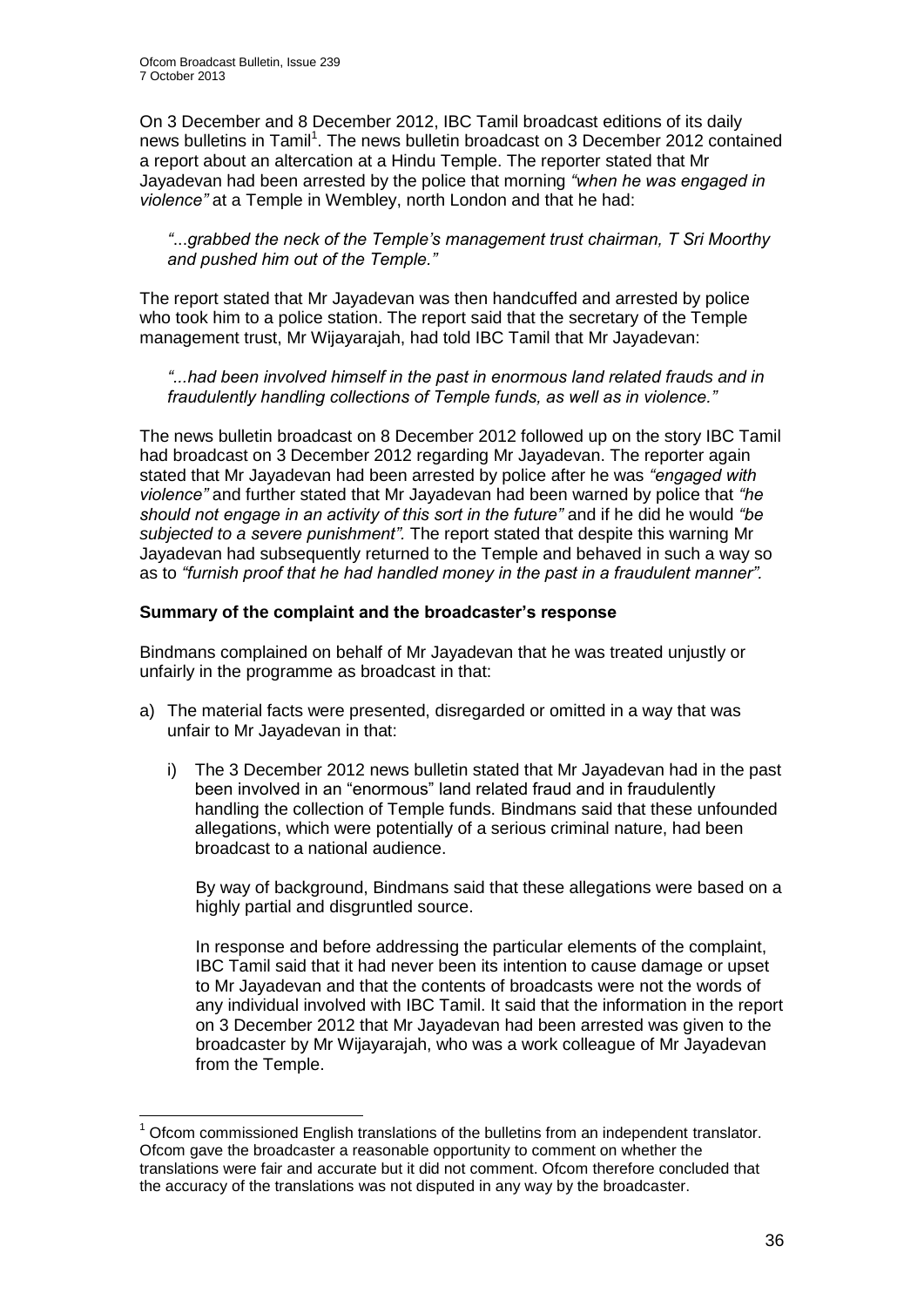IBC Tamil said that Mr Wijayarajah was a well known and respectable member of the Temple as well as being well respected by the Tamil community. IBC Tamil said that it therefore believed that Mr Wijayarajah's testimony on what had taken place was correct and that there was no reason, as far as IBC Tamil was concerned, for him to give incorrect information.

ii) The news bulletin on 3 December 2012 did not provide sufficient context to the dispute at the Temple or explain why Mr Jayadevan had attempted to get the chairman of the Temple's management trust (Mr Sri Moorthy) to leave the Temple offices and cease handling cash.

By way of background Bindmans stated that prior to the altercation, the trustees "became concerned" that the Executive Committee was not "properly accounting for the Temple monies and began moves to disband" it. It added that the Executive Committee had strongly resisted this and "continued to try to handle the Temple monies in the face of orders not to do so from the Trustees". Bindmans stated that, on the morning of 3 December 2012, Mr Jayadevan had telephoned the Temple and was informed by the manager that a number of members of the Executive Committee had "demanded the keys to the office and the collection boxes" which was refused because of the dispute. Bindmans said that Mr Jayadevan had called the police and then attended the Temple, but by the time he arrived the police had been and gone. It explained that Mr Jayadevan's position was that when he arrived at the Temple he found Mr Sri Moorthy selling tickets and "handling cash". Ofcom noted that it was Mr Jayadevan's position that he had asked Mr Sri Moorthy to leave and when he did not, the situation "became heated" and he had pushed Mr Sri Moorthy. Bindmans said that Mr Jayadevan had voluntarily attended a police station where he accepted a caution for assault.

IBC Tamil did not specifically address this aspect of Mr Jayadevan's complaint in its written response.

iii) The 8 December 2012 news bulletin contained a highly serious and unfounded allegation of wrong doing that Mr Jayadevan had handled money in a fraudulent way. In addition, Bindmans said that Mr Jayadevan denied the allegation in the news report that he had demanded the key to the safe where the money was kept and that he was seeking access to the money for himself for other improper reasons.

By way of background, Bindmans added that Mr Jayadevan worked in accountancy and that the news bulletins had turned into a "smear campaign" against him.

In response, IBC Tamil said that the comments made in the broadcast were not its words, but those of Mr Wijayarajah. It added that Mr Jayadevan was well known in the Tamil community and "his history is also well known and common knowledge and can be verified".

IBC Tamil reiterated that the information in the programme was from Mr Wijayarajah, who it considered to be a reliable source and "had no reason to doubt and it is for this reason that these matters were broadcast".

b) Mr Jayadevan was not given an appropriate and timely opportunity to respond to the significant allegations in the news bulletins in that: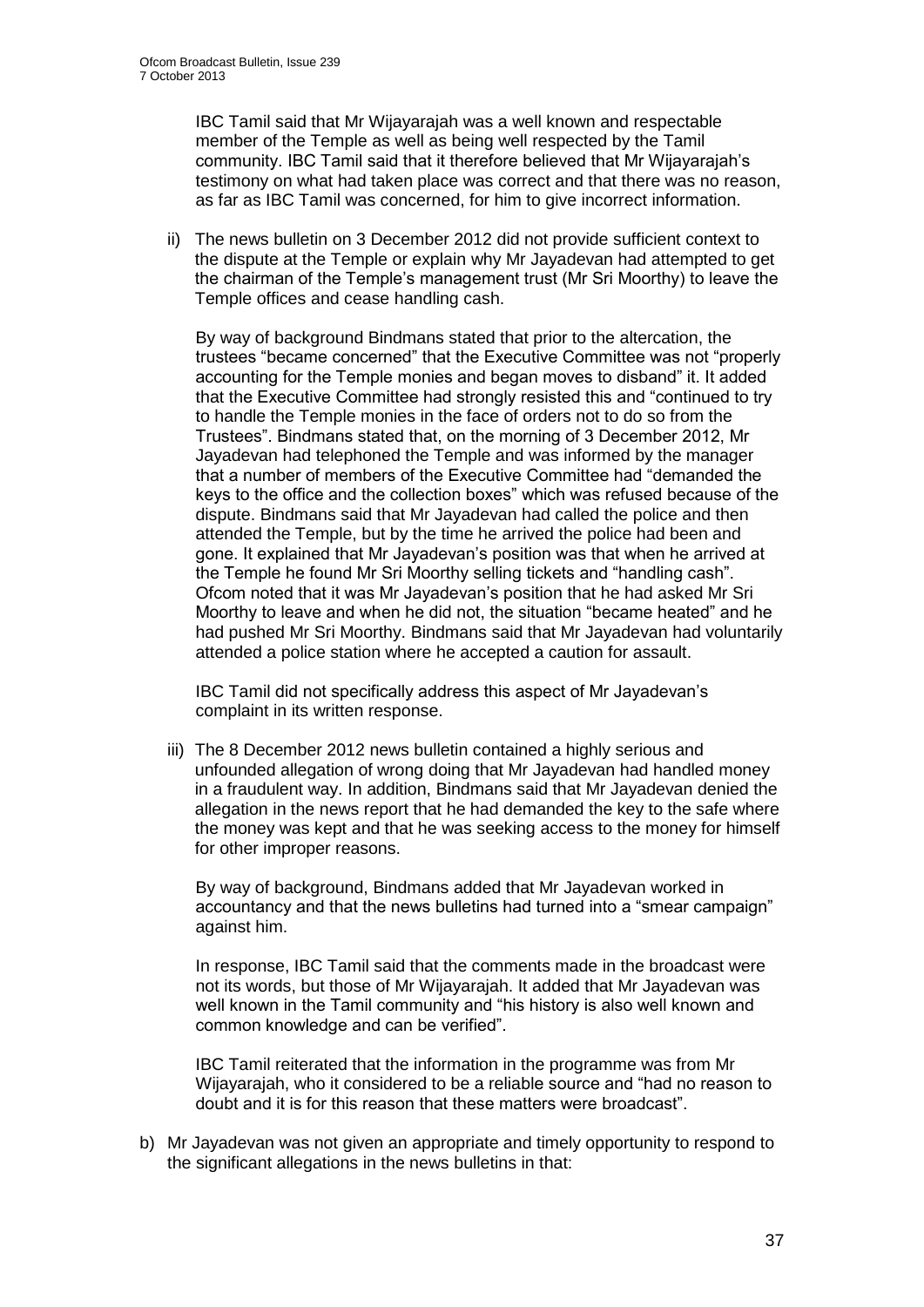i) He was not contacted prior to the broadcast of the serious allegations in the 3 December 2012 news bulletin.

By way of background, Bindmans said that that IBC Tamil could have reached Mr Jayadevan via his mobile telephone, for which the number could have been obtained through the Temple office. Bindmans said that had Mr Jayadevan have been contacted, he would have immediately denied the allegations.

In response, IBC Tamil said that immediately after it was understood that Mr Jayadevan was not happy about the news bulletins, he was offered the opportunity to come on to the radio station and put his views forward and to clear up any matters that he wished to. It said that Mr Jayadevan refused the offer.

ii) Mr Jayadevan was not contacted prior to the broadcast of the serious allegations in the 8 December 2012 news bulletin.

By way of background, Bindmans said that following the broadcast of the news bulletin on 3 December 2012, Mr Jayadevan had contacted IBC Tamil to complain that the report had contained inaccurate and unjustified smears against him. At this point, Mr Jayadevan was offered the opportunity of an interview on IBC Tamil which he declined. Bindmans said that Mr Jayadevan was not informed prior to the broadcast on 8 December 2012 of the news bulletin that further allegations would be made against him and, if he had been so informed, he would have provided a denial for broadcast.

In response, IBC Tamil said that there was no "smear campaign" against Mr Jayadevan and that he was given an appropriate and timely opportunity to respond to the news bulletin, but that he chose not to. IBC Tamil added that the offer to come on the radio station remained open to him.

#### **Representations on Ofcom's Preliminary View**

Ofcom prepared a Preliminary View in this case that Mr Jayadevan's complaint should be upheld in part. In commenting on that Preliminary View, in summary Bindmans' main points and IBC Tamil's response (directly relevant to the complaint responded to by the broadcaster and considered by Ofcom) were as follows.

#### Bindmans' representations

In relation to head a) ii) of the complaint, Bindmans said that the part of the broadcast report referred to by Ofcom in its Preliminary View did not form the basis of Mr Jayadevan's complaint. It said that Mr Jayadevan's complaint was based on the allegations by IBC Tamil that Mr Jayadevan had committed fraud.

Bindmans said that the nature of Mr Jayadevan's complaint was that the omission of any reference in the broadcasts to an ongoing dispute at the Temple was unfair to Mr Jayadevan. It added such an omission meant that some listeners would not know that the sole source of the fraud allegations, Mr Wijayarajah, was a partial and disgruntled source.

Bindmans noted that under this head of complaint Ofcom, in its Preliminary View, had referred to an extract from the radio broadcast which stated that Mr Jayadevan had *"engaged in violence"* and that a *"complaint was made to the police".* Bindmans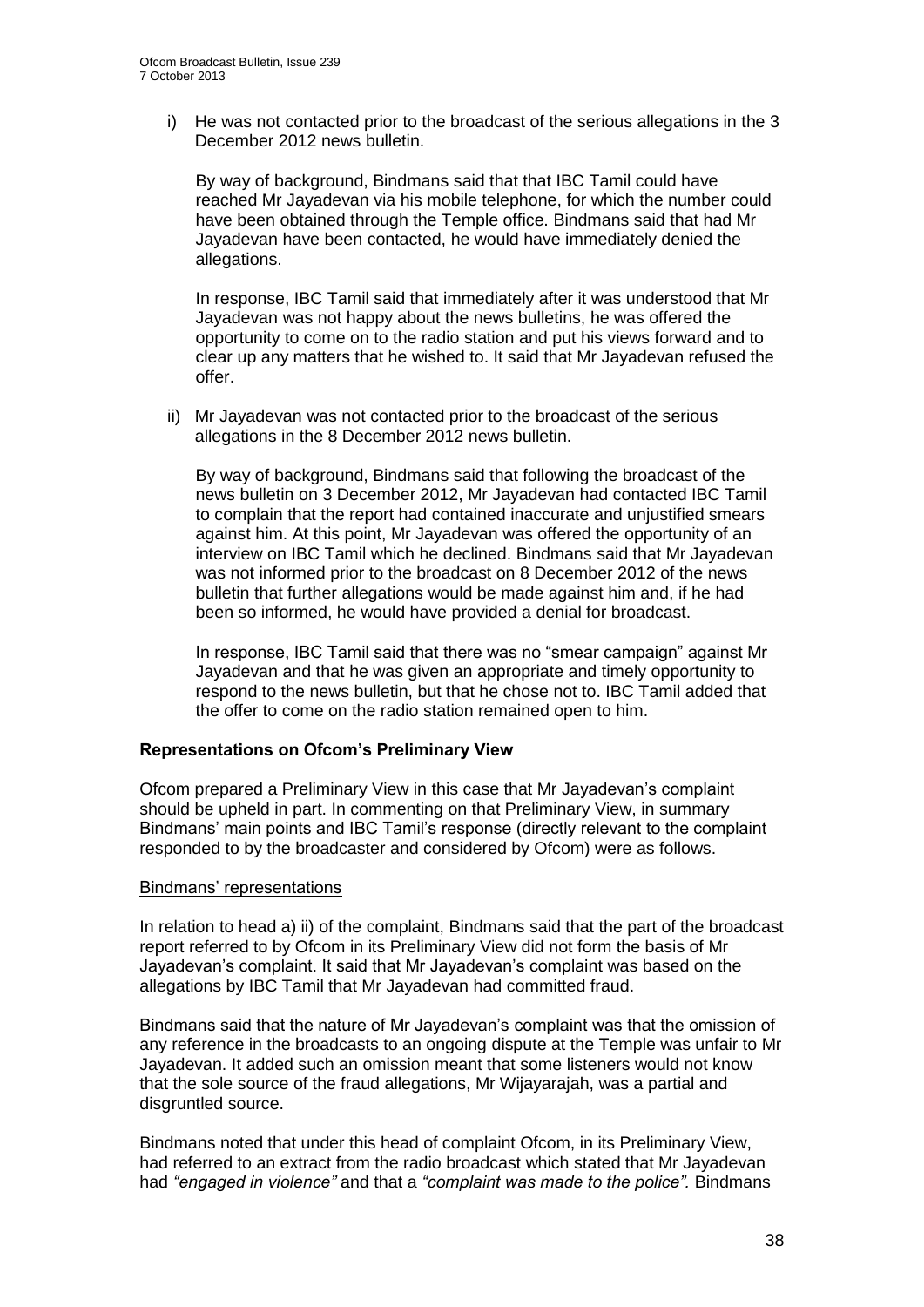said that it did not contend that this passage was unfair to Mr Jayadevan and, therefore, Ofcom had concluded that a passage which Mr Jayadevan did not contend was unfair, was unfair – causing a finding that part of Mr Jayadevan's complaint should not be upheld.

#### IBC Tamil's representations

IBC Tamil reiterated that it believed Mr Wijayarajah was a reliable source and said that it did not see the relevance of going into the history between the two men before broadcasting the news, because it would not have altered listeners' perceptions of Mr Jayadevan as he had already been involved in an altercation and the police had been called.

In respect of the fraud allegations in the 3 and 8 December 2012 news bulletins, IBC Tamil said that it "has enough evidence and witnesses" against Mr Jayadevan to "prove a case".

#### **Decision**

Ofcom's statutory duties include the application, in the case of all television and radio services, of standards which provide adequate protection to members of the public and all other persons from unjust or unfair treatment and unwarranted infringement of privacy in, or in connection with the obtaining of material included in, programmes in such services.

In carrying out its duties, Ofcom has regard to the need to secure that the application of these standards is in the manner that best guarantees an appropriate level of freedom of expression. Ofcom is also obliged to have regard, in all cases, to the principles under which regulatory activities should be transparent, accountable, proportionate and consistent and targeted only at cases in which action is needed.

In reaching its Decision, Ofcom carefully considered all the relevant material provided by both parties. This included a translation of the programmes as broadcast, and both parties' written submissions, including supporting material and the written correspondence between Mr Jayadevan and the broadcaster. Ofcom also took careful consideration of the representations made by Bindmans and IBC Tamil in response to being given the opportunity to comment on Ofcom's Preliminary View on this complaint (which was to uphold in part). While Ofcom has attentive regard to the comments of both parties in finalising this Decision, it concluded that the further point raised by Bindmans did not materially affect the outcome of this complaint.

When considering complaints of unjust or unfair treatment, Ofcom has regard to whether the broadcaster's actions ensured that the programme as broadcast avoided unjust or unfair treatment of individuals or organisations, as set out in Rule 7.1 of Ofcom's Broadcasting Code ("the Code").

a) Ofcom first considered the complaint that the material facts were presented, disregarded or omitted in a way that was unfair to Mr Jayadevan.

In doing so Ofcom had regard for Practice 7.9 of the Code. This states that before broadcasting a factual programme, broadcasters should take reasonable care to satisfy themselves that material facts have not been presented, disregarded or omitted in a way that is unfair to an individual or organisation.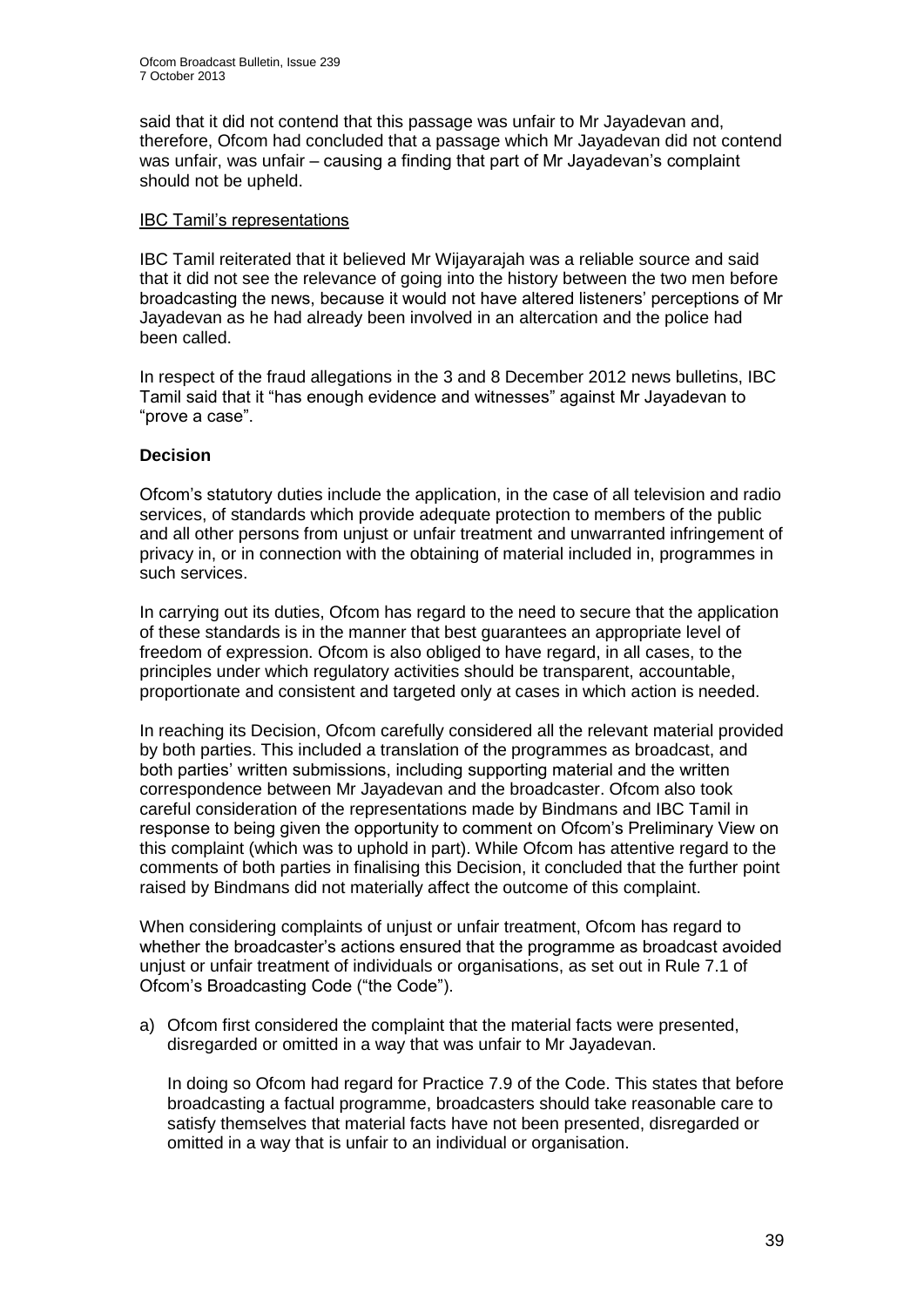Ofcom considered the following sub-heads of complaint in order to reach an overall Decision as to whether Mr Jayadevan was unfairly treated in the programme as broadcast by the way material facts were presented, disregarded or omitted.

i) Ofcom first assessed the complaint that the 3 December 2012 news bulletin stated that Mr Jayadevan had in the past been involved in an "enormous" land related fraud and in fraudulently handling the collection of Temple funds. Bindmans said that these unfounded allegations, which were potentially of a serious criminal nature, had been broadcast to a national audience.

The news report, which was part of a news bulletin, reported an altercation at the Temple which subsequently resulted in Mr Jayadevan accepting a caution for assault. Ofcom recognises the broadcaster's right to freedom of expression and the right of members of the Tamil community to receive and impart views in news programmes on topics of genuine public interest and it considered that the subject of the report was itself such a topic. However, with this right comes the responsibility for the broadcaster to ensure that material facts are not presented, omitted or disregarded in a way that creates unfairness to an individual or organisation.

Ofcom first considered the material that was broadcast in the 3 December 2012 news bulletin. It noted in particular the following read by the news reader:

*"...the secretary of the Temple management trust,* [Mr] *Wijayarajah, advised IBC Tamil, saying that* [Mr] *Jayadevan had been involved himself in the past in enormous land related frauds and in fraudulently handling collections of Temple funds, as well as in violence."*

Ofcom considered that the report clearly alleged that Mr Jayadevan had been involved in both *"enormous"* land based fraud and *"fraudulently handling collections of Temple funds".* Ofcom considered that these comments amounted to significant allegations that questioned Mr Jayadevan's honesty and integrity and also suggested he was involved in criminal behaviour.

Ofcom noted that IBC Tamil did not provide any further evidence to substantiate the claims about Mr Jayadevan made in the report beyond the testimony of one individual, Mr Wijayarajah, who it said was "a respectable member of the Temple and a reliable source". Ofcom noted too the background to the complaint and the explanation given by Bindmans that it was Mr Jayadevan's position that a dispute had arisen at the Temple between members of the trustees (including Mr Jayadevan) and the Executive Committee, of which Mr Wijayarajah was a member. This was not disputed by the broadcaster in its statement in response. Given therefore that the one source that the broadcaster relied on appeared to have been in a dispute with Mr Jayadevan, Ofcom considered that it was imperative that the broadcaster further substantiated the claims. In its representations on Ofcom's Preliminary View, IBC Tamil said that it had "evidence and witnesses" to prove the allegations of fraud against Mr Jayadevan. However it did not provide any further information to Ofcom to substantiate this serious claim. Ofcom therefore considered there was an insufficient evidential basis for the report to include the specific allegations of fraud against Mr Jayadevan.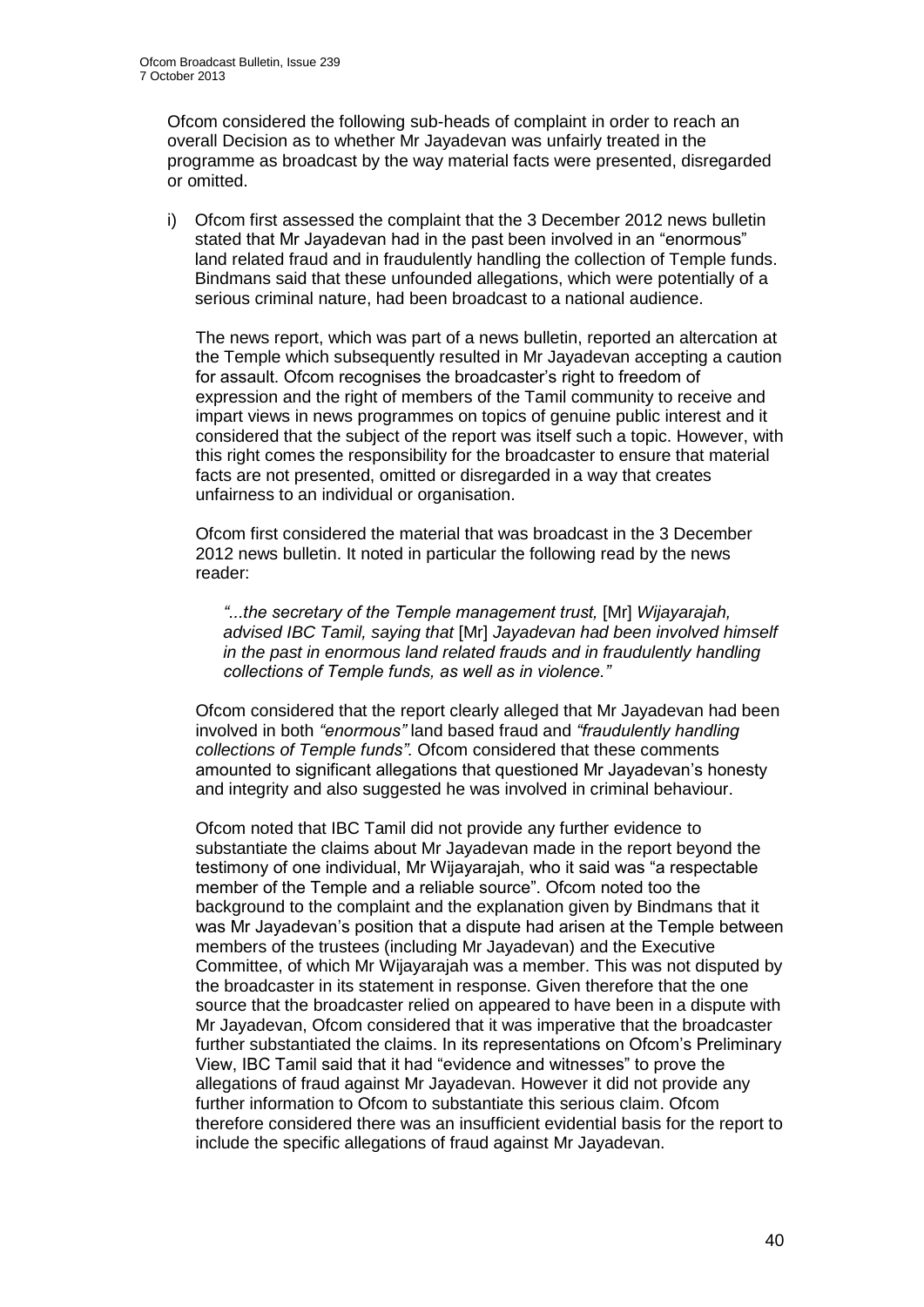Ofcom took the view that the programme made significant allegations about Mr Jayadevan on the basis of the testimony of one individual, who according to the complainant was partial through his involvement in the dispute at the Temple. In Ofcom's view, the presentation of the allegations in the programme was likely to materially and adversely affect listeners' perceptions of Mr Jayadevan in a way that was unfair to him. Consequently, Ofcom considered that the broadcaster did not take reasonable care to satisfy itself that material facts in relation to Mr Jayadevan's actions were presented in the programme in a way that was fair to him.

ii) Ofcom considered the complaint that the news bulletin on 3 December 2012 did not provide sufficient context to the dispute at the Temple or explain why Mr Jayadevan had attempted to get the chairman of the Temple's management trust (Mr Sri Moorthy) to leave the Temple offices and cease handling cash.

In relation to this sub-head of complaint, Ofcom noted the following extract from the programme:

*"*[Mr Jayadevan] *went into the Temple this morning* [and] *engaged in violence by grabbing the neck of the Temple's management trust chairman T Sri Moorthy and pushing him out of the Temple...Further,* [Mr Wijayarajah] *informed* [IBC Tamil] *that following the assault on the chairperson* [a] *complaint was made to the police and that they came and arrested* [Mr Jayadevan] *on the basis of appropriate evidence."*

As set out in sub-head a) i), Ofcom noted that Bindmans had explained that it was Mr Jayadevan's position that a dispute had arisen at the Temple between members of the trustees (including Mr Jayadevan) and the Executive Committee, of which Mr Sri Moorthy was also a member and that the conflict occurred at a time when the trustees were taking steps to disband the Executive Committee.

Ofcom considered whether the background information provided by Bindmans (on behalf of Mr Jayadevan) relating to the Temple dispute, specifically that there was a dispute between two parties, not being included in the report resulted in unfairness to Mr Jayadevan.

As noted in head a) i) above, Ofcom recognises the broadcaster's right to freedom of expression and the right of members of the Tamil community to receive and impart views in news programmes on topics of genuine public interest, such as this report.

Ofcom did not consider that the additional information about the background to the altercation at the temple i.e. that two parties (of which Mr Wijayarajah and Mr Jayadevan were on opposing sides) at the Temple were in dispute, would have altered listeners' perceptions of Mr Jayadevan in relation to why Mr Jayadevan had attempted to get Mr Sri Moorthy, the chairman of the Temple's management trust, to leave the Temple offices and cease handling cash. The focus of the news report was that Mr Jayadevan had committed assault, and the background to the complaint submitted by Bindmans confirmed that he accepted a police caution for it. Mr Jayadevan had therefore committed a criminal offence which involved an aggressive act and this, in Ofcom's view, would have already significantly altered listeners'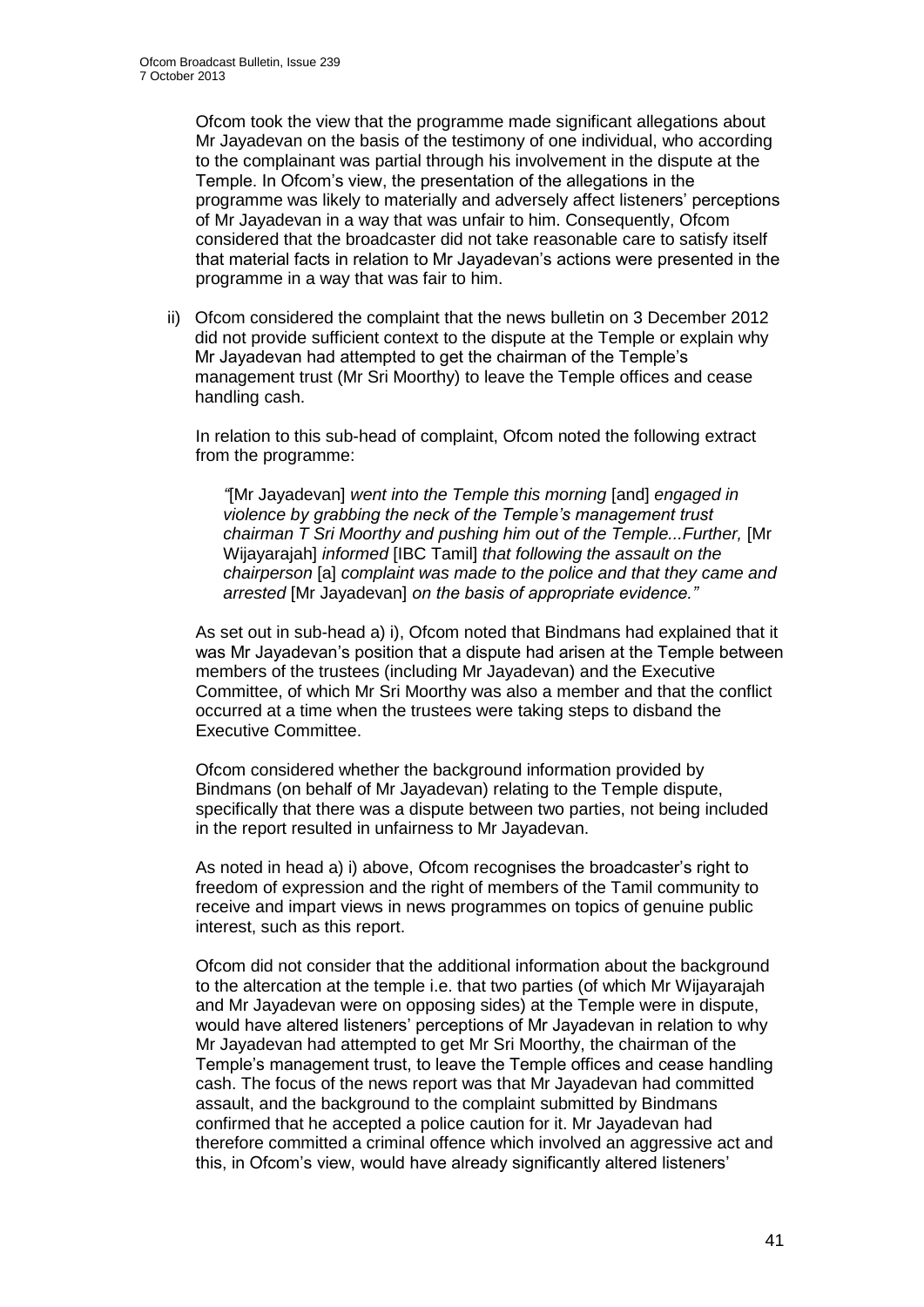perceptions of him. The extra detail about Mr Wijayarajah's alleged reliability on this issue would not have materially changed this.

Ofcom considered that while the background to the altercation (i.e. the dispute between the trustees of the Temple and the Executive Committee) may have explained the motivation for Mr Jayadevan's actions, this additional information would not have significantly altered listeners' perceptions of Mr Jayadevan, given that they would have already have been materially altered by the fact he had committed assault.

When considering complaints of unjust or unfair treatment. Ofcom considers the programme as a whole. Although in its complaint form Bindmans did not specifically refer to the programme extract as set out above, Ofcom considered it was relevant when considering this aspect of the complaint.

In relation to this sub-head of complaint Ofcom therefore found that the broadcaster had taken reasonable care to satisfy itself that material facts in relation to Mr Jayadevan's actions were presented in the programme in a way that was fair to him.

iii) Ofcom considered the complaint that the 8 December 2012 news bulletin contained a highly serious and unfounded allegation of wrong doing that Mr Jayadevan had handled money in a fraudulent way. In addition, Bindmans said that Mr Jayadevan denied the allegation in this IBC Tamil news bulletin report that he had demanded the key to the safe where the money was kept and that he was seeking access to the money for himself for other improper reasons.

When considering this aspect of Mr Jayadevan's complaint Ofcom had regard for Practice 7.9 as set out in head a) above.

Ofcom carefully considered the news bulletin broadcast on 8 December 2012 and noted in particular that the report stated that Mr Wijayarajah had informed IBC Tamil that Mr Jayadevan:

*"...returned to the Temple and asked the manager in there in a loud voice to give him the key safe where the money was kept...They advised that Jaya* [Mr Jayadevan] *was again showing interest in the money box and these activities furnish proof that he had handled money in the past in a fraudulent manner."*

Ofcom again noted IBC Tamil's response that the comments broadcast were not the words of IBC Tamil but those of Mr Wijayarajah, who it considered to be a reliable source and that Mr Jayadevan's "history is also well known and common knowledge and can be verified".

Ofcom considered that the claim that Mr Jayadevan demanded the key to the safe where the money was kept combined with the statement that he had acted in a *"fraudulent manner"* in the past amounted to a significant allegation that questioned Mr Jayadevan's honesty and integrity and also suggested he was involved in criminal behaviour.

Ofcom again noted the public interest in broadcasting the news report. However, as set out in head a) i) above, it is incumbent on the broadcaster to ensure that there is a sufficient evidential basis to broadcast significant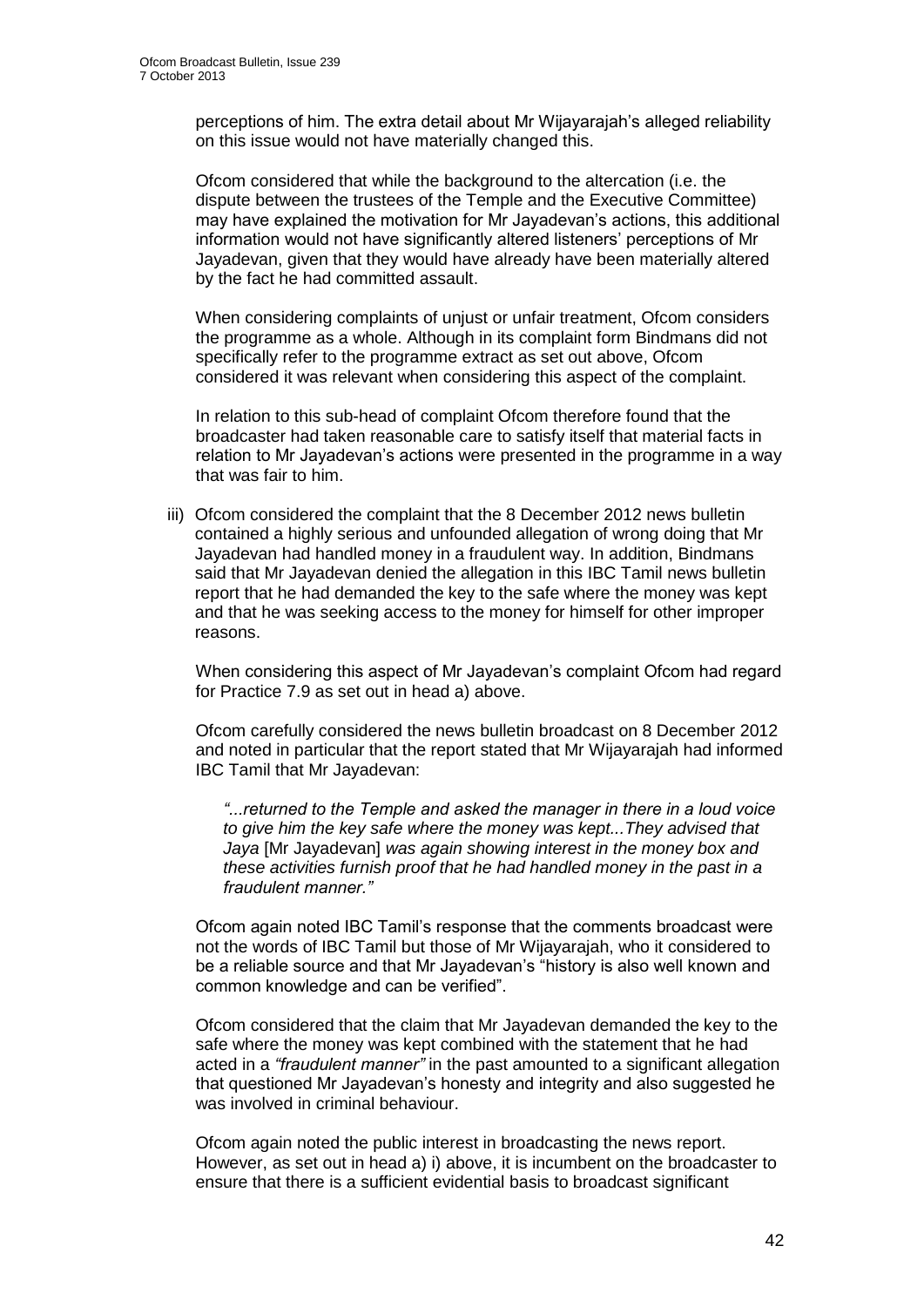allegations about individuals or organisations. As with the allegation made in the report broadcast on 3 December 2012, the basis for this allegation was one individual, who Mr Jayadevan's legal representative said, was in dispute with him at the time of the broadcasts. Ofcom again noted that despite saying it had "enough evidence and witnesses" to support the fraud allegations, IBC Tamil did not provide any documentation to substantiate this claim. Ofcom therefore considered there was an insufficient evidential basis for the report to include the specific allegation about fraud.

Further, Ofcom noted that in a letter dated 6 December 2012 from Mr Jayadevan to IBC Tamil, Mr Jayadevan set out his view that the report broadcast on 3 December 2012 was "slanderous" and had amounted to a character assassination. Mr Jayadevan also complained that the report had not been verified by an independent source or with him. Mr Jayadevan also said that he had reported the matter to Ofcom and was considering legal action against the broadcaster. Despite the fact that it should have been clear to the broadcaster from this correspondence that Mr Jayadevan disputed the allegations made in the 3 December 2012 report, this was not reflected in the 8 December 2012 news report which featured substantially similar allegations.

Having had regard to all of the above, Ofcom took the view that the programme broadcast on 8 December 2012 made significant allegations about Mr Jayadevan on the basis of the testimony of one individual. In Ofcom's view, the presentation of the allegations in the programme was likely to materially and adversely affect listeners' perceptions of Mr Jayadevan in a way that was unfair to him. As noted above, a similar allegation had been broadcast in a news bulletin on 3 December 2012 and Mr Jayadevan had stated to the broadcaster that he disputed the allegations, however this was not made clear in the 8 December 2012 report. Ofcom considered that given Mr Jayadevan's professional position as an accountant the repeated allegation that he was involved in fraud was potentially very damaging to him.

Consequently, Ofcom concluded that the broadcaster did not take reasonable care to satisfy itself that material facts in relation to Mr Jayadevan's actions were presented in the programme in a way that was fair to him.

b) Ofcom considered the compliant that Mr Jayadevan was not given an appropriate and timely opportunity to respond to the significant allegations in the news bulletins.

When considering the complaint Ofcom took into consideration Practice 7.11 of the Code which states that if a programme alleges wrongdoing or incompetence or makes other significant allegations, those concerned should normally be given an appropriate and timely opportunity to respond.

i) Specifically, Ofcom considered the complaint that Mr Jayadevan was not contacted prior to the broadcast of the serious allegations in the 3 December 2012 news bulletin.

For the reasons already given at head a) i) above, Ofcom considered that the suggestion on air that Mr Jayadevan had been involved in *"enormous land related frauds and in fraudulently handling collections of Temple fund"*  amounted to a significant allegation against Mr Jayadevan.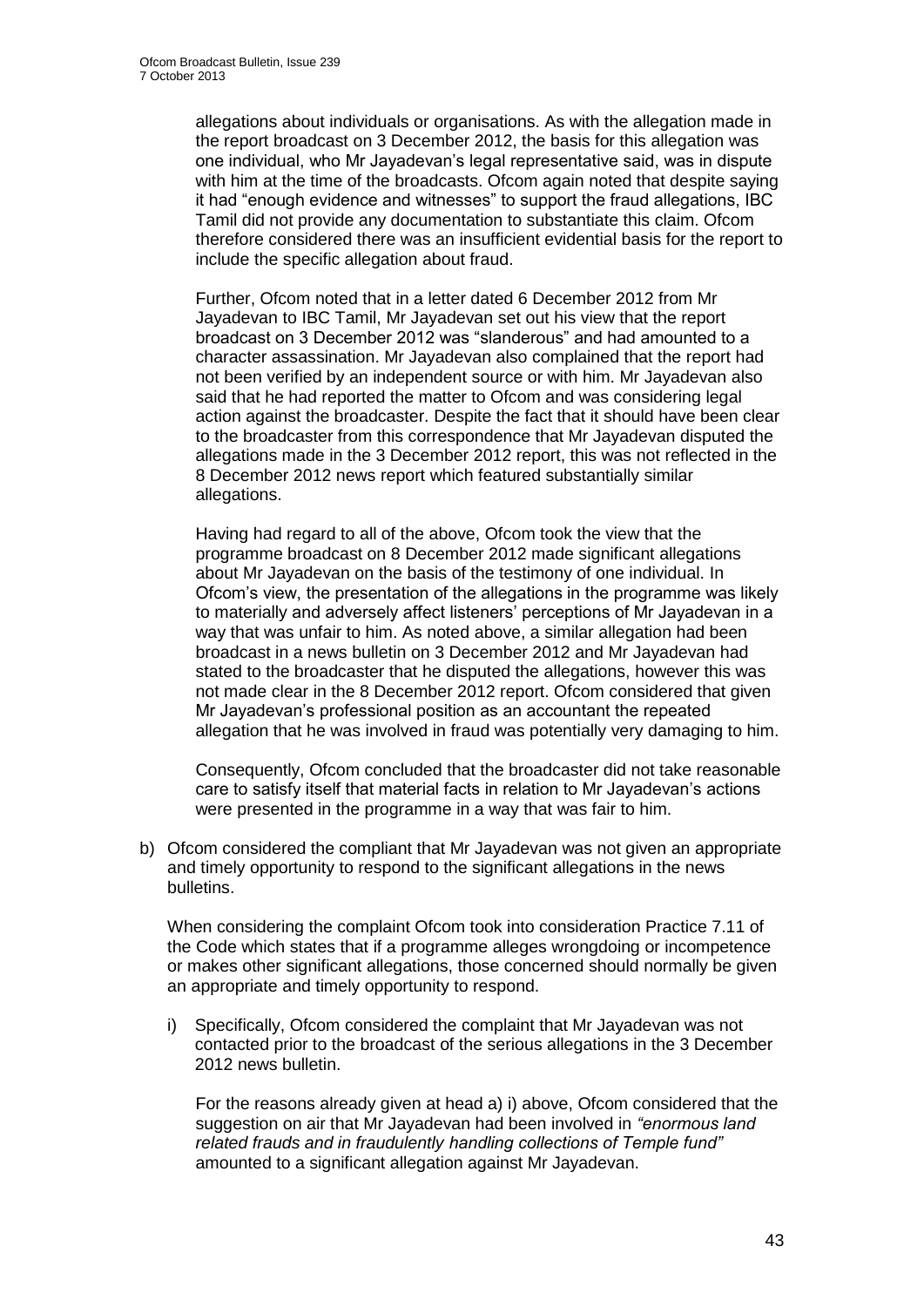Normally, where significant allegations are made about an individual in a programme, as they were in this particular case, then that individual should be given an appropriate and timely opportunity to respond to them.

In the particular circumstances of this case, Ofcom noted that the broadcaster had made no attempt to contact Mr Jayadevan prior to the broadcast of the programme. It noted too that the broadcaster did not provide an explanation as to the reasons it did not seek Mr Jayadevan's response to the allegations.

Ofcom was careful to consider the public interest in broadcasting the story. As already mentioned in head a) above, Ofcom considered the news bulletin to be of genuine public interest and that listeners would expect a story of such importance to be covered by the IBC Tamil news bulletin. While it was important that the broadcaster should have been able to broadcast a report on this subject, Ofcom considered that because of the nature of the allegations made about Mr Jayadevan it was incumbent on the broadcaster to have contacted, or attempted to contact, Mr Jayadevan to seek his comments or should not have broadcast the specific allegations about fraud in the news report, the primary focus of which was the altercation at the Temple. Ofcom did not consider it was sufficient for the broadcaster to offer Mr Jayadevan the opportunity to respond only after the broadcast of the report.

For these reasons Ofcom concluded that the broadcaster had not given Mr Jayadevan an appropriate and timely opportunity to respond to the significant allegations made about him in the report. In these circumstances, Ofcom considered that Mr Jayadevan was treated in a way that was unjust or unfair to him.

ii) Ofcom considered the complaint that Mr Jayadevan was not contacted prior to the broadcast of the serious allegations in the 8 December 2012 news bulletin.

For the reasons set out in head b) above, Ofcom considered that the allegation that Mr Jayadevan demanded the key to the safe where the money was kept combined with the statement that he had acted in a *"fraudulent manner"* in the past amounted to a significant allegation as it implied that Mr Jayadevan had acted in a dishonest and improper way. He should therefore have normally been offered an opportunity to respond. Ofcom also noted, as in head b) i) above, that there was a public interest in broadcasting the news bulletin.

Ofcom noted that the broadcaster did not provide it with copies of any relevant records of communication or correspondence between the programme makers and Mr Jayadevan despite being requested to do so. However, Bindmans provided Ofcom with a letter from Mr Jayadevan to the broadcaster dated 6 December 2012 which referred to a telephone conversation of the same date, the contents of which are set out in head b) (Summary of the complaint and the broadcaster's response) above. Mr Jayadevan's letter also referred to the fact that during the telephone conversation he had been given the opportunity to appear on IBC Tamil to counter the allegations made in the 3 December 2012 bulletin but that he had declined. IBC Tamil responded to Mr Jayadevan's letter on 7 December 2012 stating that the source for the 3 December 2012 news bulletin was Mr Wijayarajah and "the information was later corroborated by others".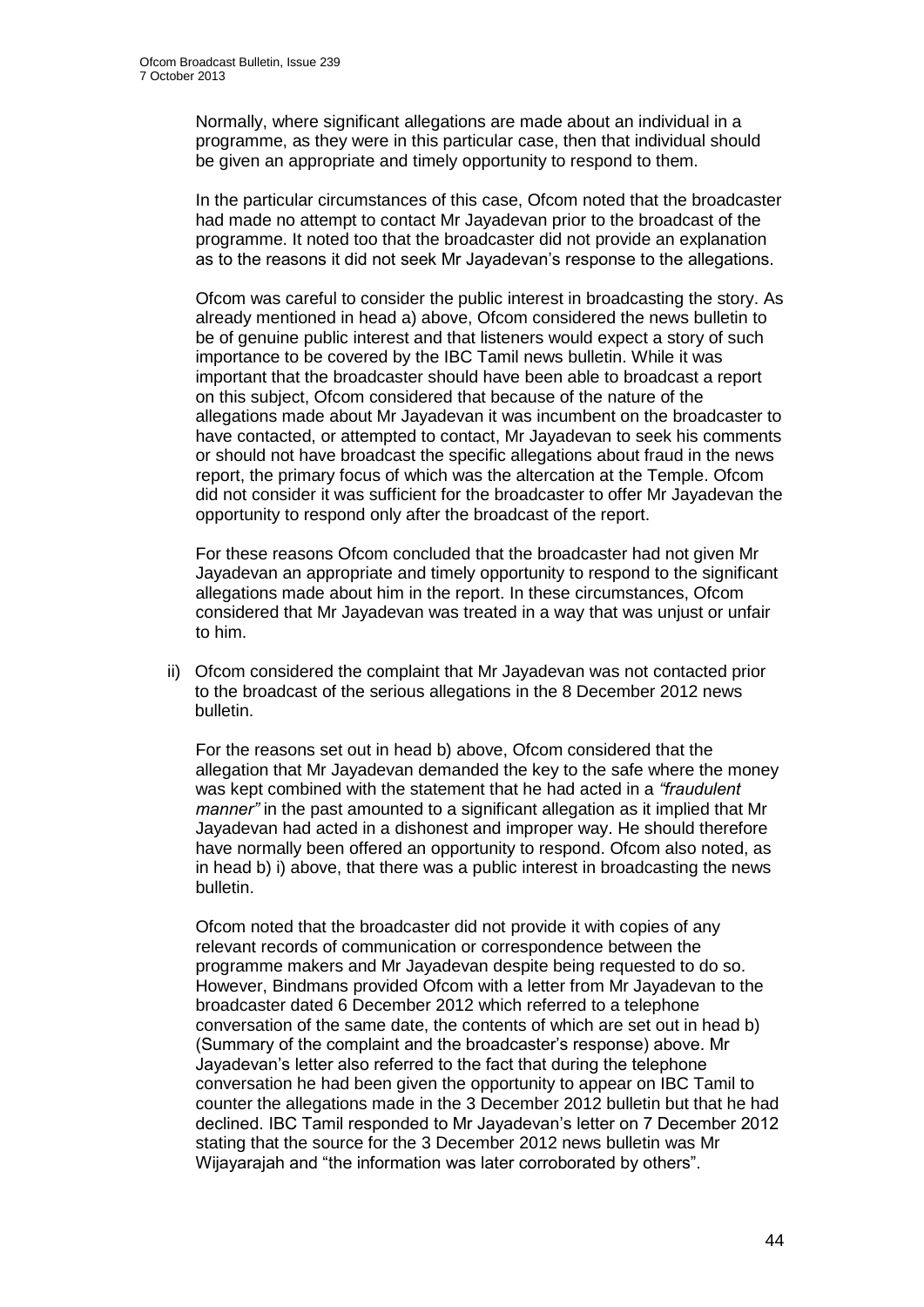Ofcom considered the broadcaster's response that it had given Mr Jayadevan an "appropriate and timely opportunity to respond to the news bulletin but he chose not to". However, IBC Tamil did not provide any paperwork to substantiate this claim. Ofcom did not consider that the offer to Mr Jayadevan to appear on IBC Tamil, which appears to have been made to Mr Jayadevan in the context of the 3 December 2012 news bulletin to constitute an appropriate and timely opportunity to respond. This is because Mr Jayadevan was not aware on 6 December 2012 that IBC Tamil intended to broadcast further allegations that he had acted in a *"fraudulent manner"* in the 8 December 2012 news bulletin. Further, from the correspondence between Mr Jayadevan and the broadcaster on 6 and 7 December 2012, Ofcom considered that it should have been clear to the broadcaster that Mr Jayadevan denied the allegations, yet his position was not reflected in the report broadcast on 8 December 2012.

Ofcom was also concerned that IBC Tamil considered that it was appropriate redress for Mr Jayadevan to "agree on a date and time when he can come on to the radio and have his say", given the substantial time that has passed since the broadcast of the news bulletins. As set out in Practice 7.11 of the Code, if a programme alleges wrongdoing or incompetence or makes significant allegations, those concerned should be given an appropriate and timely opportunity to respond; usually this should be in the programme in which the wrong doing is alleged. It is not sufficient for broadcasters to offer that opportunity only after the broadcast of the programme.

Taking all the factors above into account, Ofcom concluded that, the broadcaster had not given Mr Jayadevan an appropriate and timely opportunity to respond to the significant allegations made about him in the reports broadcast on 3 and 8 December 2012. In these circumstances, Ofcom considered that Mr Jayadevan was treated in a way that was unjust or unfair to him.

**Accordingly, Ofcom has upheld in part Mr Jayadevan's complaint of unjust or unfair treatment in the programme as broadcast.**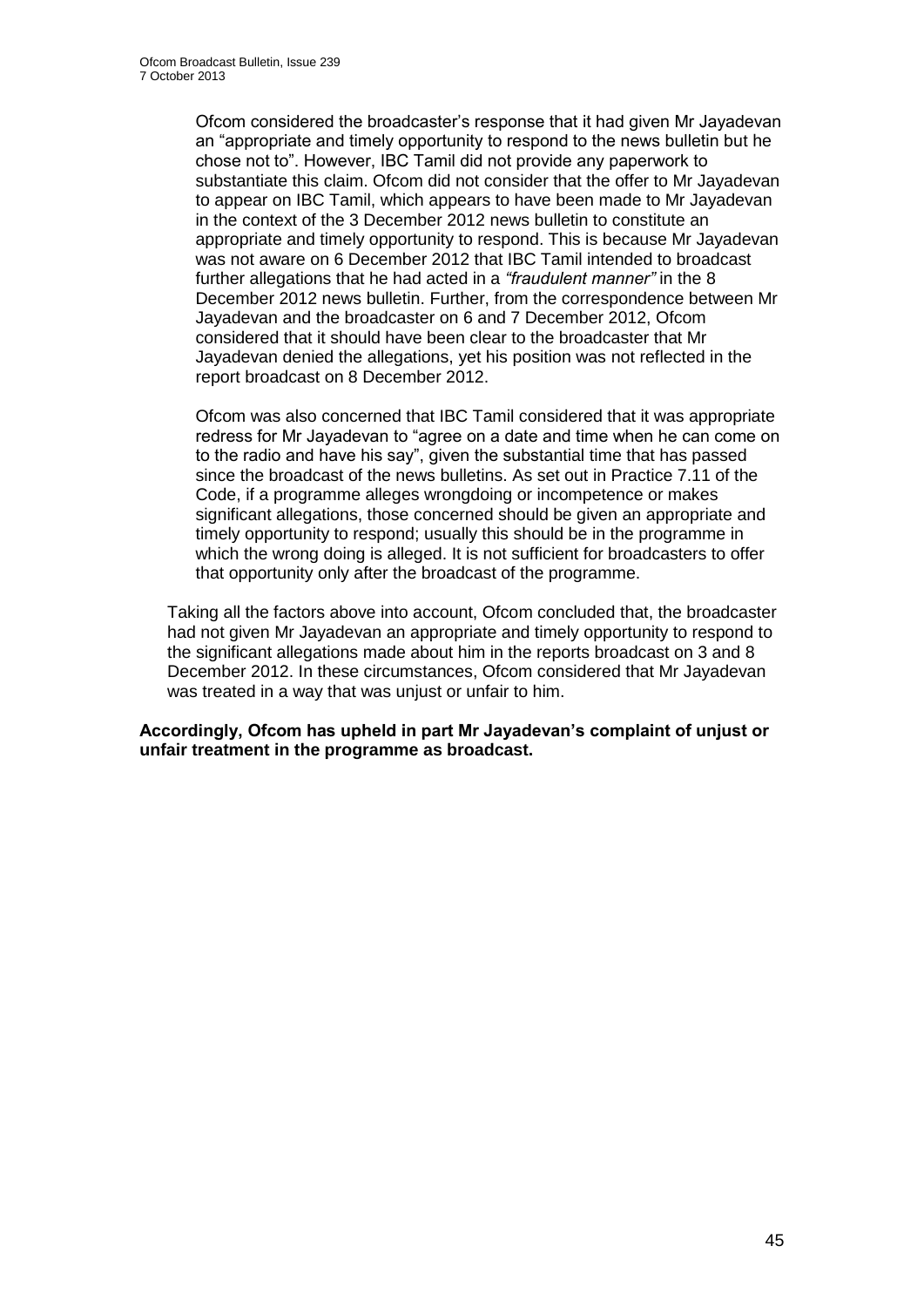# **Not Upheld**

## **Complaint by Mrs Jacqueline Graham-Kevan on behalf of Ms Bethany Graham-Kevan, her daughter**

*Police Interceptors, Channel 5, 11 February 2013*

#### **Summary**

Ofcom has not upheld this complaint of unwarranted infringement of privacy in connection with the obtaining of material included in the programme and in the programme as broadcast made by Mrs Jacqueline Graham-Kevan on behalf of her daughter Ms Bethany Graham-Kevan.

The programme complained of was an episode of *Police Interceptors,* a programme which followed police officers carrying out their duties and investigating various suspected illegal activities. In this episode, a police officer was shown investigating why a woman, Ms Graham-Kevan, had stopped her car on a roundabout without apparent reason.

Mrs Graham-Kevan complained to Ofcom that footage of her daughter Ms Graham-Kevan was filmed and broadcast in the programme without her knowledge or consent.

Ofcom found that:

- Ms Graham-Kevan had a legitimate expectation of privacy, albeit limited, in the circumstances.
- Deciding whether a person has such an expectation when being filmed while being arrested or under arrest, Ofcom's approach is to take account of all the relevant circumstances: for example whether the filming took place in a public place; whether the individual was vulnerable in any way (e.g. through the consumption of alcohol or drugs or because of an illness or disability); whether the person concerned was a minor; whether the footage showed the person doing something or disclosed information about them which was confidential, sensitive or personal; the time that had elapsed between the events depicted in the footage and its broadcast (or re-broadcast); and any change in factual circumstances between the events depicted and its broadcast which may affect the extent to which the material could be considered to be private or confidential (for example, whether since the arrest the individual concerned was charged and/or found guilty of any offences).
- In this case the public interest in filming and subsequently broadcasting footage showing the work of the police outweighed Ms Graham-Kevan's expectation of privacy. Therefore, Ms Graham-Kevan's privacy was not unwarrantably infringed in connection with the obtaining of material included in the programme or in the programme as broadcast.

#### **Introduction**

On 11 February 2013, Channel 5 broadcast an episode of *Police Interceptors,* a programme which followed police officers carrying out their duties and investigating various suspected illegal activities. In this episode, a police officer was shown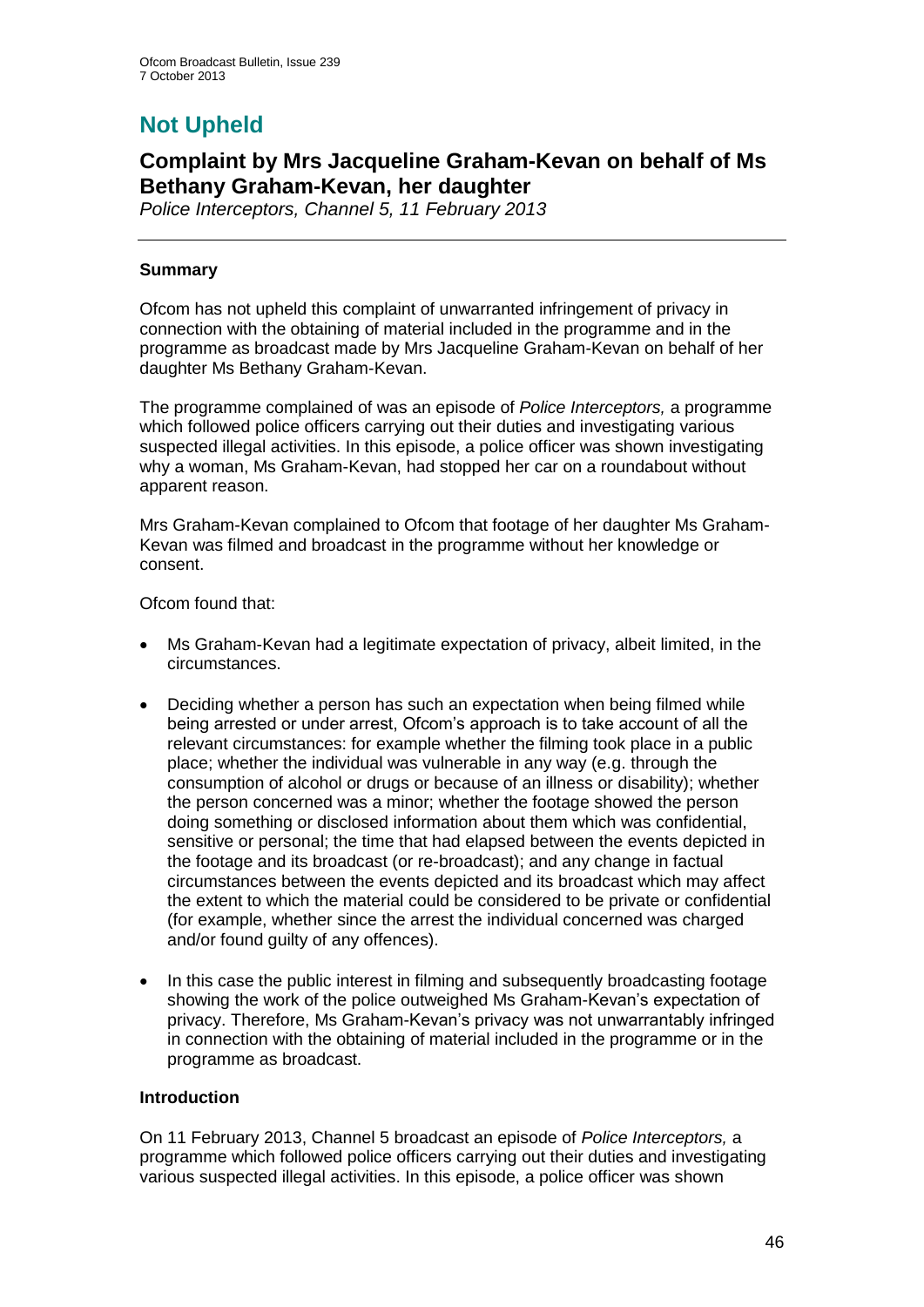investigating why a woman, Ms Graham-Kevan, had stopped her car on a roundabout without apparent reason. When the police officer questioned her about what she was doing, Ms Graham-Kevan appeared to be confused about where she was. Suspecting that Ms Graham-Kevan was driving under the influence of drugs, the police officer arrested her and she was taken to a police station. Footage of Ms Graham-Kevan's handbag being searched in the police station was shown in the programme, along with two photographs of her which had been removed from her handbag and placed on a desk. The photographs appeared to be modelling photographs of Ms Graham-Kevan which showed her naked back. The programme's commentary said that the woman was later charged with possession of cannabis and ketamine and driving whilst unfit through drugs.

Ms Graham-Kevan was not named in the programme and her face and car registration number plate were obscured. However, her voice was not disguised.

Following the broadcast of the programme, Mrs Graham-Kevan complained to Ofcom on behalf of her daughter that her daughter's privacy was unwarrantably infringed in connection with the obtaining of material included in the programme and in the programme as broadcast**.**

#### **Summary of the complaint and the broadcaster's response**

Mrs Graham-Kevan complained that Ms Graham-Kevan's privacy was unwarrantably infringed in connection with the obtaining of material included in the programme in that:

a) Footage of Ms Graham-Kevan being arrested for driving under the influence of drugs, and of photographs of her taken from her handbag after a police search, was filmed without her knowledge or consent.

Mrs Graham-Kevan also complained that Ms Graham-Kevan's privacy was unwarrantably infringed in the programme as broadcast in that:

b) Footage of Ms Graham-Kevan being arrested for driving under the influence of drugs was included in the programme without her knowledge or consent. Footage of photographs taken from Ms Graham-Kevan's handbag after a police search was also included without her knowledge or consent. Mrs Graham-Kevan said that her daughter had not been advised that the footage taken of her would be broadcast nationwide. Mrs Graham-Kevan also said that while her daughter's face and car registration number plate were obscured in the programme, photographs of her daughter modelling were shown and the inclusion of the photographs allowed her daughter to be identified by her friends who began texting and "Facebooking" her.

Mrs Graham-Kevan explained that her daughter had been suffering from depression, and that the arrest and its subsequent broadcast had caused further serious mental distress.

Channel 5 responded to both heads of complaint together. It said that neither it nor Raw Cut Television (the company which produced the programme) knew that Ms Graham-Kevan suffered from mental health issues. Channel 5 set out what it considered to be the pertinent disclosed facts with regard to the recording and subsequent broadcast of footage of and information about Ms Graham-Kevan: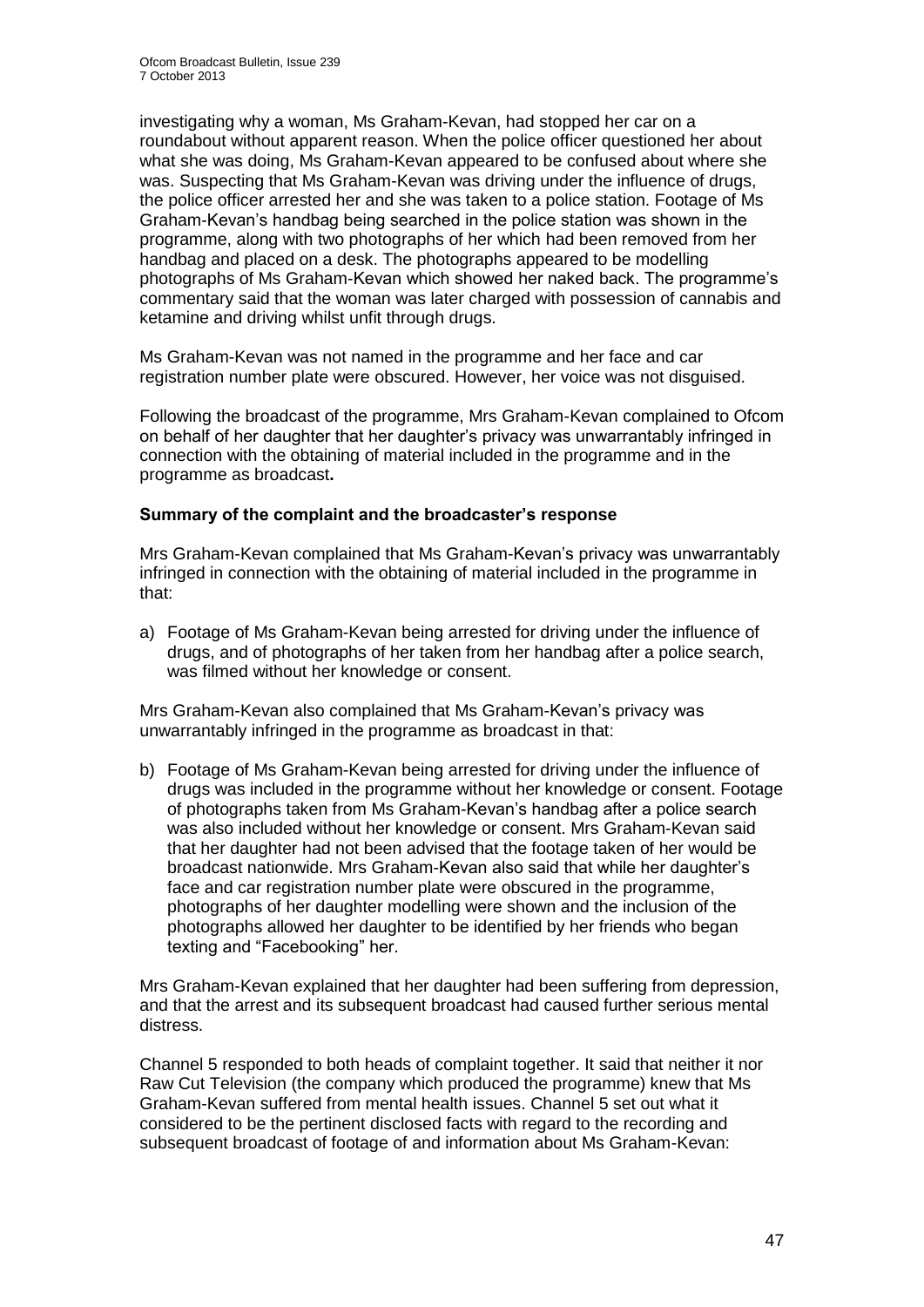- Ms Graham-Kevan was driving her vehicle on a public highway whilst under the influence of drugs;
- Ms Graham-Kevan was detained by police officers and her person, car and possessions were searched;
- Ms Graham-Kevan was arrested by police officers who suspected she had committed the criminal offence of driving whilst under the influence of prohibited substances;
- Ms Graham-Kevan was charged by police officers with the offence of driving whilst under the influence of prohibited substances;
- Ms Graham-Kevan had photographs of her professional modelling work in her handbag when the police searched her belongings; and
- Ms Graham-Kevan was convicted of the offences with which she was charged.

Channel 5 argued that none of this information was private to Ms Graham-Kevan and no reasonable person would legitimately expect that those facts were and would remain private and therefore neither the filming nor the broadcast of the relevant footage attracted the protection of Article 8 European Convention on Human Rights ("the  $\text{ECHR}$ ")<sup>1</sup>. Accordingly, neither the filming nor the broadcast of the relevant footage involved a contravention of any right of privacy held by Ms Graham-Kevan.

Specifically with regard to the photographs of the complainant, Channel 5 said that:

- Unless in possession of information not contained in the photographs, or the broadcast, the photographs were incapable of being used to identify anyone, including Ms Graham-Kevan;
- The photographs showed the naked back of a model complete with tattoos or body art which might, or might not, be permanent;
- The photographs were not private, rather they were modelling shots intentionally created for the purpose of being disseminated and were therefore inherently public documents.

Channel 5 therefore also considered that nothing about the photographs attracted the protection of Article 8 of the  $ECHR<sup>2</sup>$  on the part of Ms Graham-Kevan and that there was therefore no question of a contravention of any right of privacy held by Ms Graham-Kevan in the filming or broadcast of the footage of the photographs taken from her handbag.

The broadcaster added that, even if Ofcom considered that Ms Graham-Kevan had an expectation of privacy in the circumstances, there was a clear public interest in the footage being obtained and broadcast. To support its position, Channel 5 outlined the premise of the programme:

"...It...focuses on the human cost to the persons who commit crimes, whether they are convicted or cautioned or released without further action. It does this with a view to educating the public about the risks they take when they seek to transgress the law, engage in conduct that may be considered by some to be socially acceptable but is contrary to law or interfere, intentionally or otherwise, with the officers' execution of their public duties".

In its view:

<sup>1</sup>  $1$  Article 8 of the ECHR enshrines the right of respect for private and family life.

 $2$  Article 8 of the ECHR enshrines the right of respect for private and family life.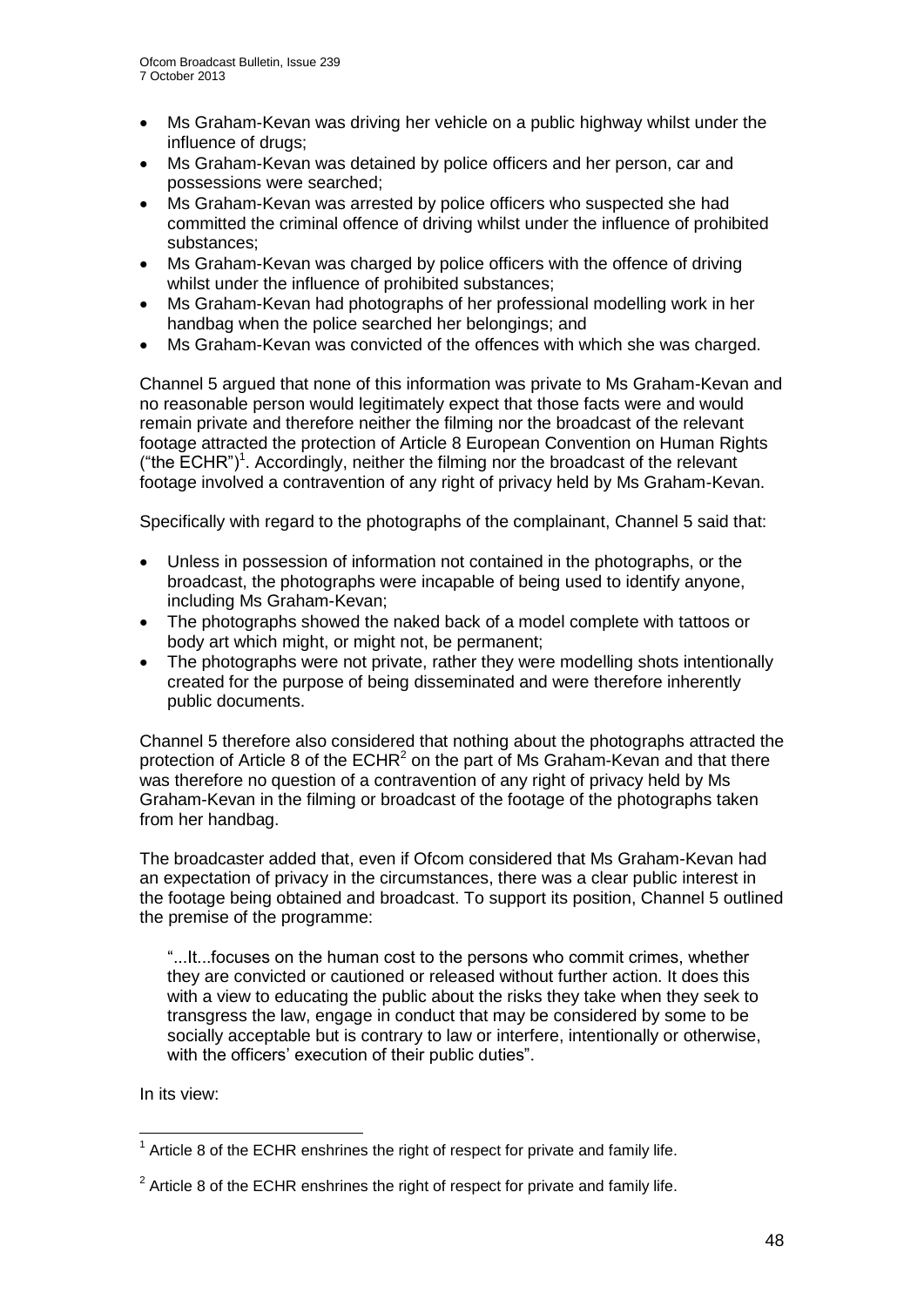"...the programme is underpinned by the clearest public interest – in seeing the consequences of stupid or reckless decisions (such as drinking and driving, driving too fast, driving unlicensed etc.) and the myriad of ways in which such conduct may impact adversely on society, members of the public, members of the police force and the lives of the person making the relevant decision".

Channel 5 considered that any right to privacy which Ofcom might find to be held by Ms Graham-Kevan was outweighed by its right to freely communicate the issues covered in the programme to its audience.

It said given that, in its view, Ms Graham-Kevan did not have a reasonable expectation of privacy, there was no obligation for it to have taken steps to try to protect her privacy. Nonetheless, the programme makers had obscured Ms Graham-Kevan's face and car registration number plate in the programme.

With regard to the complaint that the photographs from Ms Graham-Kevan's handbag were not obscured, Channel 5 said that:

- The programme makers were not aware that the photographs were of Ms Graham-Kevan because nothing about them clearly identified her;
- There was no right of privacy attached to the photographs;
- There was no obligation on the part of the programme makers to conceal the identity of Ms Graham-Kevan.

Channel 5 also stated that, in any case, any right to privacy held by Ms Graham-Kevan specifically in relation to these photographs was outweighed by its right to freely communicate the issues covered in the programme to its audience.

#### **Decision**

Ofcom's statutory duties include the application, in the case of all television and radio services, of standards which provide adequate protection to members of the public and all other persons from unjust or unfair treatment and unwarranted infringement of privacy in, or in connection with the obtaining of material included in, programmes in such services.

In carrying out its duties, Ofcom has regard to the need to secure that the application of these standards is in the manner that best guarantees an appropriate level of freedom of expression. Ofcom is also obliged to have regard, in all cases, to the principles under which regulatory activities should be transparent, accountable, proportionate and consistent and targeted only at cases in which action is needed.

In reaching its Decision, Ofcom carefully considered all the relevant material provided by both parties. This included a recording of the programme as broadcast and a transcript, and both parties' written submissions. The parties chose not to make any representations on Ofcom's Preliminary View.

In Ofcom's view, the individual's right to privacy has to be balanced against the competing right of the broadcaster to freedom of expression. Neither right as such has precedence over the other and where there is a conflict between the two, it is necessary to intensely focus on the comparative importance of the specific rights. Any justification for interfering with or restricting each right must be taken into account and any interference or restriction must be proportionate.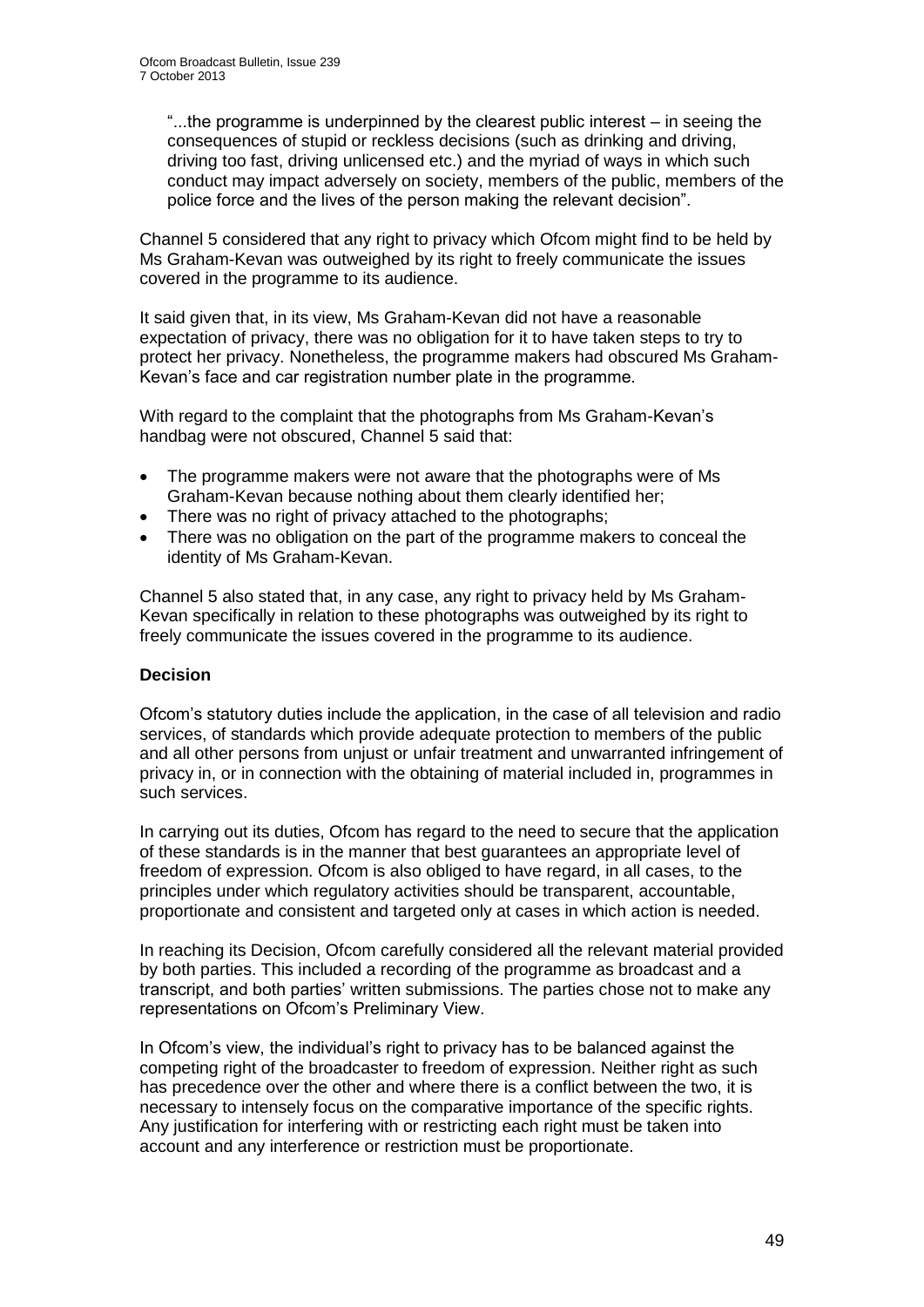This is reflected in how Ofcom applies Rule 8.1 of the Code which states that any infringement of privacy in programmes, or in connection with obtaining material included in programmes, must be warranted $3$ .

a) Ofcom considered first Mrs Graham-Kevan's complaint that her daughter's privacy was unwarrantably infringed in connection with the obtaining of material included in the programme in that she was filmed being arrested for driving under the influence of drugs without her knowledge or consent. Mrs Graham-Kevan also complained that footage of photographs of Ms Graham-Kevan was filmed without her knowledge or consent.

Ofcom took into consideration Practice 8.5 of the Code, which states that any infringement of privacy in connection with the obtaining of material included in the programme should be with the person's consent or be otherwise warranted.

In considering whether or not Ms Graham-Kevan's privacy was unwarrantably infringed in connection with the obtaining of material included in the programme, Ofcom first considered the extent to which she had a legitimate expectation of privacy in the circumstances in which she was filmed.

Ofcom noted from the footage included in the programme that Ms Graham-Kevan was filmed while being questioned and arrested by a police officer on a public highway. The police officer was investigating why Ms Graham-Kevan had stopped her car on a roundabout without apparent reason. Ms Graham-Kevan was filmed sitting behind the wheel of her car whilst being questioned. She was filmed while apparently unable to follow simple tasks, like keeping her hands on the steering wheel, and when the police officer questioned her about what she was doing, Ms Graham-Kevan appeared to be confused about where she was and what was going on. Suspecting that Ms Graham-Kevan was driving under the influence of drugs, the police officer arrested her and she was taken to a police station. Ms Graham-Kevan was filmed being unable to sit up unaided when the police officers tried to help her in to the back of the police vehicle. The programme's narrator commented:

*"This girl is struggling to simply sit up for herself, it's chilling to think that she was behind the wheel of a car".*

and

*"She's so spaced out that she didn't even attempt to cover up some very incriminating evidence".*

It appeared to Ofcom from the footage included in the programme that Ms Graham-Kevan had been filmed openly, on a public highway, by the programme makers and that they had not concealed the fact that they were filming her and her involvement with the police.

Ofcom recognises that there can be circumstances in which an individual can have a legitimate expectation of privacy in a public place. Ofcom took the view that the programme makers had filmed Ms Graham-Kevan while she was in a

 3 The explanation of the meaning of "warranted" under Rule 8.1 of the Code identifies revealing or detecting crime, protecting public health or safety, exposing misleading claims made by individuals or organisations, disclosing incompetence that affects the public, as examples of public interest.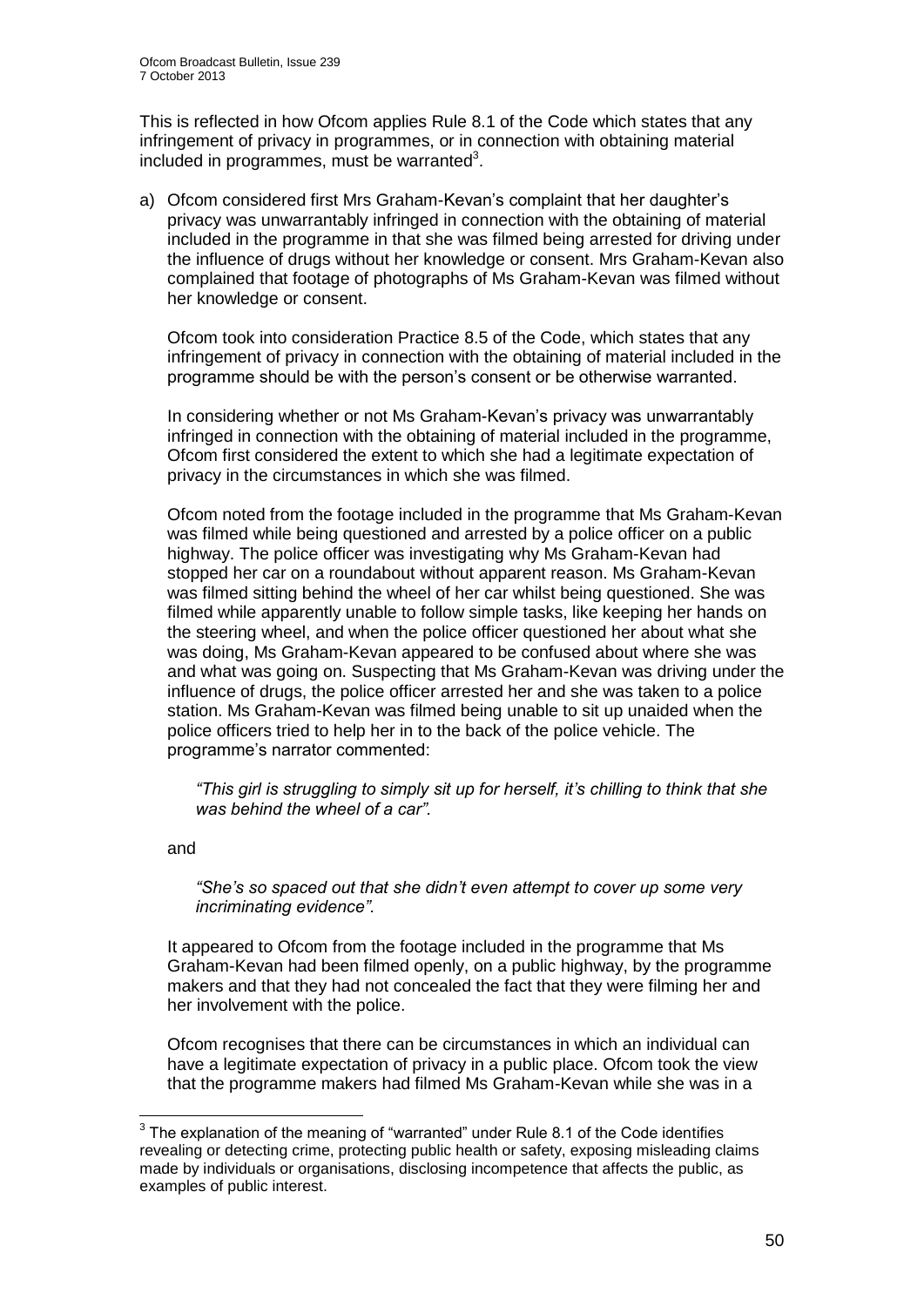vulnerable state, because she was in a confused state under the influence of drugs. Ofcom also had regard to the fact that an individual's involvement in police investigations is often not a matter of public record until a person has been charged with a criminal offence and that the arrest of an individual may be an event of some sensitivity. In the particular circumstances of this case, Ofcom considered that despite the public and open nature of the filming, the programme makers had filmed Ms Graham-Kevan in a situation that could reasonably be regarded as sensitive (being arrested whilst in a vulnerable and confused state due to her intoxication), and in which she may have expected some degree of privacy. In the particular circumstances of this case, Ofcom concluded on balance, and with particular regard to Ms Graham-Kevan's vulnerability because she was in a confused state whilst under the influence of drugs, that she had an expectation of privacy in relation to the obtaining of the material of her being arrested. However, given the public and open circumstances in which Ms Graham-Kevan was filmed being arrested on the public highway on suspicion of having committed a criminal offence, Ofcom considered that her expectation of privacy as regards the obtaining of this footage was limited.

Ofcom also considered whether Ms Graham-Kevan had a legitimate expectation of privacy specifically in relation to the filming of footage of her handbag being searched and of its contents at a police station. The programme makers filmed the police searching Ms Graham-Kevan's handbag. This included the filming of the removal of two photographs of Ms Graham-Kevan, which were then placed on a desk. The photographs appeared to be modelling photographs which showed the naked back of a woman. We are informed by the complainant that these were photographs of Ms Graham-Kevan.

Ofcom was of the view that there is normally an element of sensitivity and privacy about the contents of a person's handbag. This footage was filmed in an office at the police station, an area which was not accessible to the general public, in the context of a police search of the handbag and in which the photographs were not the focus of the relevant footage. Ofcom considered that in light of the nature of the photographs of Ms Graham-Kevan (showing the complainant's naked back) they were personal to the complainant. In addition, while Ofcom noted Channel 5's position that Ms Graham-Kevan may have made the photographs available to some people, it was not aware of any evidence to suggest that they had been published or widely disseminated in a public forum. In these circumstances (the filming of photographs which showed Ms Graham-Kevan's naked back) Ofcom considered that Ms Graham-Kevan had a limited legitimate expectation of privacy with regards to the filming of these photographic images of her found in her handbag. This expectation of privacy was limited however because there was nothing in the footage of the photographs (apart from the naked back of a woman) which connected the photographs to Ms Graham-Kevan.

Having established that Ms Graham-Kevan had a legitimate expectation of privacy (albeit limited), with reference to both the filming of the footage of her being arrested and of photographs of her being removed from her handbag, Ofcom assessed whether the programme makers had secured Ms Graham-Kevan's consent for the footage of her and the photographs of her to be filmed. Ofcom understood that Ms Graham-Kevan had been under the influence of drugs and in a confused state at the time of filming and therefore was unlikely to have understood any attempts to inform her of the situation. In addition, Ofcom noted that within its submission Channel 5 did not indicate that the programme makers had sought consent for the filming and subsequent broadcast of the footage of Ms Graham-Kevan and the photographs. Ofcom therefore considered that the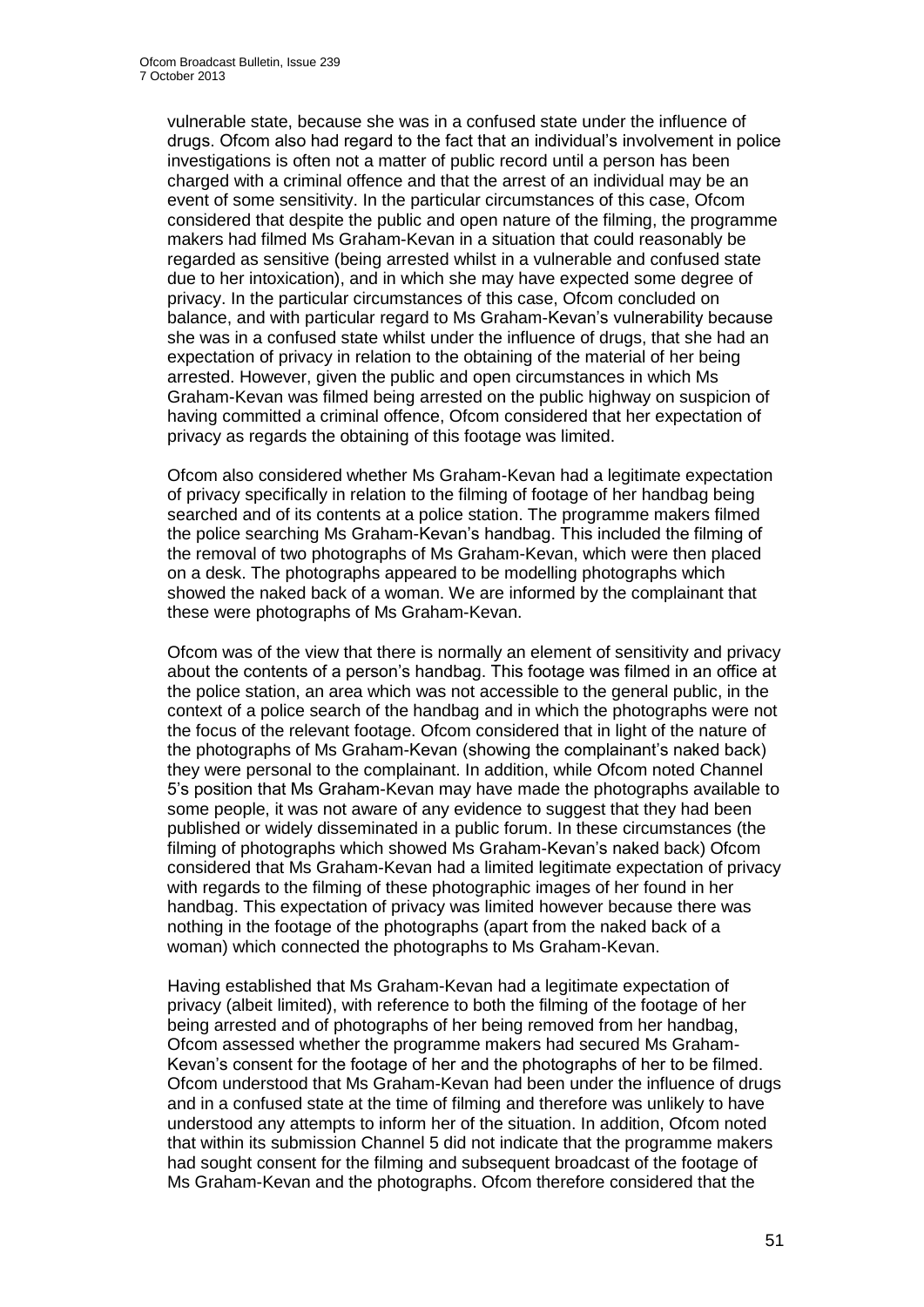programme makers did not obtain Ms Graham-Kevan's "informed consent" to film her or her belongings.

Ofcom weighed the broadcaster's competing right to freedom of expression and need to have the freedom to gather information and film incidents in the making of programmes without undue interference, against Miss Graham-Kevan's right to privacy. In this respect, Ofcom considered whether there was sufficient public interest to justify the intrusion into Ms Graham-Kevan's privacy by filming her and personal photographs of her in the particular circumstances without her consent. The Code makes it clear that: "If the reason is that it is in the public interest, then the broadcaster should be able to demonstrate that the public interest outweighs the right to privacy."

Ofcom considers that there is a significant public interest in the work of the police and similar organisations being featured and examined in broadcast programmes: for example, showing the varied and often difficult incidents experienced by police officers in their work; developing the public's understanding of the range of situations dealt with by the police (for example, driving under the influence of drugs and being in possession of drugs); and, highlighting for viewers the dangers and consequences of illegal or reckless conduct.

As noted above, the programme makers had not obtained Ms Graham-Kevan's prior consent to filming. However, in Ofcom's view, given the particular circumstances of this case, there was a genuine and significant public interest in filming the material without having secured this consent. Ofcom takes the view that it would be an undesirable and disproportionate restriction of broadcasters' freedom of expression and editorial freedom for programme makers to be unduly constrained from filming material in circumstances like those in the present case because they were required but would be unable or would find it difficult to obtain consent from those involved prior to filming taking place (for example, while an arrest is taking place).

Having taken into account all the factors above, Ofcom considered that, in these particular circumstances, the broadcaster's right to freedom of expression and to film without interference, and the public interest served by enabling the filming (and thereby subsequently the broadcast) of footage illustrating the impact of driving while under the influence of drugs and the experience of the police of dealing with such situations, outweighed Ms Graham-Kevan's limited legitimate expectation of privacy. Ofcom therefore found that there was no unwarranted infringement of Ms Graham-Kevan's privacy in connection with the obtaining of material for inclusion in the programme.

b) Ofcom next considered Mrs Graham-Kevan's complaint that her daughter's privacy was unwarrantably infringed in the programme as broadcast in that footage of Ms Graham-Kevan being arrested for driving under the influence of drugs was included in the programme without her knowledge or consent. Mrs Graham-Kevan also complained that footage of photographs taken from Ms Graham-Kevan's handbag after a police search was included in the programme without Ms Graham-Kevan's knowledge or consent.

In considering this complaint, Ofcom had regard to Practice 8.6 of the Code which states that if the broadcast of a programme would infringe the privacy of a person, consent should be obtained before the relevant material is broadcast unless the infringement of privacy is warranted.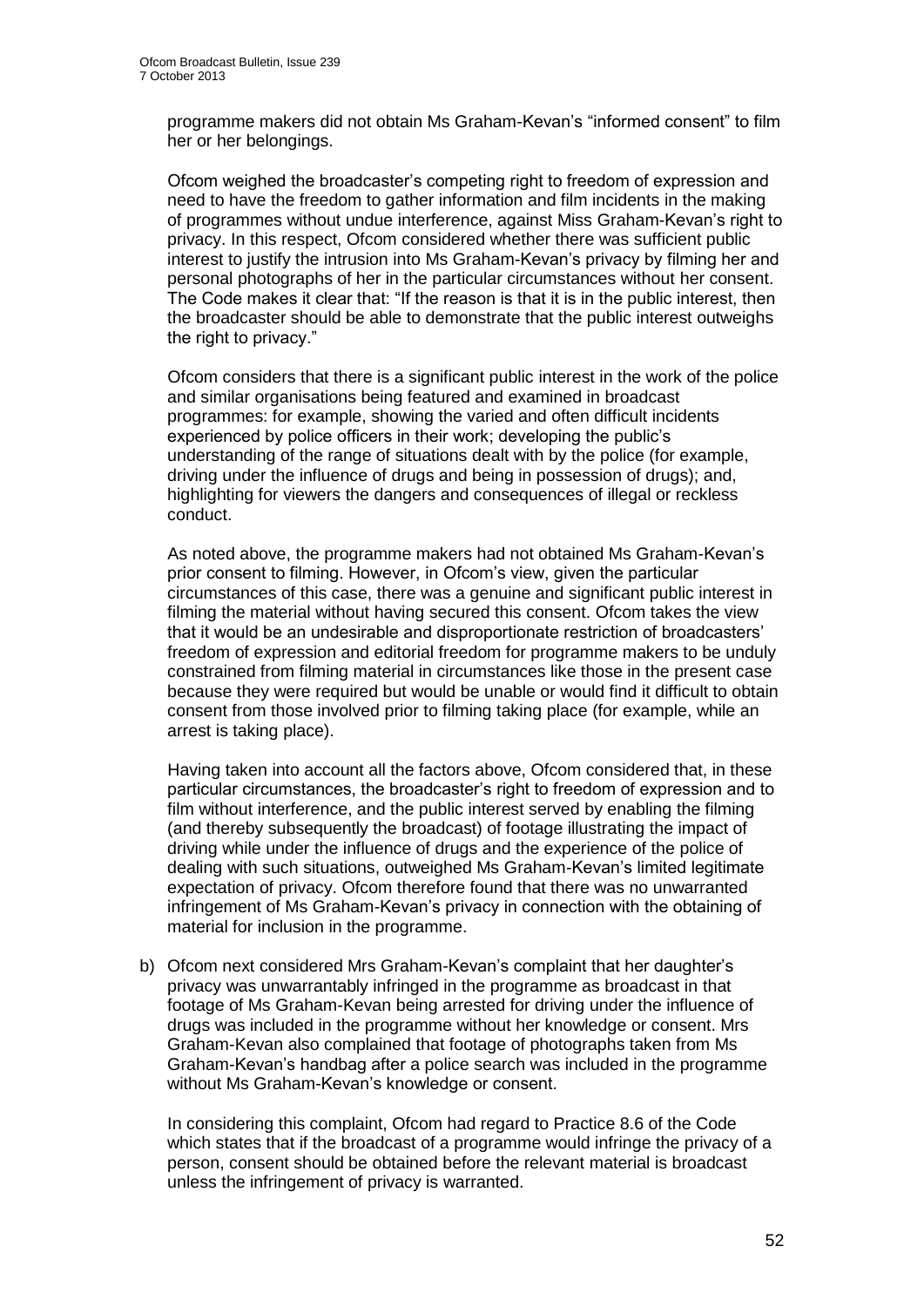In determining whether or not Ms Graham-Kevan's privacy was unwarrantably infringed in the programme as broadcast, Ofcom first considered the extent to which Ms Graham-Kevan had a legitimate expectation of privacy in relation to the footage of her arrest and of the photographs of her removed from her handbag as broadcast.

As above, Ofcom noted that the programme included footage of Ms Graham-Kevan being arrested for driving whilst under the influence of drugs. Ms Graham-Kevan was shown sitting behind the wheel of her car whilst being questioned and she was shown to be clearly under the influence of drugs. At the end of the programme, the commentary stated that Ms Graham-Kevan was convicted as follows:

*"The girl was later charged with possession of cannabis and ketamine, along with driving whilst unfit through drugs. She was disqualified from driving for two years and was given a community and unpaid work order".*

Whether or not someone who has been filmed while being arrested and while under arrest has a legitimate expectation of privacy as regards the broadcast of that footage depends on all the relevant circumstances: for example (depending on their relevance to any particular case) whether the filming took place in a public place, whether the individual was vulnerable in any way (e.g. through the consumption of alcohol or drugs or because of an illness or disability), whether the person concerned was a minor, whether the footage showed the person doing something or discloses information about them which was confidential, sensitive or personal, the time that had elapsed between the events depicted in the footage and its broadcast (or re-broadcast), and any change in factual circumstances between the events depicted and its broadcast which may affect the extent to which the material could be considered to be private or confidential (for example, whether since the arrest the individual concerned was charged and/or found guilty of any offences).

Ofcom noted that the footage of Ms Graham-Kevan being arrested which was broadcast had been filmed in a public place. However it depicted her in a confused and vulnerable state in that she was under the influence of drugs, and she was shown being arrested, which may be a sensitive situation. Ofcom took account also of the fact that by the date of the broadcast Ms Graham-Kevan had been convicted of a criminal offence after her arrest and the fact of and nature of her conviction would have been public knowledge. Taking all the relevant factors into consideration, on balance Ofcom considered that Ms Graham-Kevan had a legitimate expectation of privacy in relation to the broadcast of her arrest that was shown. This expectation was limited however because the filming had taken place in a public place and by the date of broadcast Ms Graham-Kevan had been convicted of a criminal offence in relation to the events depicted in connection with her arrest.

Ofcom also considered the extent to which Ms Graham-Kevan had a legitimate expectation of privacy in relation to the footage of the photographs of her removed from her handbag as broadcast. Footage of Ms Graham-Kevan's handbag being searched in a police station was shown in the programme, along with two photographs of her which had been removed from her handbag and placed on a desk. The photographs appeared to be modelling photographs which showed the naked back of a woman. The complainant has informed us that the photographs were of Ms Graham-Kevan.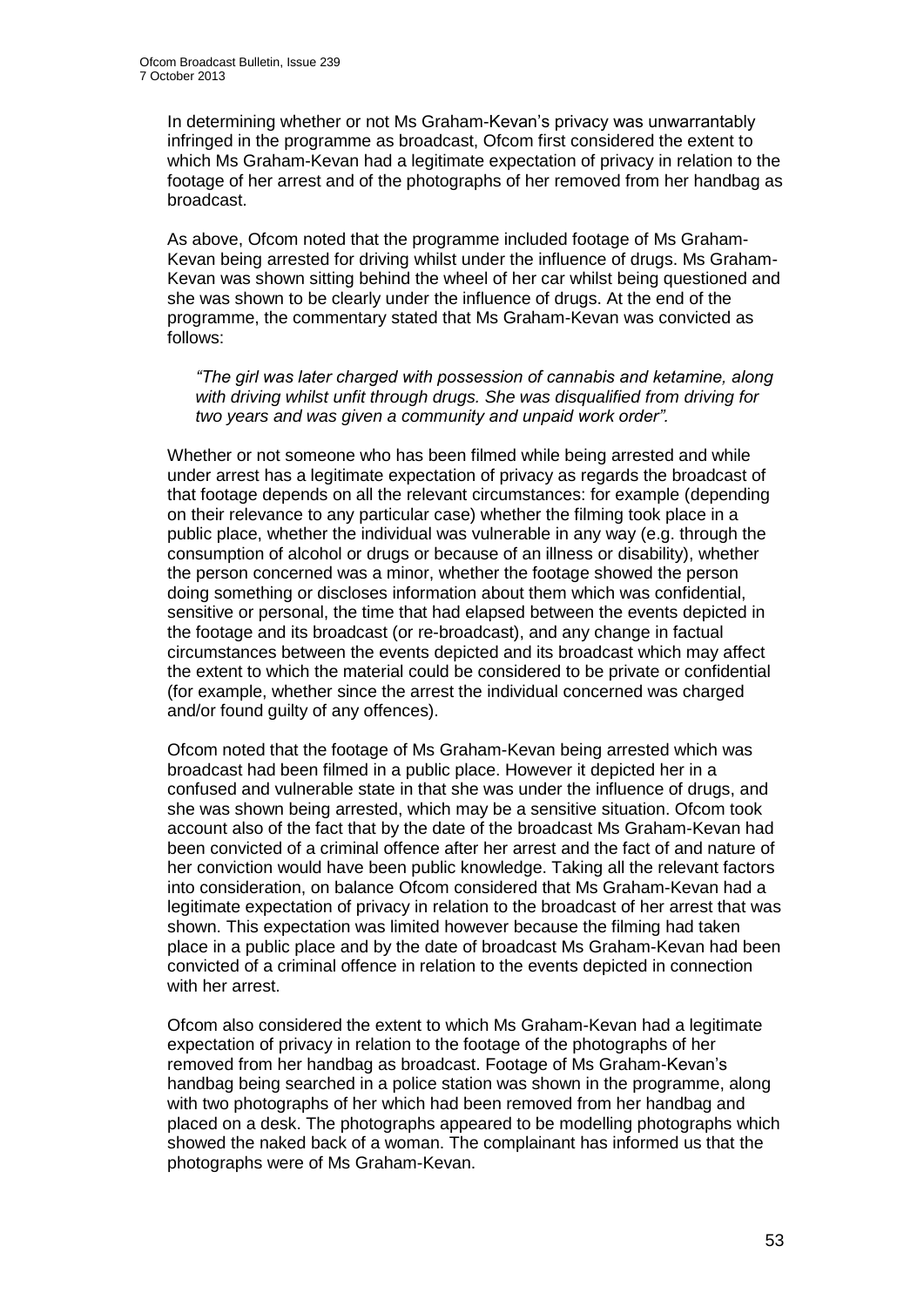Ofcom was of the view that there is normally an element of sensitivity and privacy about the contents of a person's handbag which would be regarded by the individual to be personal and private to them. In particular, Ofcom considered that in light of the nature of the images (notably the fact that they were of the complainant's naked back) they were personal to the complainant. Ofcom also took note of the fact that Ms Graham-Kevan's handbag was shown being searched in an office in a police station, an area that was not public, in the context of a police search of the handbag and in which the photographs were not the focus of the relevant footage. In addition, while Ofcom noted Channel 5's position that Ms Graham-Kevan may have made the photographs available to some people, it was not aware of any evidence to suggest that they had been published or widely disseminated in a public forum. In these circumstances, Ofcom therefore considered that Ms Graham-Kevan did have a limited legitimate expectation of privacy with regards to the broadcast of footage of the photographs of her taken from her handbag. This expectation of privacy was due to the fact that the photographs were of Ms Graham-Kevan's naked back. It was limited however because there was nothing in the footage of the photographs (apart from the naked back of a woman) which connected the photographs to Ms Graham-Kevan.

Having established that Ms Graham-Kevan had a legitimate expectation of privacy (albeit limited) in relation to the broadcast of footage of her being arrested and of the photographs of her, Ofcom then considered whether Ms Graham-Kevan was identifiable in the programme as broadcast.

Ofcom noted that the broadcaster had taken steps to protect Ms Graham-Kevan's identity, in that both her face and car registration number plate were obscured. However, Ofcom also noted that her voice had not been disguised. Notwithstanding the broadcaster's efforts to conceal Ms Graham-Kevan's identity, Ofcom considered it to be conceivable that viewers who knew Ms Graham-Kevan well might recognise her from, for example, her car, clothing, hair and voice. Ofcom considered therefore that Ms Graham-Kevan was potentially identifiable from the footage included in the programme.

With regards to the footage of Ms Graham-Kevan's handbag being searched and the photographs of Ms Graham-Kevan being shown, in her complaint to Ofcom, Mrs Graham-Kevan stated that it was the broadcasting of footage of these photographs of Ms Graham-Kevan which allowed her to be identified. She said ...these photos were of my daughter on a modelling shoot and were immediately identified by friends who began texting her and Facebooking her." Ofcom notes Channel 5's assertion that "...the photographs are incapable of identifying anyone." In Ofcom's view, the photographs showed only the naked back of a woman and they were not the focus of the footage in question or shown in closeup such as to draw the viewer's attention to them. In addition, Ofcom's view was that the footage included of the photographs was very brief and included nothing to connect her to the photographs.

Having therefore concluded that Ms Graham-Kevan had a limited legitimate expectation of privacy in relation to the footage of her included in the programme, Ofcom then assessed whether the programme makers had secured Ms Graham-Kevan's consent for the footage of her to be broadcast. Mrs Graham-Kevan told Ofcom that it was only when Ms Graham-Kevan's friends started texting her and contacting her on Facebook, that they became aware of the footage being broadcast in the programme. Ofcom therefore understands that the programme makers did not obtain Ms Graham-Kevan's consent to broadcast the footage of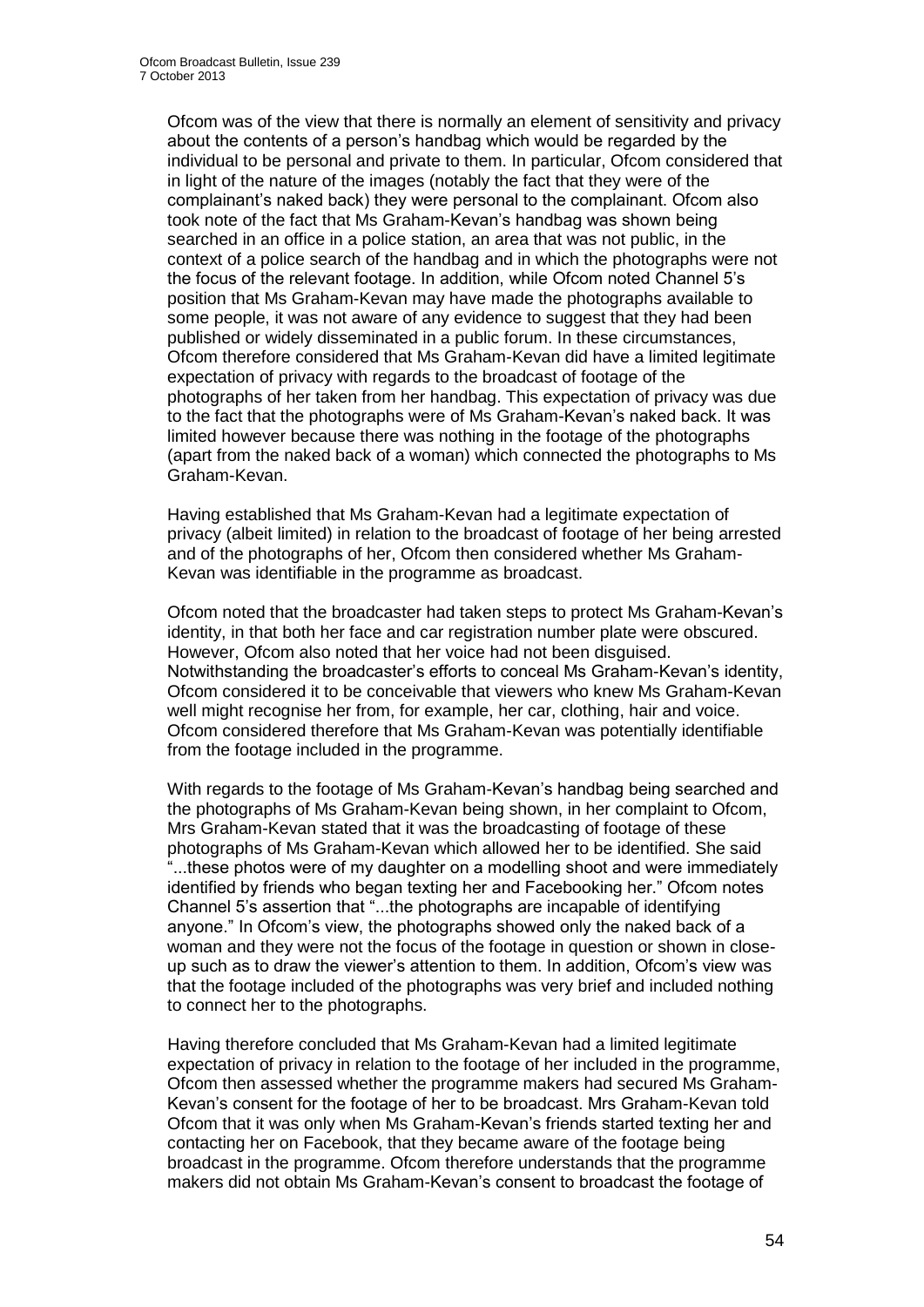her and the photographs. In addition, as stated above, Ofcom noted that Channel 5 did not indicate in its submissions that the programme makers had sought consent from the complainant for the broadcast of the footage of Ms Graham-Kevan and of the photographs.

Having established that Ms Graham-Kevan had a legitimate expectation of privacy (albeit limited) with reference to the broadcast of the footage of her being arrested and of the photographs of her which were removed from her handbag, Ofcom went on to weigh the broadcaster's right to freedom of expression and the audience's right to receive information and ideas without unnecessary interference, against Ms Graham-Kevan's right to privacy. In particular, Ofcom considered whether there was sufficient public interest to justify the intrusion into Ms Graham-Kevan's privacy through the broadcasting of identifiable footage of her and of her photographs.

Ofcom recognises that there is genuine public interest in broadcasting programmes of this nature. However, it should not be assumed by broadcasters that a public interest justification will exist in all circumstances for all broadcasts of a particular programme of this type. Broadcasters and programme makers must consider whether it is appropriate to seek to disguise in some way or not identify at all individuals who feature in such programmes (e.g. someone who is questioned, detained, arrested, or charged). Regard should be given to, for example, the actions of the individual, what details about the individual are to be featured, any particular vulnerability of the individual in the circumstances in which they are featured, what information about the individual may or may not already be in the public domain by the time of broadcast (for example, whether or not the individual was subsequently charged and/or convicted of any relevant criminal offence), and any public interest justification for interfering with any expectation of privacy the individual may have.

In the circumstances of this particular complaint, Ofcom took account of the facts that: Ms Graham-Kevan was filmed whilst in a vulnerable and confused state and seemed unaware of the fact that she was being filmed and was therefore not in a position to give her consent to it; Channel 5 had taken some steps to protect Ms Graham-Kevan's identity, by obscuring her face and car registration number plate; and, Ms Graham-Kevan by the date of broadcast had been convicted of the criminal offence of driving whilst unfit through drugs (a matter of public record) in relation to the incident for which she was arrested and that this had involved potential danger to herself and the public.

As already explained above, Ofcom considered that there is a significant public interest in the work of the police and similar organisations being featured and examined in broadcast programmes. In the particular circumstances of this case, Ofcom concluded that there was a significant public interest in: showing the varied and often difficult incidents experienced by police officers in their work; developing the public's understanding of the range of situations dealt with by the police (for example, driving under the influence of drugs and being in possession of drugs); and, highlighting for viewers the dangers and consequences of illegal or reckless behaviour.

Ofcom therefore concluded that in the circumstances of this case the broadcaster's right to freedom of expression and the public interest served by showing the work of the police and broadcasting this illustration of the danger of driving whilst under the influence of drugs, outweighed Ms Graham-Kevan's limited expectation of privacy in relation to the broadcast of footage of her and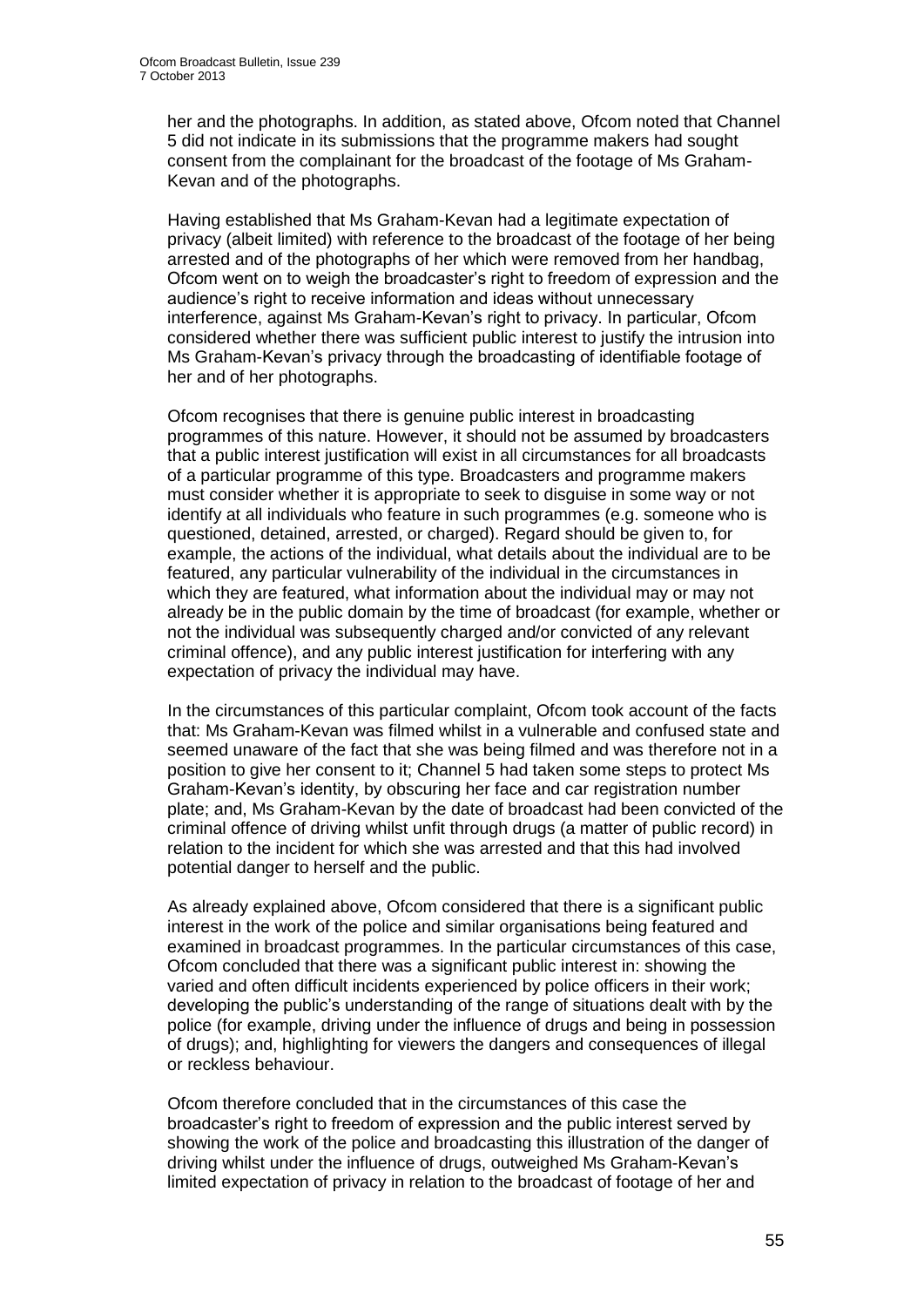photographs of her without her consent. Ofcom therefore found there was no unwarranted infringement of Ms Graham-Kevan's privacy in the programme as broadcast.

**Accordingly, Ofcom has not upheld Mrs Graham-Kevan's complaint, made on behalf of her daughter Ms Graham-Kevan, of unwarranted infringement of privacy in connection with the obtaining of material included in the programme and in the programme as broadcast.**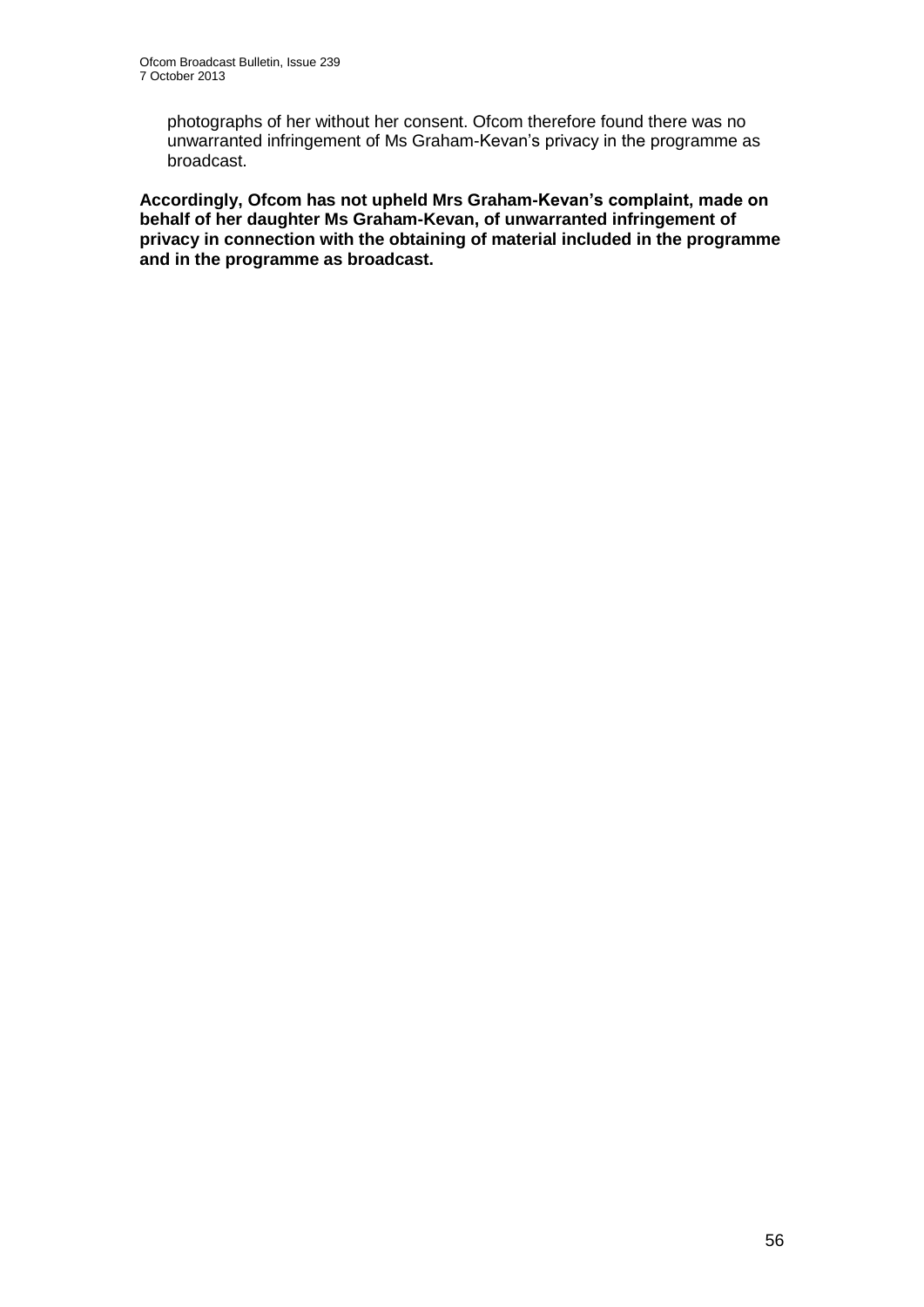# **Other Programmes Not in Breach**

# **Up to 23 September 2013**

| Programme                                | <b>Broadcaster</b> | <b>Transmission</b><br>Date | <b>Categories</b>                   |
|------------------------------------------|--------------------|-----------------------------|-------------------------------------|
| <b>Britain's Got Talent</b>              | <b>ITV</b>         | Various                     | Under 18s in<br>programmes          |
| <b>Dispatches</b>                        | Channel 4          | 15/07/2013                  | Scheduling                          |
| Emmerdale                                | <b>ITV</b>         | 09/07/2013                  | Violence and<br>dangerous behaviour |
| Most Haunted                             | Pick TV            | 18/03/2013                  | Scheduling                          |
| Myra Hindley: The<br><b>Untold Story</b> | Channel 5          | 24/07/2013                  | Scheduling                          |
| Teen Wolf                                | Pick TV            | 14/08/2013                  | Scheduling                          |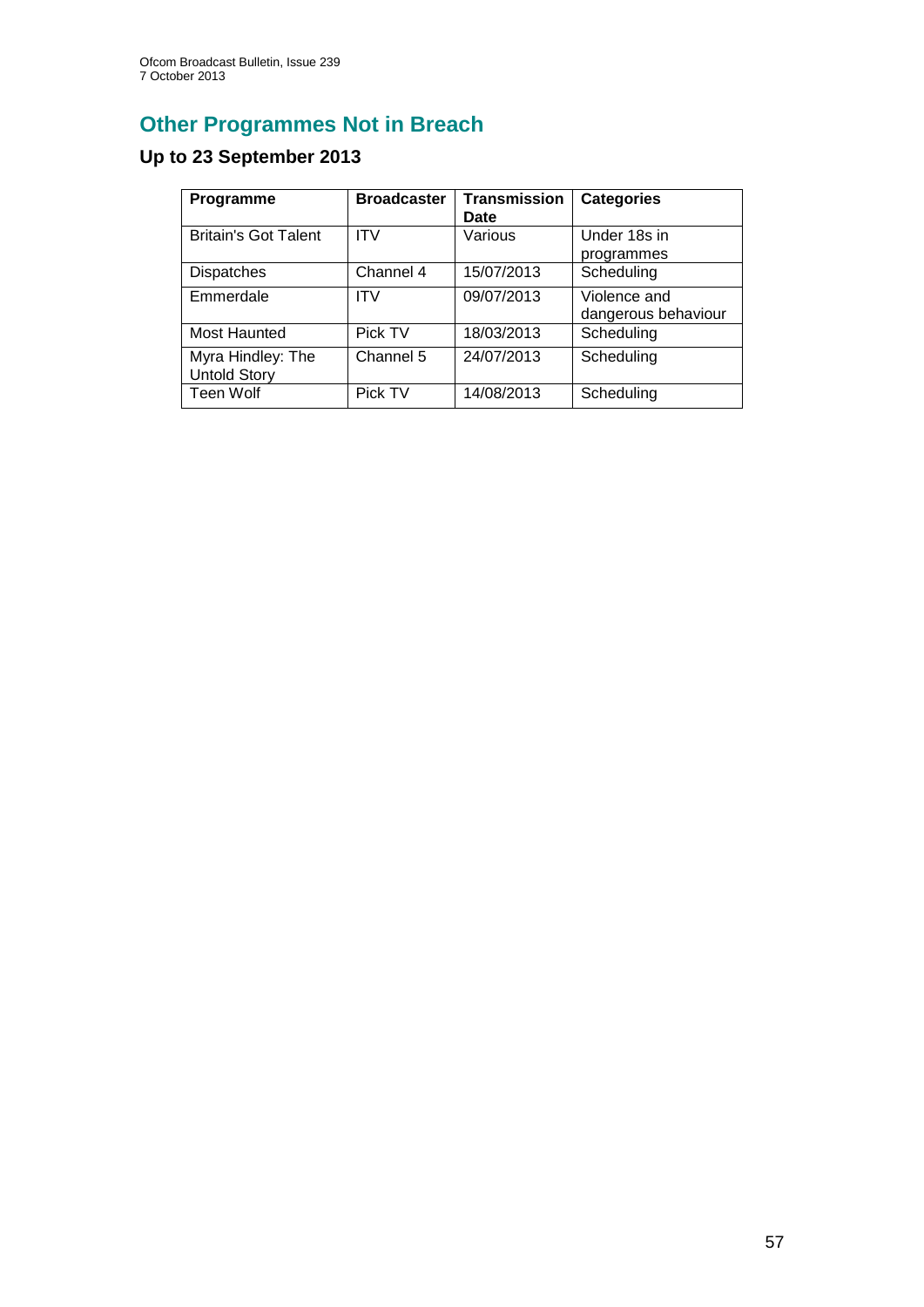# **Complaints Assessed, not Investigated**

### **Between 10 and 23 September 2013**

This is a list of complaints that, after careful assessment, Ofcom has decided not to pursue because they did not raise issues warranting investigation.

| Programme                                                      | <b>Broadcaster</b>           | <b>Transmission</b><br><b>Date</b> | <b>Categories</b>                   | <b>Number of</b><br>complaints |
|----------------------------------------------------------------|------------------------------|------------------------------------|-------------------------------------|--------------------------------|
| 15 Minute Drama:<br>Life in the Freezer -<br>Lamb and Apricots | <b>BBC</b> Radio 4           | 19/09/2013                         | Offensive language                  |                                |
| A League of Their<br>Own                                       | Sky1                         | 20/09/2013                         | <b>Nudity</b>                       | 1                              |
| A Touch of Cloth                                               | Sky1                         | 25/08/2013                         | Generally accepted<br>standards     | $\overline{2}$                 |
| Ace Ventura: Pet<br>Detective                                  | Channel 5                    | 25/08/2013                         | Scheduling                          | $\overline{1}$                 |
| Advertisements                                                 | Various                      | Various                            | Advertising minutage                | 1                              |
| Agatha Christie's<br>Poirot                                    | ITV3                         | 04/09/2013                         | Offensive language                  | 1                              |
| Air Crash<br>Investigation                                     | National<br>Geographic<br>+1 | 08/08/2013                         | Due accuracy                        | 1                              |
| Alan Carr: Chatty<br>Man                                       | Channel 4                    | 13/09/2013                         | Generally accepted<br>standards     | $\overline{2}$                 |
| Aldi's sponsorship of<br>Neighbours                            | Channel 5                    | 05/09/2013                         | Generally accepted<br>standards     | 1                              |
| A-List Playlist                                                | <b>Chart Show</b><br>TV      | 12/09/2013                         | Scheduling                          | 1                              |
| America's Got Talent                                           | ITV <sub>2</sub>             | Various                            | Advertising<br>scheduling           | $\mathbf{1}$                   |
| Appeals for funds                                              | Sunrise<br>Radio             | 13/09/2013                         | Appeals for funds                   | 1                              |
| Appeals for funds                                              | Sunrise<br>Radio             | Various                            | Appeals for funds                   | $\overline{2}$                 |
| <b>Barely Legal Drivers</b>                                    | BBC <sub>3</sub>             | 27/08/2013                         | Harm                                | $\mathbf{1}$                   |
| <b>BBC News</b>                                                | <b>BBC News</b><br>Channel   | 02/09/2013                         | Violence and<br>dangerous behaviour | 1                              |
| <b>BBC News</b>                                                | <b>BBC Radio 4</b>           | 20/09/2012                         | Scheduling                          | 1                              |
| <b>BBC News</b>                                                | <b>BBC Radio 4</b>           | 20/09/2013                         | Outside of remit /<br>other         | $\mathbf{1}$                   |
| <b>BBC News at One</b>                                         | BBC <sub>1</sub>             | 10/09/2013                         | Violence and<br>dangerous behaviour | 1                              |
| Benefits Britain 1949<br>(trailer)                             | Channel 4                    | Various                            | Materially misleading               | 1                              |
| <b>Big School</b>                                              | BBC <sub>1</sub>             | 23/08/2013                         | Generally accepted<br>standards     | 1                              |
| <b>Big School</b>                                              | Channel 5                    | 28/08/2013                         | Under 18s in<br>programmes          | $\mathbf{1}$                   |
| <b>Big Star's Little Star</b>                                  | <b>ITV</b>                   | 22/09/2013                         | Sexual material                     | $\mathbf{1}$                   |
| Big Top 40                                                     | Radio Tay                    | 21/07/2013                         | Competitions                        | $\mathbf{1}$                   |
| <b>Blackout</b>                                                | 4seven                       | 15/09/2013                         | Violence and<br>dangerous behaviour | 1                              |
| <b>Blackout</b>                                                | Channel 4                    | 09/09/2013                         | Generally accepted<br>standards     | 1                              |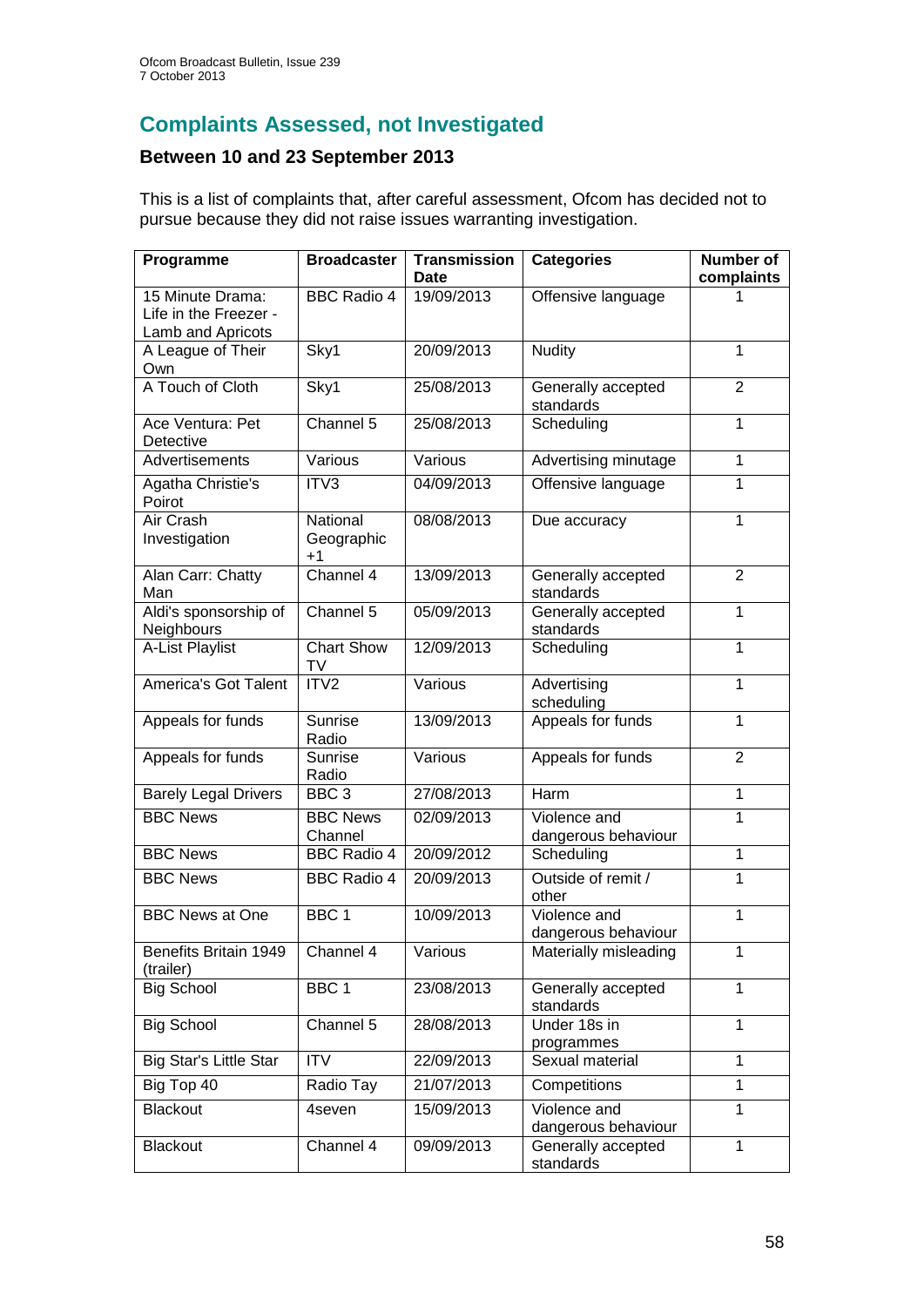| <b>Bouncers</b>                   | $Channel$ 4                 | 05/09/2013 | Generally accepted<br>standards             | 1              |
|-----------------------------------|-----------------------------|------------|---------------------------------------------|----------------|
| <b>Bouncers</b>                   | Channel 4                   | 10/09/2013 | Generally accepted<br>standards             | $\mathbf{1}$   |
| <b>Brainiac: Science</b><br>Abuse | Challenge                   | 21/09/2013 | Gender<br>discrimination/offence            | $\mathbf{1}$   |
| <b>Breakfast</b>                  | BBC <sub>1</sub>            | 17/09/2013 | Outside of remit /<br>other                 | 8              |
| <b>Breakfast</b>                  | BBC <sub>1</sub>            | 18/09/2013 | Outside of remit /<br>other                 | 11             |
| <b>Breakfast</b>                  | BBC <sub>1</sub>            | 20/09/2013 | Generally accepted<br>standards             | $\overline{5}$ |
| <b>Breakfast</b>                  | BBC <sub>1</sub>            | 20/09/2013 | Outside of remit /<br>other                 | $\mathbf{1}$   |
| <b>Breakfast Show</b>             | <b>Capital FM</b>           | 01/09/2013 | Scheduling                                  | $\overline{1}$ |
| <b>Breakfast Show</b>             | Sunrise<br>Radio            | 26/07/2013 | Competitions                                | 1              |
| <b>BT Sport promotion</b>         | <b>BT Sport</b>             | Various    | Materially misleading                       | $\mathbf{1}$   |
| <b>BT</b> Sport promotion         | BT Sport 1                  | Various    | Materially misleading                       | $\mathbf{1}$   |
| <b>Business Daily</b>             | <b>BBC</b> World<br>Service | 14/08/2013 | Religious/Beliefs<br>discrimination/offence | $\mathbf{1}$   |
| <b>Celebrity Big Brother</b>      | Channel 5                   | 22/08/2013 | Generally accepted<br>standards             | $\mathbf{1}$   |
| <b>Celebrity Big Brother</b>      | Channel 5                   | 22/08/2013 | Outside of remit /<br>other                 | $\mathbf{1}$   |
| <b>Celebrity Big Brother</b>      | Channel 5                   | 23/08/2013 | Animal welfare                              | 16             |
| Celebrity Big Brother             | Channel 5                   | 23/08/2013 | Scheduling                                  | $\mathbf{1}$   |
| Celebrity Big Brother             | Channel 5                   | 24/08/2013 | Gender<br>discrimination/offence            | 1              |
| Celebrity Big Brother             | Channel 5                   | 24/08/2013 | Generally accepted<br>standards             | $\overline{3}$ |
| <b>Celebrity Big Brother</b>      | Channel 5                   | 24/08/2013 | Outside of remit /<br>other                 | $\overline{3}$ |
| Celebrity Big Brother             | Channel 5                   | 24/08/2013 | 21<br>Race<br>discrimination/offence        |                |
| Celebrity Big Brother             | Channel 5                   | 25/08/2013 | Offensive language                          | $\mathbf{1}$   |
| <b>Celebrity Big Brother</b>      | Channel 5                   | 25/08/2013 | Race<br>discrimination/offence              | 19             |
| Celebrity Big Brother             | Channel 5                   | 26/08/2013 | Outside of remit /<br>other                 | $\overline{1}$ |
| Celebrity Big Brother             | Channel 5                   | 27/08/2013 | Generally accepted<br>standards             | $\mathbf{1}$   |
| Celebrity Big Brother             | Channel 5                   | 27/08/2013 | Outside of remit /<br>other                 | $\mathbf{1}$   |
| Celebrity Big Brother             | Channel 5                   | 28/08/2013 | Generally accepted<br>standards             | $\mathbf{1}$   |
| Celebrity Big Brother             | Channel 5                   | 29/08/2013 | Generally accepted<br>standards             | 24             |
| Celebrity Big Brother             | Channel 5                   | 30/08/2013 | Drugs, smoking,<br>solvents or alcohol      | 2              |
| Celebrity Big Brother             | Channel 5                   | 30/08/2013 | Generally accepted<br>standards             | 13             |
| Celebrity Big Brother             | Channel 5                   | 01/09/2013 | Generally accepted<br>standards             | 2              |
| Celebrity Big Brother             | Channel 5                   | 02/09/2013 | Generally accepted<br>standards             | $\overline{3}$ |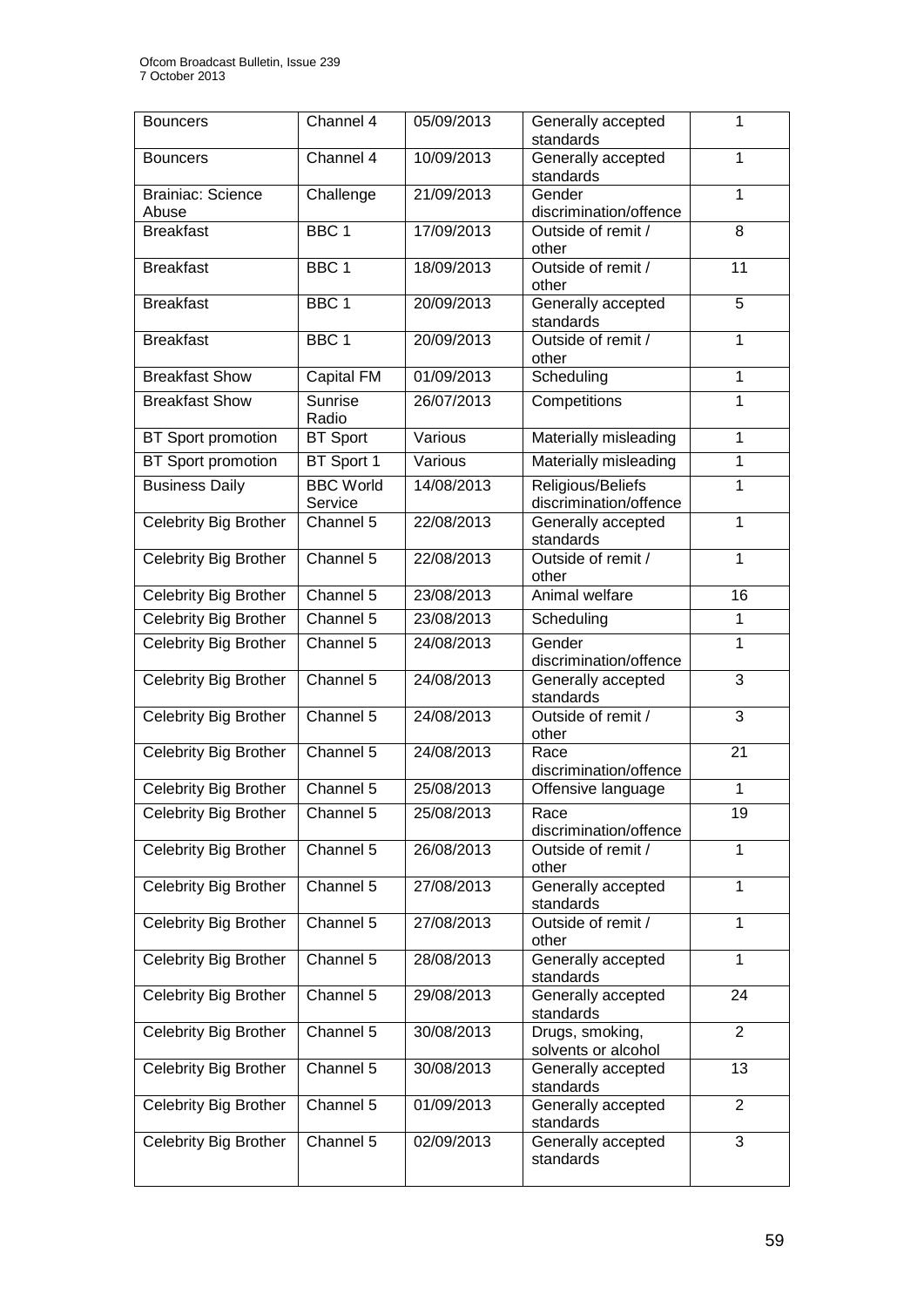| Celebrity Big Brother                        | Channel 5                    | 04/09/2013 | Generally accepted                          | 1              |
|----------------------------------------------|------------------------------|------------|---------------------------------------------|----------------|
|                                              |                              |            | standards                                   |                |
| <b>Celebrity Big Brother</b>                 | Channel 5                    | 08/09/2013 | Religious/Beliefs<br>discrimination/offence | 1              |
| <b>Celebrity Big Brother</b>                 | Channel 5                    | 09/09/2013 | Generally accepted                          | 2              |
|                                              |                              |            | standards                                   |                |
| <b>Celebrity Big Brother</b>                 | Channel 5                    | 09/09/2013 | Offensive language                          | 1              |
| Celebrity Big Brother                        | Channel 5                    | 09/09/2013 | Voting                                      | 1              |
| Celebrity Big Brother                        | Channel 5                    | 10/09/2013 | Gender                                      | 1              |
|                                              | Channel 5                    | 12/09/2013 | discrimination/offence                      |                |
| Celebrity Big Brother                        |                              |            | Generally accepted<br>standards             | 1              |
| <b>Celebrity Big Brother</b>                 | Channel 5                    | 12/09/2013 | Race                                        | 1              |
|                                              |                              |            | discrimination/offence                      |                |
| Celebrity Big Brother                        | Channel 5                    | 13/09/2013 | Generally accepted<br>standards             | 1              |
| Celebrity Big Brother                        | Channel 5                    | 13/09/2013 | <b>Nudity</b>                               | 1              |
| Celebrity Big Brother                        | Channel 5                    | 13/09/2013 | Offensive language                          | 1              |
| <b>Celebrity Big Brother</b>                 | Channel 5                    | Various    | Undue prominence                            | $\mathbf{1}$   |
| Celebrity Big Brother                        | Channel 5                    | Various    | Voting                                      | $\overline{1}$ |
| <b>Celebrity Big</b>                         | Channel 5                    | 24/08/2013 | Generally accepted                          | 1              |
| Brother's Bit on the                         |                              |            | standards                                   |                |
| Psych                                        | Channel 5                    |            |                                             |                |
| <b>Celebrity Big</b><br>Brother's Bit on the |                              | 07/09/2013 | Generally accepted<br>standards             | 1              |
| Psych                                        |                              |            |                                             |                |
| Celebrity Big                                | Channel 5                    | 22/08/2013 | Gender                                      | 1              |
| Brother's Bit on the<br>Side                 |                              |            | discrimination/offence                      |                |
| <b>Celebrity Big</b>                         | Channel 5                    | 23/08/2013 | Generally accepted                          | 2              |
| Brother's Bit on the                         |                              |            | standards                                   |                |
| Side                                         |                              |            |                                             |                |
| <b>Celebrity Big</b><br>Brother's Bit on the | Channel 5                    | 23/08/2013 | Religious/Beliefs<br>discrimination/offence | 1              |
| Side                                         |                              |            |                                             |                |
| <b>Celebrity Big</b>                         | Channel 5                    | 29/08/2013 | Generally accepted                          | 1              |
| Brother's Bit on the                         |                              |            | standards                                   |                |
| Side<br>Celebrity Juice                      | ITV <sub>2</sub>             | 12/09/2013 | Race                                        | 1              |
|                                              |                              |            | discrimination/offence                      |                |
| Celebrity Juice                              | ITV2                         | 19/09/2013 | Generally accepted<br>standards             | 1              |
| Channel 4 ident                              | Channel 4                    | 06/09/2013 | Animal welfare                              | 1              |
| Channel 4 News                               | Channel 4                    | 11/09/2013 | Due impartiality/bias                       | 1              |
| Channel 4 News                               | Channel 4                    | 16/09/2013 | Due impartiality/bias                       | 1              |
| Channel 4 News                               | Channel 4                    | 19/09/2013 | Due impartiality/bias                       | 1              |
| Channel 4 Weather                            | Channel 4                    | 30/07/2013 | Religious/Beliefs                           | 1              |
|                                              |                              |            | discrimination/offence                      |                |
| Charity appeal                               | Channel                      | 19/07/2013 | Charity appeals                             | 1              |
| Charity appeal                               | Nine UK<br><b>DM Digital</b> | 13/04/2013 | Charity appeals                             | 1              |
| Charity appeal                               | <b>DM Digital</b>            | 20/04/2013 | Charity appeals                             | 1              |
| <b>Charlie Sloth</b>                         | Radio 1Xtra                  | 19/02/2013 | Age                                         | 1              |
|                                              |                              |            | discrimination/offence                      |                |
|                                              |                              |            |                                             |                |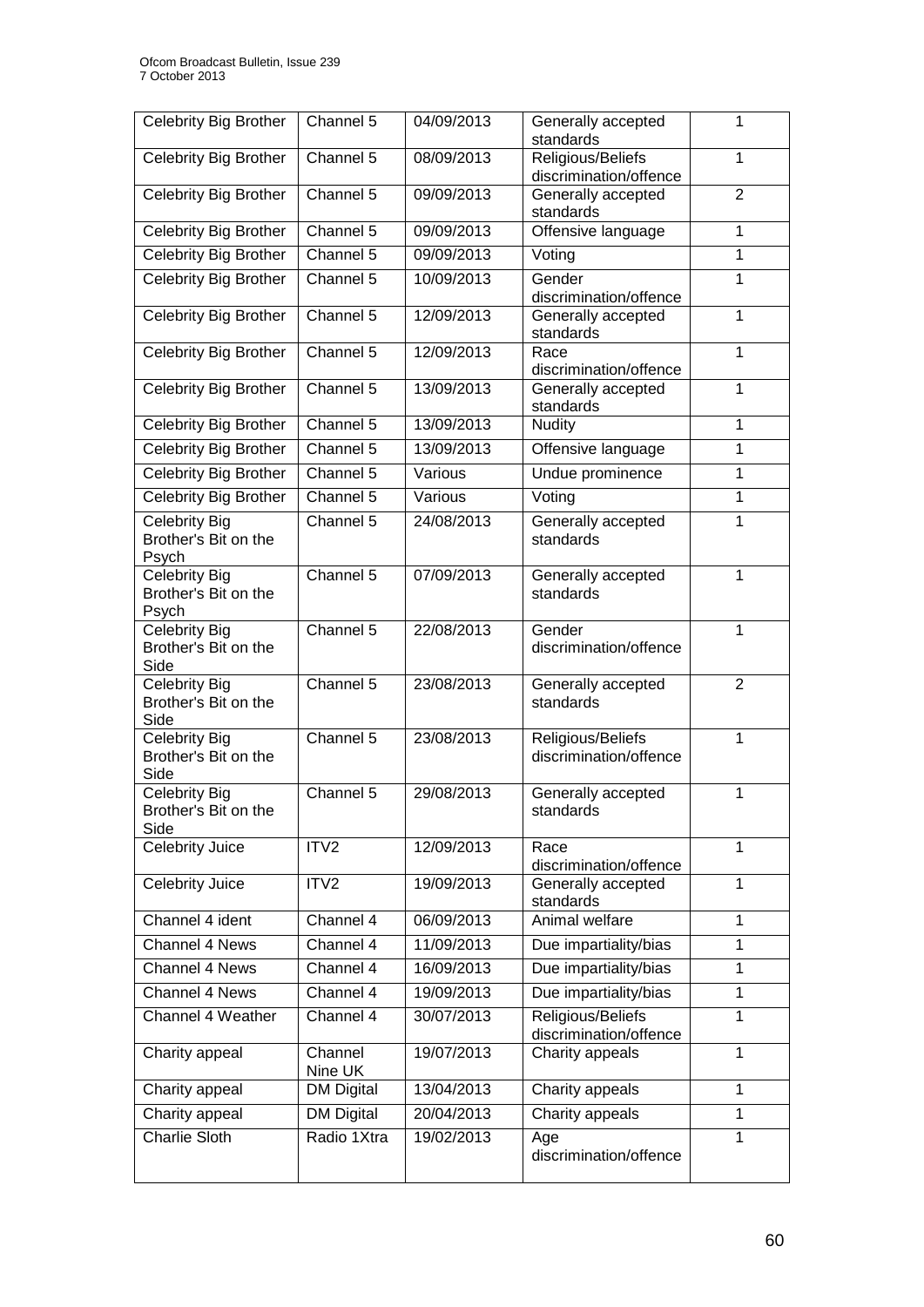| Chickens                       | Sky1                    | 05/09/2013 | Generally accepted                           | 1              |
|--------------------------------|-------------------------|------------|----------------------------------------------|----------------|
|                                |                         |            | standards                                    |                |
| Chickens (trailer)             | Sky 1                   | 06/09/2013 | Generally accepted                           | 1              |
|                                |                         |            | standards                                    |                |
| Claimed and                    | BBC <sub>1</sub>        | 16/09/2013 | Outside of remit /                           | 1              |
| Shamed<br>Confetti             | BBC <sub>1</sub>        | 16/09/2013 | other<br>Generally accepted                  | 1              |
|                                |                         |            | standards                                    |                |
| <b>Construction Squad:</b>     | Channel 5               | 13/09/2013 | Offensive language                           | 1              |
| <b>Operation Homefront</b>     |                         |            |                                              |                |
| Continuity                     | E <sub>4</sub>          | 16/09/2013 | Gender                                       | 1              |
| announcement                   |                         |            | discrimination/offence                       |                |
| <b>Coronation Street</b>       | $\overline{\text{ITV}}$ | 15/07/2013 | Race                                         | 1              |
| <b>Coronation Street</b>       | <b>ITV</b>              | 16/08/2013 | discrimination/offence<br>Generally accepted | $\overline{5}$ |
|                                |                         |            | standards                                    |                |
| <b>Coronation Street</b>       | <b>ITV</b>              | 26/08/2013 | Under 18s in                                 | 1              |
|                                |                         |            | programmes                                   |                |
| <b>Coronation Street</b>       | <b>ITV</b>              | 28/08/2013 | Product placement                            | 1              |
| <b>Coronation Street</b>       | <b>ITV</b>              | 04/09/2013 | Product placement                            | $\mathbf{1}$   |
| <b>Coronation Street</b>       | <b>ITV</b>              | 09/09/2013 | Materially misleading                        | 1              |
| <b>Coronation Street</b>       | $\overline{IV}$         | 16/09/2013 | Outside of remit /                           | 1              |
|                                |                         |            | other                                        |                |
| Countryfile                    | BBC <sub>1</sub>        | 15/09/2013 | Outside of remit /                           | 1              |
|                                |                         |            | other                                        |                |
| Crank 2: High                  | Channel 5               | 21/09/2013 | Generally accepted                           | 1              |
| Voltage                        | <b>ITV</b>              | 28/08/2013 | standards                                    | 1              |
| Daybreak                       |                         |            | Generally accepted<br>standards              |                |
| Daybreak                       | <b>ITV</b>              | 20/09/2013 | Generally accepted                           | 1              |
|                                |                         |            | standards                                    |                |
| Doc Martin                     | <b>ITV</b>              | 09/09/2013 | Generally accepted                           | 1              |
|                                |                         |            | standards                                    |                |
| Doc Martin                     | <b>ITV</b>              | 09/09/2013 | Under 18s in                                 | $\overline{7}$ |
| Doc Martin                     | <b>ITV</b>              | 16/09/2013 | programmes<br>Outside of remit /             | 1              |
|                                |                         |            | other                                        |                |
| Don't Trust the B----          | E4                      | 12/09/2013 | Generally accepted                           | 1              |
| In Apartment 23                |                         |            | standards                                    |                |
| Downton Abbey                  | <b>ITV</b>              | 22/09/2013 | Advertising                                  | 1              |
|                                |                         |            | scheduling                                   | 1              |
| Drive Time                     | <b>Talk Sport</b>       | 16/08/2013 | Competitions                                 |                |
| E.T. The Extra-<br>Terrestrial | <b>ITV</b>              | 22/09/2013 | Offensive language                           | 1              |
| EastEnders                     | BBC <sub>1</sub>        | 09/09/2013 | Race                                         | 1              |
|                                |                         |            | discrimination/offence                       |                |
| EastEnders                     | BBC <sub>1</sub>        | 16/09/2013 | Generally accepted                           | 1              |
|                                |                         |            | standards                                    |                |
| EastEnders                     | BBC <sub>1</sub>        | 17/09/2013 | Generally accepted                           | 1              |
|                                |                         |            | standards                                    |                |
| <b>Educating Yorkshire</b>     | Channel 4               | 12/09/2013 | Materially misleading                        | 1              |
| Emmerdale                      | <b>ITV</b>              | 24/07/2013 | Scheduling                                   | 1              |
| Emmerdale                      | <b>ITV</b>              | 25/07/2013 | Scheduling                                   | 193            |
| Emmerdale                      | <b>ITV</b>              | 02/09/2013 | Scheduling                                   | 1              |
| Emmerdale                      | <b>ITV</b>              | 16/09/2013 | Scheduling                                   | 1              |
| Emmerdale                      | <b>ITV</b>              | 17/09/2013 | Scheduling                                   | $\mathbf{1}$   |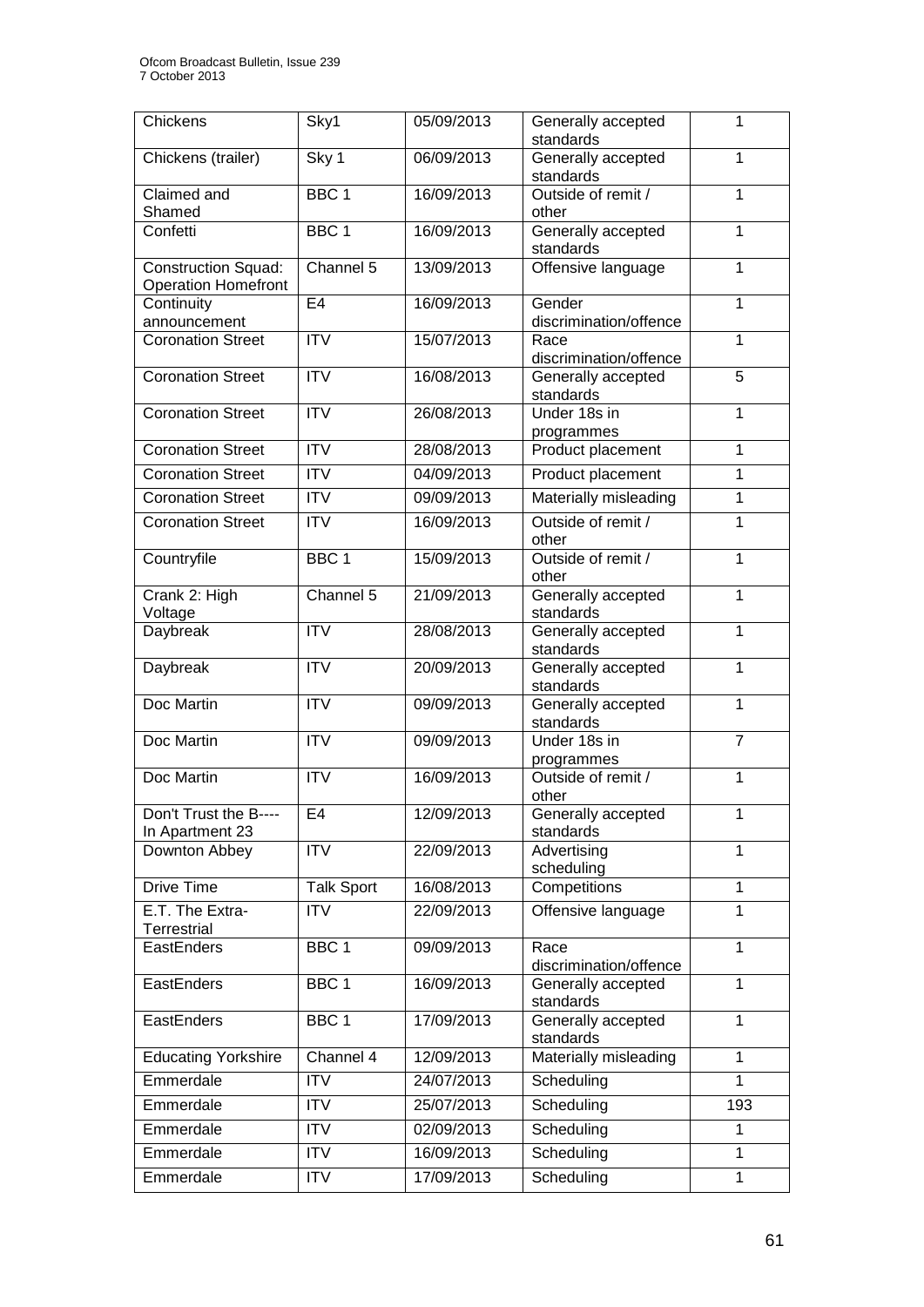| Emmerdale                                  | <b>ITV</b>              | 19/09/2013 | Offensive language                          | $\overline{2}$ |
|--------------------------------------------|-------------------------|------------|---------------------------------------------|----------------|
| Emmerdale                                  | <b>ITV</b>              | 19/09/2013 | Scheduling                                  | 1              |
| Emmerdale                                  | <b>ITV</b>              | 19/09/2013 | Violence and<br>dangerous behaviour         | 1              |
| Emmerdale                                  | <b>ITV</b>              | Various    | Generally accepted<br>standards             | 1              |
| <b>Emmerdale Omnibus</b>                   | ITV <sub>2</sub>        | 28/07/2013 | Violence and<br>dangerous behaviour         | 1              |
| Football (trailer)                         | <b>ITV</b>              | 06/09/2013 | Materially misleading                       | $\mathbf{1}$   |
| Four Rooms                                 | Channel 4               | 13/09/2013 | Generally accepted<br>standards             | 1              |
| Frank Turner and<br>Bastille @ Reading     | BBC <sub>3</sub>        | 23/08/2013 | <b>Disability</b><br>discrimination/offence | 1              |
| Galaxy Radio                               | Galaxy<br>Radio 102.5   | 11/08/2013 | Outside of remit /<br>other                 | 1              |
| Get the Party<br>Started: Top 10           | Viva                    | 07/09/2013 | Generally accepted<br>standards             | 1              |
| Glenn and Lorna's<br><b>Breakfast Show</b> | <b>Real Radio</b>       | 09/08/2013 | Competitions                                | 1              |
| <b>Grand Designs</b>                       | More4                   | 10/09/2013 | Offensive language                          | 1              |
| <b>Greg Burns</b>                          | Capital FM              | 17/09/2013 | Scheduling                                  | 1              |
| Greg James                                 | <b>BBC Radio 1</b>      | 26/08/2013 | Scheduling                                  | 1              |
| Halfords'<br>sponsorship credits           | ITV <sub>2</sub>        | 14/09/2013 | Generally accepted<br>standards             | 1              |
| Halfords'<br>sponsorship of Dave           | Dave                    | 12/09/2013 | Generally accepted<br>standards             | 1              |
| Hancock                                    | Channel 5               | 15/09/2013 | Offensive language                          | $\mathbf{1}$   |
| Hollyoaks                                  | Channel 4               | 11/09/2013 | Scheduling                                  | $\overline{2}$ |
| Hollyoaks                                  | Channel 4               | 12/09/2013 | Violence and<br>dangerous behaviour         | 1              |
| Hollyoaks                                  | Channel 4               | 18/09/2013 | Generally accepted<br>standards             | 1              |
| Hollyoaks                                  | Channel 4               | Various    | Generally accepted<br>standards             | 1              |
| Hollyoaks                                  | E <sub>4</sub>          | 18/09/2013 | Generally accepted<br>standards             | 1              |
| How Not to Get Old                         | Channel 4               | 28/08/2013 | Materially misleading                       | 3              |
| iCarly competition                         | Nickelodeon             | Various    | Competitions                                | 1              |
| Insidious (trailer)                        | Channel 4               | 07/09/2013 | Scheduling                                  | 1              |
| <b>ITV News</b>                            | <b>ITV</b>              | Various    | Scheduling                                  | 1              |
| <b>ITV News at Ten and</b><br>Weather      | <b>ITV</b>              | 10/09/2013 | Due accuracy                                | 1              |
| <b>ITV News at Ten and</b><br>Weather      | <b>ITV</b>              | 12/09/2013 | Due accuracy                                | 1              |
| <b>ITV News Central</b>                    | <b>ITV</b> (Central)    | 07/09/2013 | Offensive language                          | 1              |
| <b>ITV News Granada</b><br>Reports         | <b>ITV</b><br>(Granada) | 09/09/2013 | Generally accepted<br>standards             | 1              |
| <b>ITV Player promotion</b>                | <b>ITV</b>              | 14/09/2013 | Violence and<br>dangerous behaviour         | 2              |
| Jamie's Money<br><b>Saving Meals</b>       | Channel 4               | 09/09/2013 | Product placement                           | 1              |
| Jimmy Carr: Telling<br>Jokes               | Channel 4               | 13/09/2013 | <b>Disability</b><br>discrimination/offence | 1              |
| Jimmy Carr: Telling<br>Jokes               | Channel 4               | 13/09/2013 | Generally accepted<br>standards             | 1              |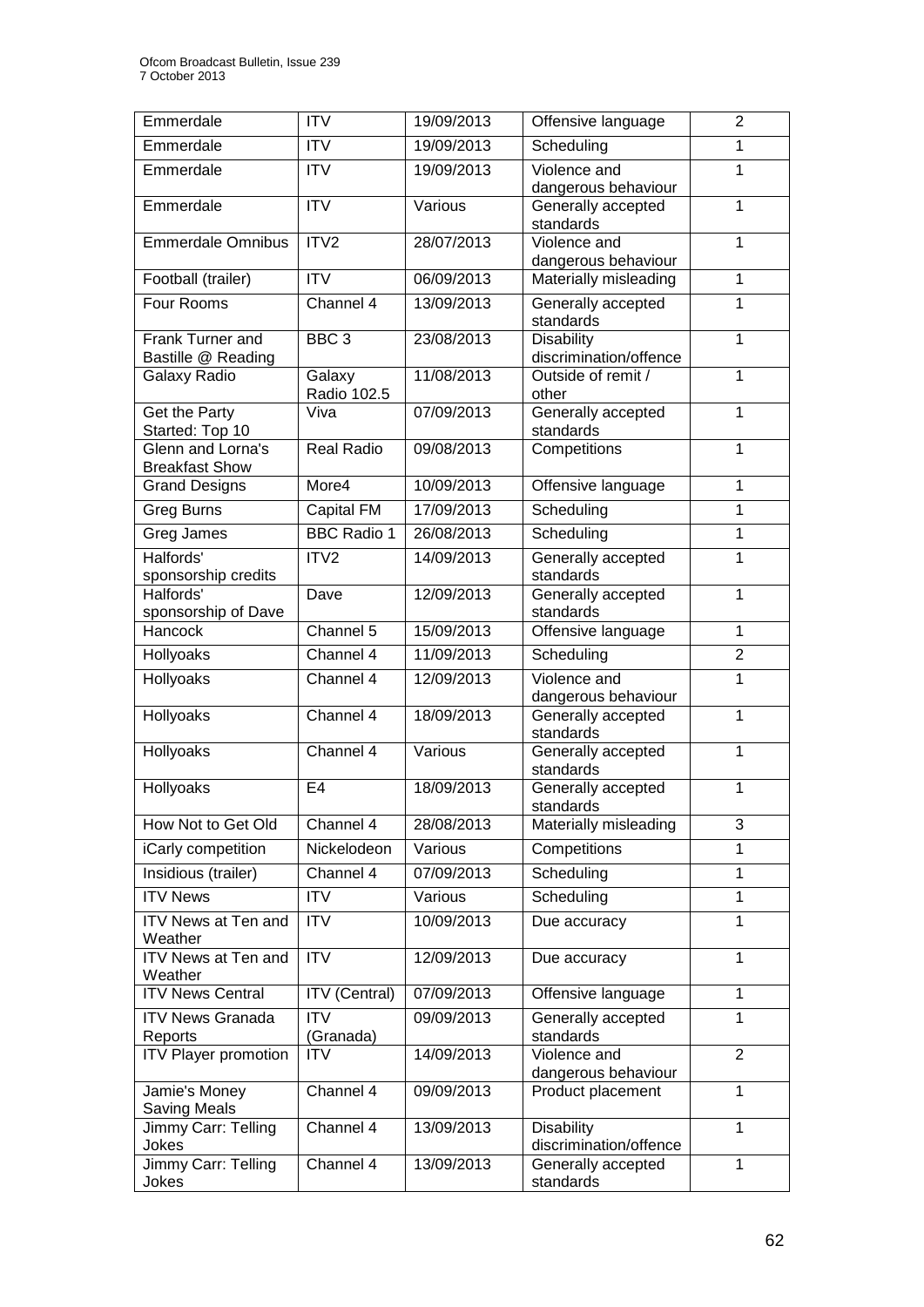| Ken Bruce                                            | <b>BBC Radio 2</b>                 | 16/09/2013 | Outside of remit /<br>other                 | 1              |
|------------------------------------------------------|------------------------------------|------------|---------------------------------------------|----------------|
| Lessons 'Arab<br>Autumn' for<br>Afghanistan          | <b>BBC Persian</b>                 | 21/08/2013 | Outside of remit /<br>other                 | 1              |
| Live Championship                                    | Sky Sports 1                       | Various    | Outside of remit /<br>other                 | 1              |
| <b>Lovely Molly</b>                                  | <b>Sky Movies</b><br>Sci-Fi/Horror | 13/09/2013 | Scheduling                                  | 1              |
| Made In: Origins of<br><b>Belly Dancing</b>          | Levant TV                          | Various    | Outside of remit /<br>other                 | 1              |
| Mantracker                                           | Extreme<br>Sports                  | 12/09/2013 | Offensive language                          | 1              |
| Marvin                                               | <b>Capital FM</b>                  | 17/09/2013 | Outside of remit /<br>other                 | 1              |
| Midlands Today                                       | BBC <sub>1</sub><br>(Midlands)     | 02/09/2013 | Religious/Beliefs<br>discrimination/offence | $\mathbf{1}$   |
| <b>Most Shocking</b>                                 | Pick TV                            | 08/09/2013 | Generally accepted<br>standards             | 1              |
| My Parents Are<br>Aliens                             | <b>CITV</b>                        | 12/09/2013 | Scheduling                                  | $\overline{3}$ |
| Myra Hyndley: The<br>Untold Story (trailer)          | Channel 5                          | 14/07/2013 | Scheduling                                  | 1              |
| Naked and Afraid<br>(trailer)                        | Discovery<br>Channel               | 07/09/2013 | Scheduling                                  | $\mathbf{1}$   |
| Naked and Afraid<br>(trailer)                        | Discovery<br>Science +1            | 11/09/2013 | Scheduling                                  | 1              |
| Newsnight                                            | BBC <sub>2</sub>                   | 29/08/2013 | Outside of remit /<br>other                 | 1              |
| <b>Nick Jones</b>                                    | Sunshine<br>Radio 855              | 13/09/2013 | Generally accepted<br>standards             | 1              |
| <b>NPR</b>                                           | <b>BBC World</b><br>Service        | 02/08/2013 | Outside of remit /<br>other                 | 1              |
| <b>Only Connect</b>                                  | BBC <sub>2</sub>                   | 27/08/2013 | Generally accepted<br>standards             | 1              |
| Panorama                                             | BBC <sub>1</sub>                   | 09/09/2013 | Outside of remit /<br>other                 | 1              |
| Panorama                                             | BBC <sub>1</sub>                   | 19/09/2013 | Outside of remit /<br>other                 | $\overline{2}$ |
| Peter Popoff                                         | The Gospel<br>Channel              | 11/09/2013 | Outside of remit /<br>other                 | 1              |
| Phones 4U's<br>sponsorship of Films<br>on $4$        | Channel 4                          | 14/09/2013 | Generally accepted<br>standards             | 1              |
| Phones 4U's<br>sponsorship of Films<br>on $4$        | Channel 4                          | 15/09/2013 | Generally accepted<br>standards             | 1              |
| Premier League<br>Football                           | Sky Sports 1                       | 01/09/2013 | Offensive language                          | $\overline{2}$ |
| Prince William's<br>Passion: New<br>Father, New Hope | <b>ITV</b>                         | 15/09/2013 | Animal welfare                              | $\mathbf{1}$   |
| Programming                                          | <b>BBC</b>                         | n/a        | Outside of remit /<br>other                 | 1              |
| Programming                                          | <b>BBC</b><br>channels             | Various    | Outside of remit /<br>other                 | 3              |
| Programming                                          | <b>BBC Radio 4</b>                 | Various    | Outside of remit /<br>other                 | 1              |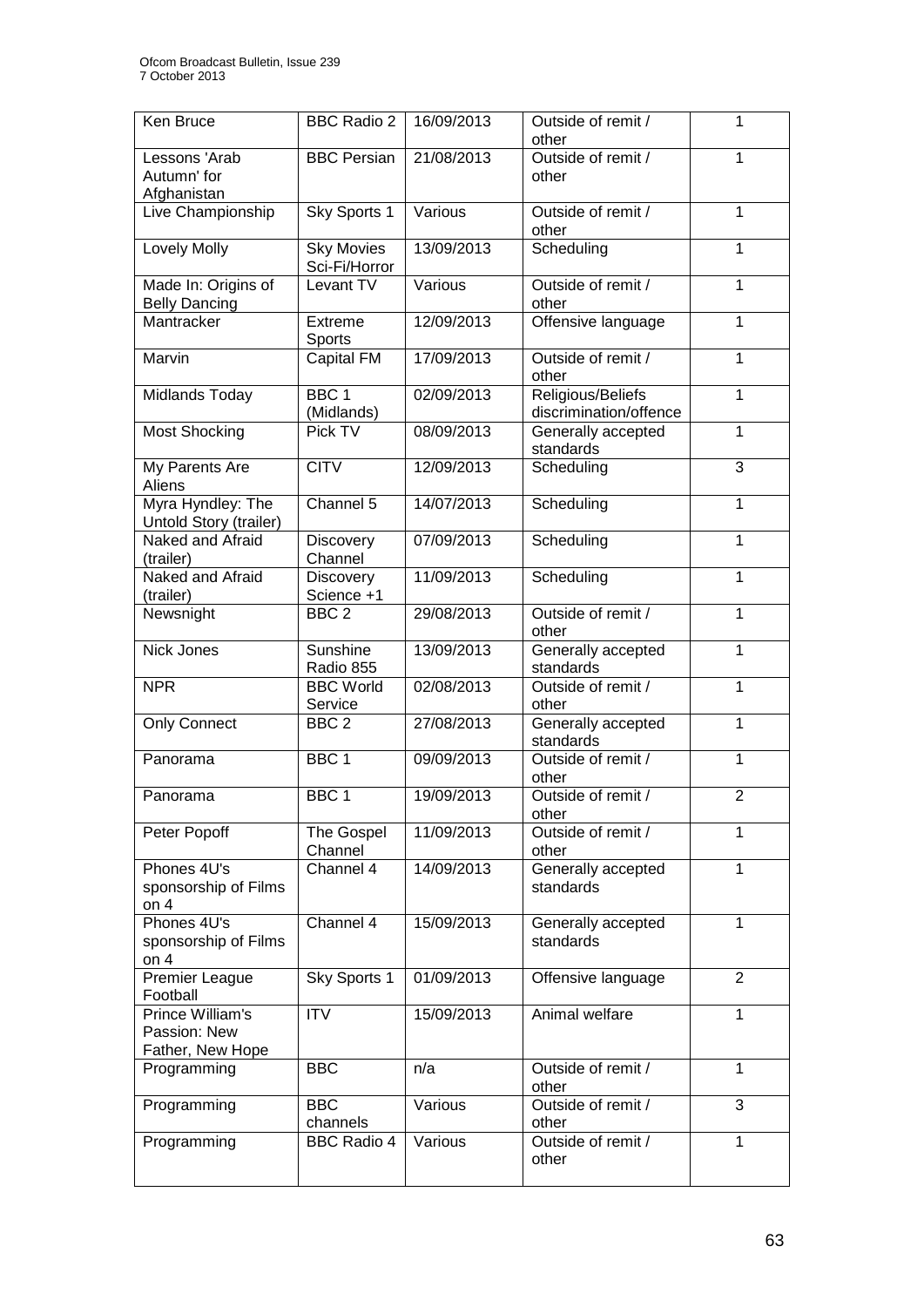| Programming                                             | <b>Sky Sports</b><br><b>News</b> | Various    | Promotion of<br>products/services           | 1              |
|---------------------------------------------------------|----------------------------------|------------|---------------------------------------------|----------------|
| Programming                                             | <b>Sky Sports</b><br><b>News</b> | Various    | Promotion of<br>products/services           | 1              |
| Programming                                             | <b>Television X</b>              | 27/06/2013 | Sexual material                             | 1              |
| Programming                                             | Various                          | Various    | Generally accepted<br>standards             | 1              |
| Programming                                             | Various                          | Various    | Outside of remit /<br>other                 | 1              |
| QI                                                      | BBC <sub>2</sub>                 | 13/09/2013 | Religious/Beliefs<br>discrimination/offence | $\mathbf{1}$   |
| Ramsay's Hotel Hell                                     | Channel 4                        | 26/08/2013 | Generally accepted<br>standards             | 1              |
| <b>Red Button</b>                                       | <b>BBC Red</b><br><b>Button</b>  | 26/08/2013 | Outside of remit /<br>other                 | 1              |
| Regional News and<br>Weather                            | BBC <sub>1</sub>                 | 20/09/2013 | Outside of remit /<br>other                 | $\mathbf{1}$   |
| <b>Ricky Gervais:</b><br>Science                        | E <sub>4</sub>                   | 11/09/2013 | Generally accepted<br>standards             | 1              |
| <b>Ricky Gervais:</b><br>Science                        | E <sub>4</sub>                   | 12/09/2013 | Generally accepted<br>standards             | 1              |
| <b>RSPCA Animal</b><br>Rescue                           | <b>Sky Living</b>                | 18/08/2013 | Generally accepted<br>standards             | 1              |
| Rude Tube                                               | E <sub>4</sub>                   | 08/09/2013 |                                             | 1              |
| Salvage Hunters                                         | Quest                            | 22/09/2013 | Outside of remit /<br>other                 | $\mathbf{1}$   |
| Saw: The Final<br>Chapter                               | $\overline{5^*}$                 | 06/08/2013 | Generally accepted<br>standards             | 1              |
| <b>Scotland Tonight</b><br>Referendum Special           | $\overline{\text{STV}}$          | 05/09/2013 | Due impartiality/bias                       | 1              |
| Scotland's Talk In                                      | Forth <sub>2</sub>               | 25/08/2013 | Generally accepted<br>standards             | 1              |
| <b>Secret Dealers</b>                                   | <b>ITV</b>                       | 29/08/2013 | Competitions                                | $\mathbf{1}$   |
| <b>Secret Dealers</b>                                   | <b>ITV</b>                       | 29/08/2013 | Offensive language                          | $\overline{2}$ |
| <b>Sexters</b>                                          | $\overline{5^*}$                 | 25/03/2013 | Sexual material                             | $\overline{1}$ |
| Shadow of Ahmad<br>Shah Massoud                         | <b>BBC Persian</b>               | 09/09/2013 | Outside of remit /<br>other                 | 1              |
| Show Me Show Me                                         | <b>CBeebies</b>                  | 04/09/2013 | Outside of remit /<br>other                 | 1              |
| Sikh Channel Live                                       | Sikh<br>Channel                  | 19/08/2013 | Generally accepted<br>standards             | 1              |
| Sky Atlantic/Sky<br>Sports                              | Sky<br>Atlantic/Sky<br>Sports    | n/a        | Outside of remit /<br>other                 | $\mathbf{1}$   |
| Sky Broadband's<br>sponsorship of ITV<br>Showcase Drama | <b>ITV</b>                       | 05/09/2013 | Generally accepted<br>standards             | 2              |
| <b>Sky News</b>                                         | <b>Sky News</b>                  | 18/09/2013 | Due accuracy                                | $\mathbf{1}$   |
| <b>Sky News</b>                                         | <b>Sky News</b>                  | 18/09/2013 | Generally accepted<br>standards             | 1              |
| Sky News with Kay<br><b>Burley</b>                      | <b>Sky News</b>                  | 22/08/2013 | Due accuracy                                | 1              |
| Soccer A.M.                                             | Sky Sports 1                     | 07/09/2013 | Race<br>discrimination/offence              | $\mathbf{1}$   |
| South Park                                              | Comedy<br>Central                | 20/09/2013 | Generally accepted<br>standards             | 1              |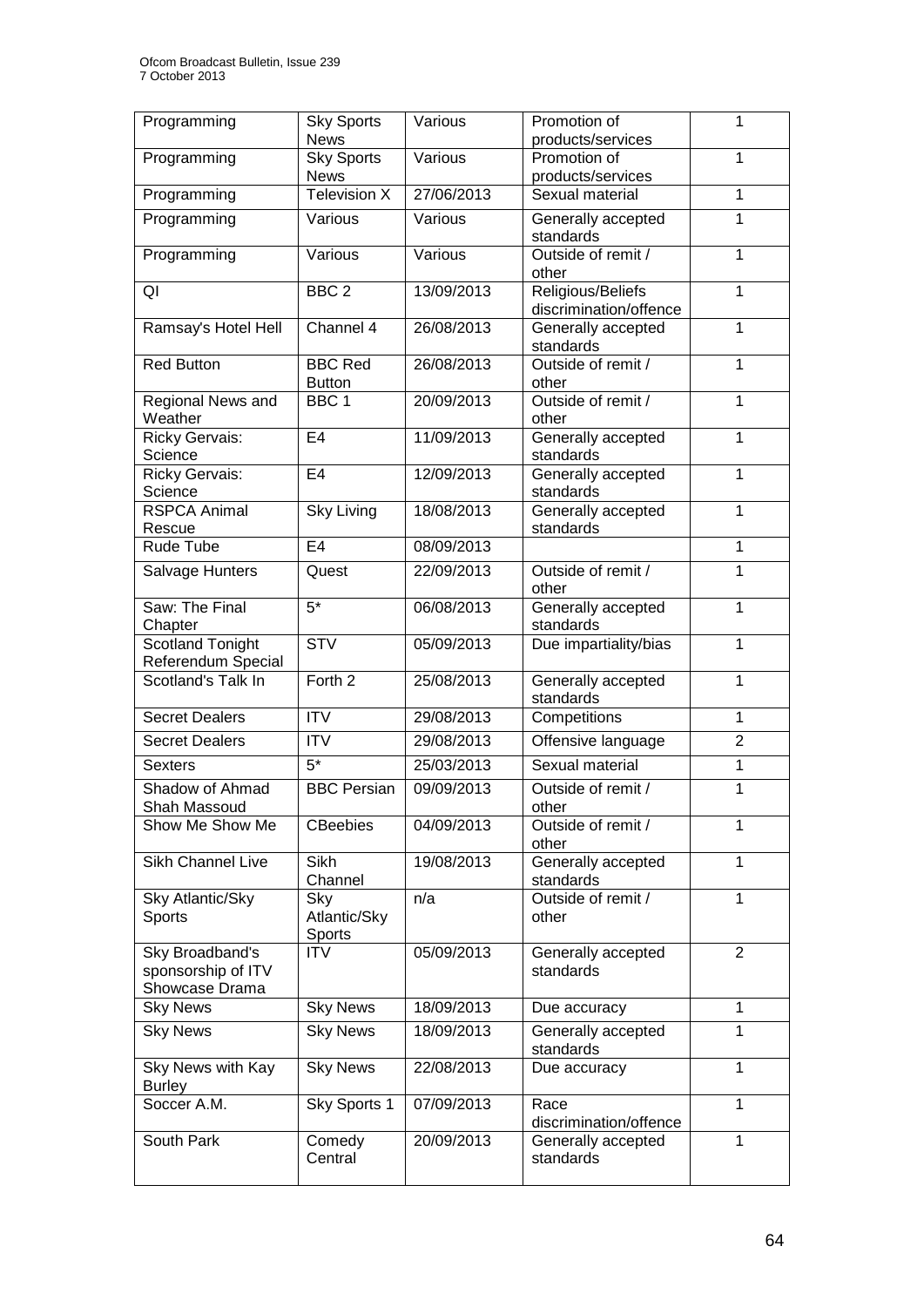| Storm                                                      | Storm                          | 06/08/2013 | Participation TV -                                        | 1              |
|------------------------------------------------------------|--------------------------------|------------|-----------------------------------------------------------|----------------|
|                                                            |                                |            | Harm                                                      |                |
| <b>Street Patrol UK</b>                                    | BBC <sub>1</sub>               | 16/09/2013 | Harm                                                      | 1              |
| Sue Ellison                                                | Halton<br>Community<br>Radio   | 27/08/2013 | <b>Disability</b><br>discrimination/offence               | 1              |
| Sunday Brunch                                              | Channel 4                      | 18/08/2013 | Crime                                                     | $\mathbf{1}$   |
| Taggart                                                    | Drama                          | 09/09/2013 | Outside of remit /<br>other                               | 1              |
| <b>Teen Exorcists</b>                                      | BBC <sub>3</sub>               | 12/09/2013 | Fairness & Privacy                                        | $\mathbf{1}$   |
| <b>Teen Exorcists</b>                                      | BBC <sub>3</sub>               | 12/09/2013 | Religious/Beliefs<br>discrimination/offence               | 2              |
| <b>Teen Exorcists</b>                                      | BBC <sub>3</sub>               | 14/09/2013 | Religious/Beliefs<br>discrimination/offence               | $\mathbf{1}$   |
| The Alan Titchmarsh<br>Show                                | $\overline{IV}$                | 09/09/2013 | Race<br>discrimination/offence                            | 1              |
| The Alan Titchmarsh<br>Show                                | $\overline{\text{ITV}}$        | 11/09/2013 | Harm                                                      | $\overline{2}$ |
| The Andrew Marr<br>Show                                    | BBC <sub>1</sub>               | 21/07/2013 | Due impartiality/bias                                     | $\mathbf{1}$   |
| The Big Bang Theory                                        | Channel 4                      | 14/08/2013 | Flashing images/risk<br>to viewers who have<br><b>PSE</b> | $\mathbf{1}$   |
| The Big Debate                                             | BBC <sub>1</sub><br>(Scotland) | 18/09/2013 | Generally accepted<br>standards                           | $\mathbf{1}$   |
| The Breakfast Show                                         | Capital<br>Radio               | 10/09/2013 | Scheduling                                                | 1              |
| The Burrowers:<br>Animals<br>Underground                   | BBC <sub>2</sub>               | 30/08/2013 | Animal welfare                                            | 1              |
| The Culture Show at<br>Edinburgh                           | BBC <sub>2</sub>               | 21/08/2013 | Generally accepted<br>standards                           | 1              |
| The Football League<br>Show                                | BBC <sub>1</sub>               | 15/09/2013 | Outside of remit /<br>other                               | $\mathbf{1}$   |
| The Fried Chicken<br>Shop                                  | Channel 4                      | 23/09/2013 | Outside of remit /<br>other                               | $\mathbf{1}$   |
| The Hotel Inspector                                        | Channel 5                      | 28/08/2013 | <b>Nudity</b>                                             | $\overline{1}$ |
| The Jeremy Kyle<br>Show                                    | <b>ITV</b>                     | 18/09/2013 | Generally accepted<br>standards                           | 1              |
| The Jeremy Kyle<br>Show                                    | <b>ITV</b>                     | 19/09/2013 | Generally accepted<br>standards                           | 1              |
| The Jeremy Kyle<br>Show                                    | ITV <sub>2</sub>               | 22/08/2013 | Generally accepted<br>standards                           | 1              |
| The Killer Prophet:<br>Born To Kill                        | Channel 5                      | 21/08/2013 | Scheduling                                                | 1              |
| The Last Leg                                               | Channel 4                      | 11/09/2013 | Generally accepted<br>standards                           | 1              |
| The One Show                                               | BBC <sub>1</sub>               | 17/09/2013 | Race<br>discrimination/offence                            | 1              |
| The One Show                                               | BBC 1                          | 17/09/2013 | Violence and<br>dangerous behaviour                       | 1              |
| The Radio 1<br><b>Breakfast Show with</b><br>Nick Grimshaw | <b>BBC Radio 1</b>             | 10/09/2013 | Scheduling                                                | 1              |
| The Real<br>Housewives of<br>Vancouver                     | ITV2                           | 13/09/2013 | Scheduling                                                | 1              |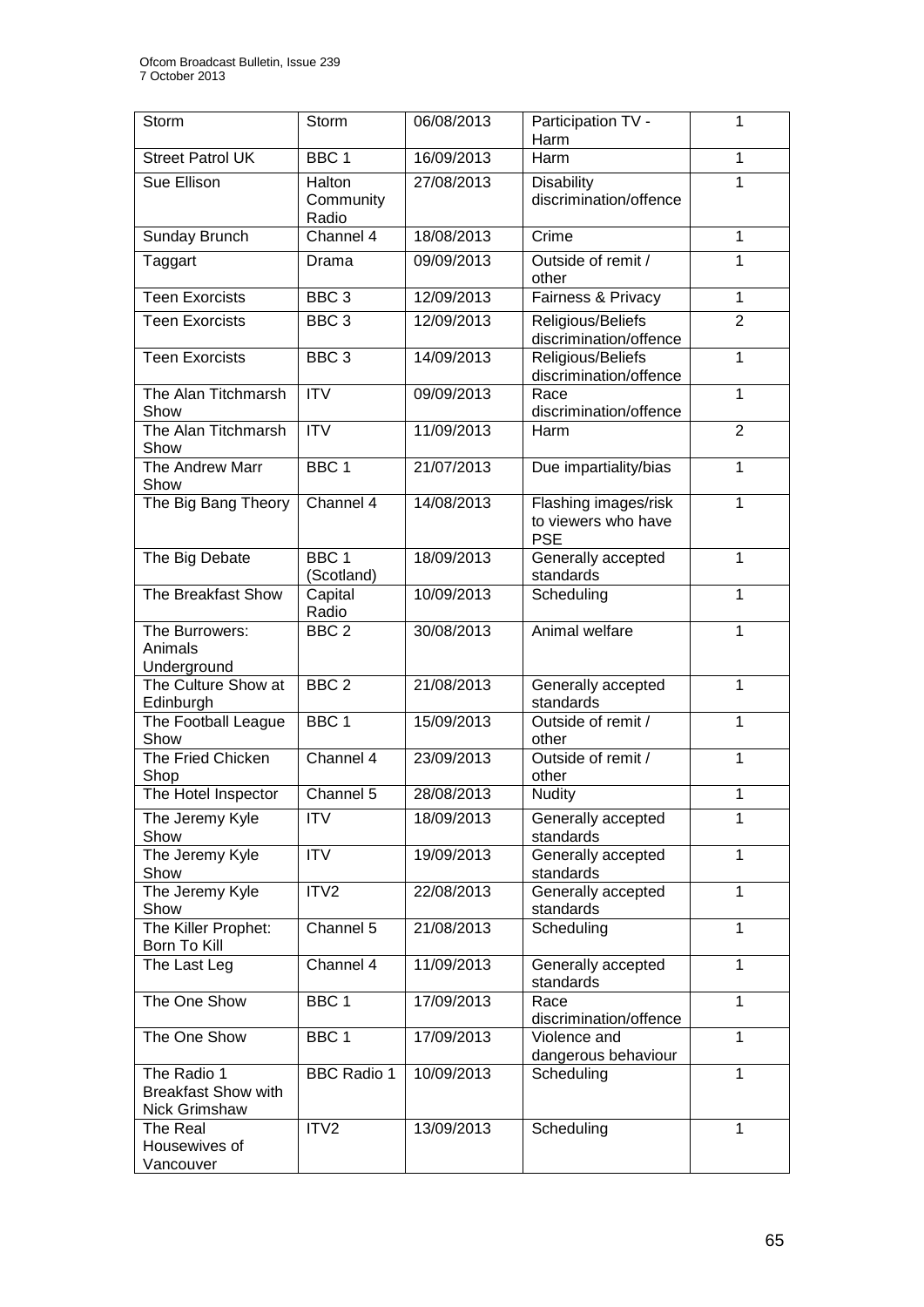| The Simpsons                                               | Channel 4               | 10/09/2013 | Generally accepted<br>standards              | 1              |
|------------------------------------------------------------|-------------------------|------------|----------------------------------------------|----------------|
| The Simpsons                                               | Sky1                    | 15/09/2013 | Scheduling                                   | 1              |
| The Simpsons                                               | Sky1                    | 21/09/2013 | Scheduling                                   | 1              |
| The Super Saturday<br><b>Hit List</b>                      | 4Music                  | 14/09/2013 | Scheduling                                   | 1              |
| The Wonder of Dogs                                         | BBC <sub>2</sub>        | 21/09/2013 | Animal welfare                               | 1              |
| The World's Most                                           | Dave                    | 07/09/2013 | Generally accepted                           | 1              |
| <b>Stupid Criminals</b>                                    |                         |            | standards                                    |                |
| The Worlds<br><b>Stupidest Criminals</b>                   | Dave                    | 13/08/2013 | Race<br>discrimination/offence               | 1              |
| The Wright Stuff                                           | Channel 5               | 06/09/2013 | Generally accepted                           | 1              |
|                                                            |                         |            | standards                                    |                |
| The Wright Stuff                                           | Channel 5               | 12/09/2013 | Race<br>discrimination/offence               | 1              |
| The Wright Stuff                                           | Channel 5               | 18/09/2013 | Outside of remit /                           | 1              |
|                                                            |                         |            | other                                        |                |
| The X Factor                                               | $\overline{ITV}$        | 31/08/2013 | Outside of remit /                           | 1              |
| The X Factor                                               | <b>ITV</b>              | 07/09/2013 | other<br><b>Disability</b>                   | $\overline{2}$ |
|                                                            |                         |            | discrimination/offence                       |                |
| The X Factor                                               | <b>ITV</b>              | 07/09/2013 | Offensive language                           | 1              |
| The X Factor                                               | <b>ITV</b>              | 08/09/2013 | Materially misleading                        | 1              |
| The X Factor                                               | $\overline{ITV}$        | 15/09/2013 | Outside of remit /<br>other                  | 1              |
| The X Factor                                               | $\overline{\text{ITV}}$ | 15/09/2013 | Scheduling                                   | $\overline{3}$ |
| The $X$ Factor                                             | <b>ITV</b>              | 21/09/2013 | Generally accepted<br>standards              | 1              |
| The X Factor                                               | <b>ITV</b>              | 21/09/2013 | Offensive language                           | 1              |
| The XFM Breakfast<br>Show                                  | <b>XFM</b>              | 09/09/2013 | Sexual orientation<br>discrimination/offence | 1              |
| This Morning                                               | <b>ITV</b>              | 10/09/2013 | Generally accepted<br>standards              | 5              |
| Through the Keyhole                                        | <b>ITV</b>              | 31/08/2013 | Offensive language                           | 1              |
| Through the Keyhole                                        | $\overline{ITV}$        | 14/09/2013 | Outside of remit /<br>other                  | 1              |
| Through the Keyhole                                        | <b>ITV</b>              | 21/09/2013 | Generally accepted<br>standards              | 1              |
| Top Boy                                                    | Channel 4               | 10/09/2013 | Generally accepted<br>standards              | $\overline{2}$ |
| True Stories - Sex:<br>My British Job<br>(trailer)         | Channel 4               | 22/09/2013 | Scheduling                                   | 1              |
| Wendell and Vinnie                                         | Nickelodeon             | 16/09/2013 | Generally accepted<br>standards              | 1              |
| Whitechapel                                                | <b>ITV</b>              | 04/09/2013 | Violence and<br>dangerous behaviour          | 1              |
| <b>Yosemite Park</b><br>Slayer: Born to Kill?<br>(trailer) | Channel 5               | 29/08/2013 | Scheduling                                   | 1              |
| You've Been<br>Framed!                                     | <b>ITV</b>              | 14/09/2013 | Generally accepted<br>standards              | 1              |
| You've Been<br>Framed!                                     | ITV <sub>2</sub>        | 12/09/2013 | Under 18s in<br>programmes                   | 1              |